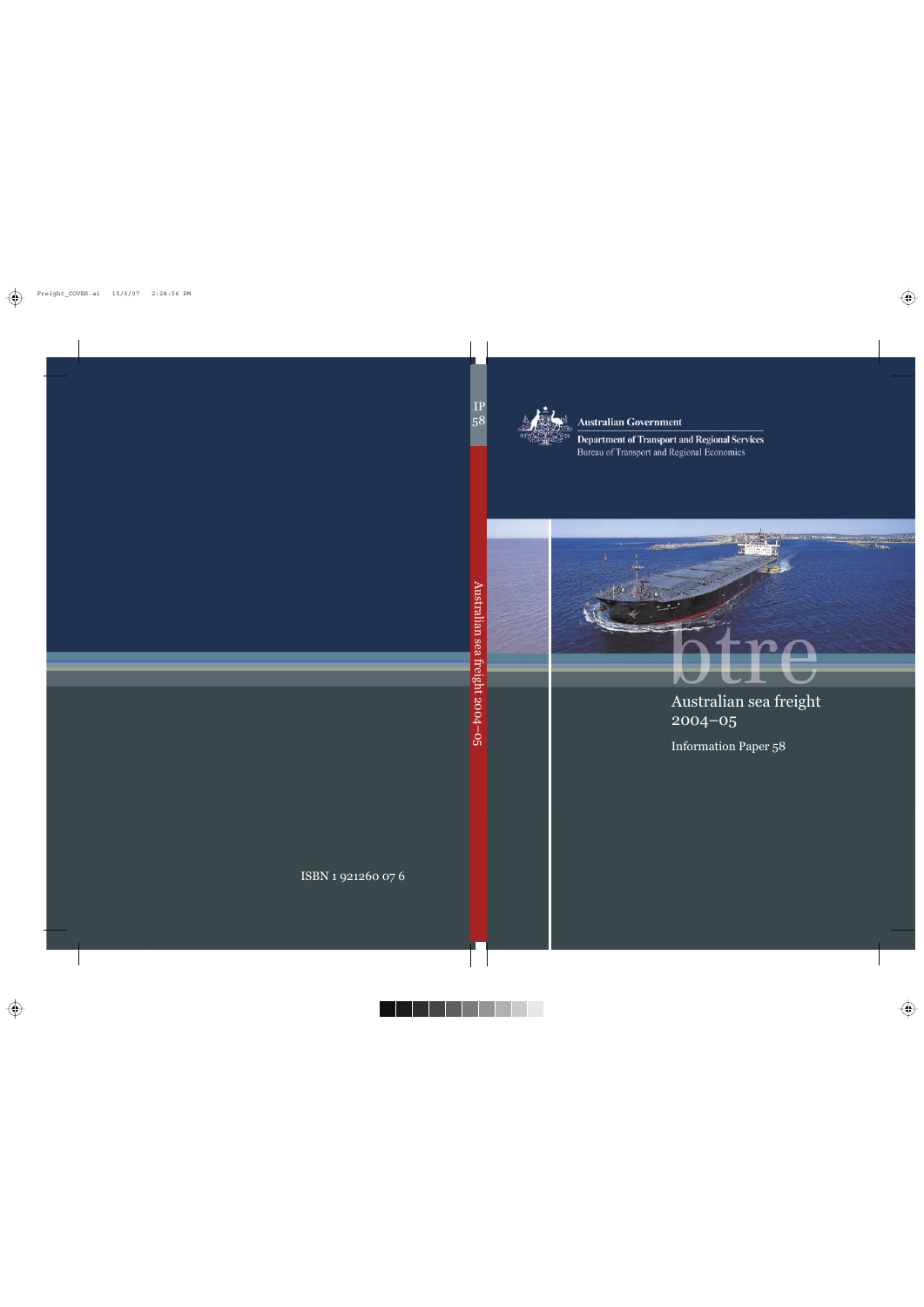Bureau of Transport and Regional Economics

# **Australian sea freight 2004–05**

# **Information Paper 58**

Department of Transport and Regional Services Canberra, Australia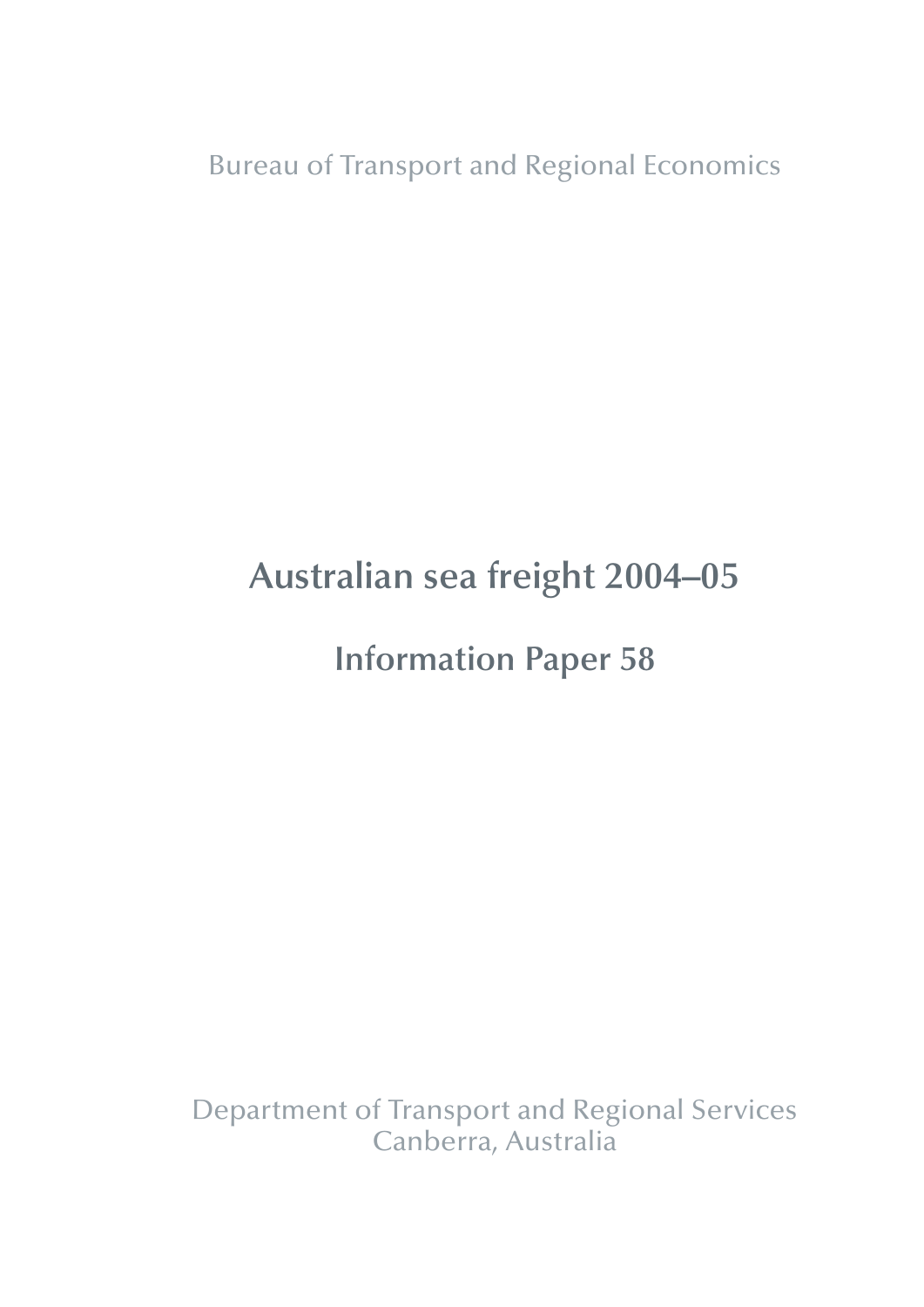#### © Commonwealth of Australia 2007

ISSN 1921260076

ISBN 978-1-921260-14-8

June2007/DOTARS 50276

This publication is available in hard copy or PDF format from the Bureau of Transport and Regional Economics website at www.btre.gov.au—if you require part or all of this publication in a different format, please contact BTRE.

#### An appropriate citation for this report is:

Bureau of Transport and Regional Economics, 2007, Australian sea freight, 2004–05, Information Paper 58, BTRE, Canberra ACT.

### Indemnity statement

The Bureau of Transport and Regional Economics has taken due care in preparing the analyses contained in this report. However, noting that data used for the analyses have been provided by third parties, the Commonwealth gives no warranty to the accuracy, reliability, fitness for purpose, or otherwise of the information.

### Published by

Bureau of Transport and Regional Economics GPO Box 501, Canberra ACT 2601, Australia Telephone (international) +61 2 6274 7210 Fax +61 2 6274 6816 E-mail: btre@dotars.gov.au internet: http://www.btre.gov.au

Desktop publishing by Kerry Rose.

Cover photo courtesy of the Newcastle Port Corporation

Typeset in Optima LT Std and Gill Sans MT [Mac].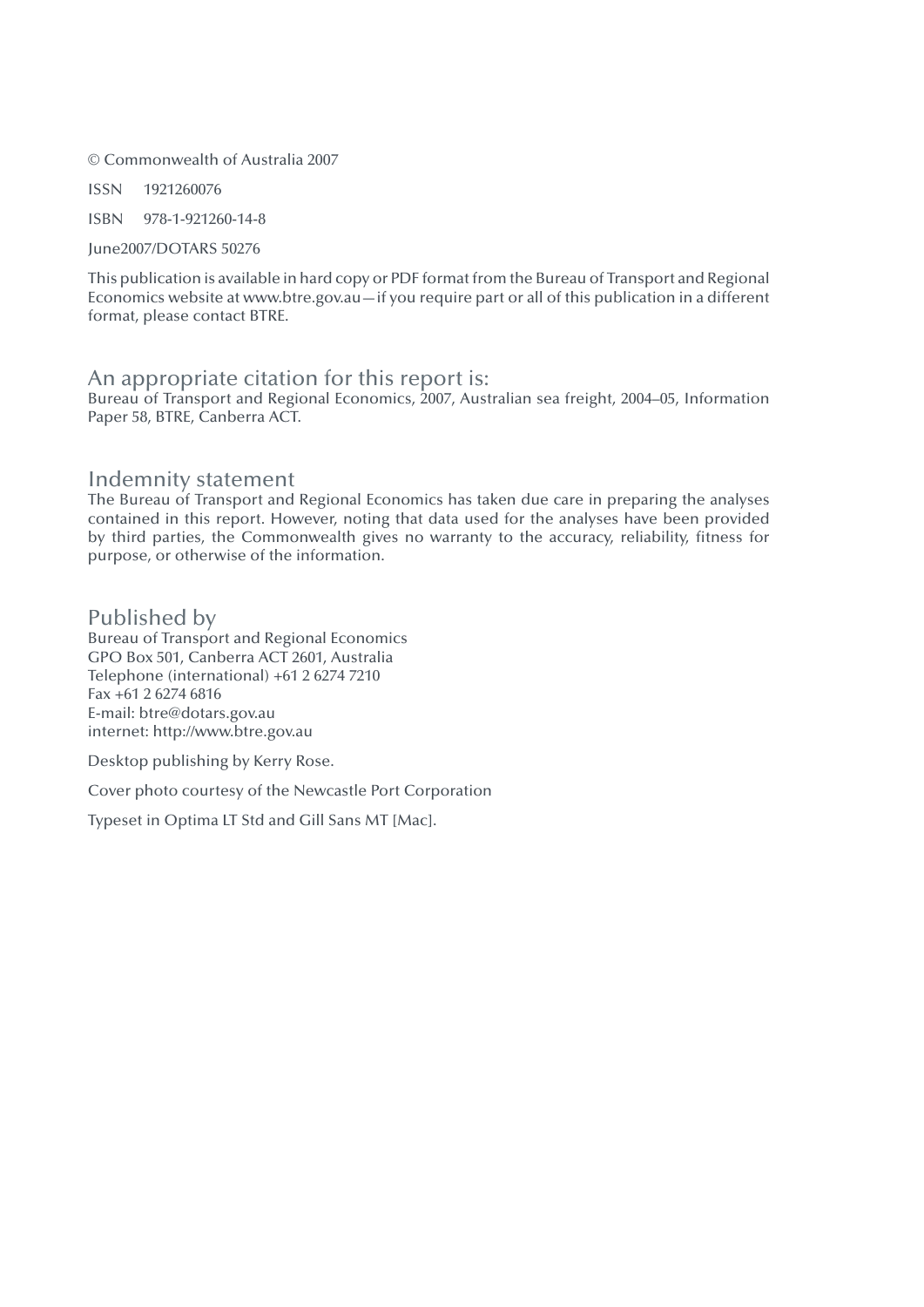## **Foreword**

This is the latest in a series of Bureau of Transport and Regional Economics (BTRE) papers that provide information on Australian sea freight movements. This paper covers all sea freight activity around Australia during 2004–05.

Quarterly updates of selected tables in the publication are available at <http://www.btre.gov.au>.

The publication was prepared in the Maritime and Rail Statistics Section by Mark Cregan, Rob Bolin, Adam Malarz and Cameron Galloway. Adam Malarz was the project manager.

To know more about these statistics, or related publications, please phone (02) 6274 7312 or email <data.team@dotars.gov.au>.

Andy Turner General Manager Regional Research and Transport Statistics Bureau of Transport and Regional Economics Canberra June 2007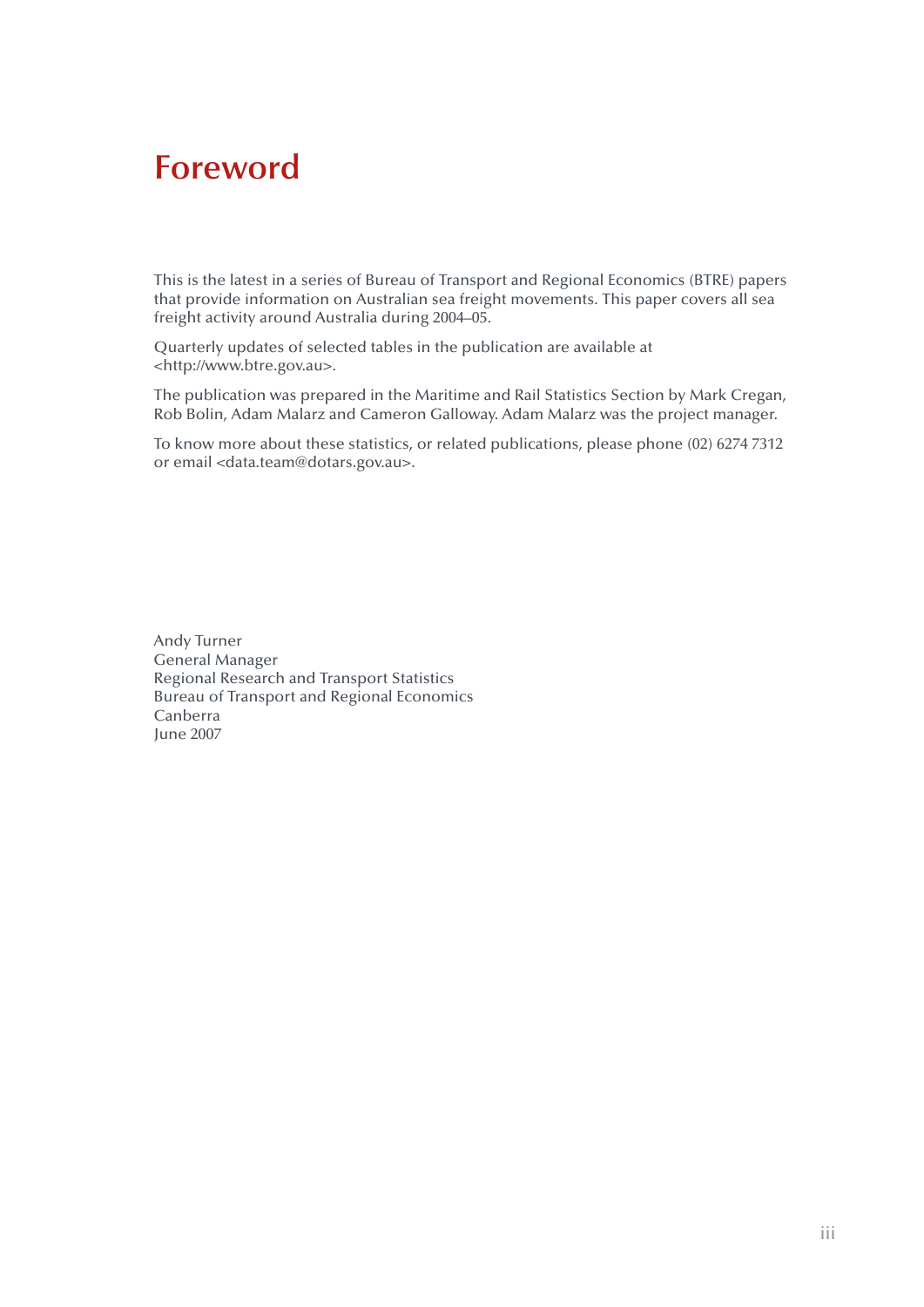# **Acknowledgements**

BTRE gratefully acknowledge the assistance given by staff of the various port authorities and companies in the production of this paper. In particular, we would like to thank the following organisations:

| <b>Albany Port Authority</b>                          | Kangaroo Island Sealink                  |
|-------------------------------------------------------|------------------------------------------|
| Australian Association of Ports and Marine            | Lord Howe Island Maritime                |
| Authorities (AAPMA)                                   | <b>Mackay Port Authority</b>             |
| Australian Maritime Safety Authority (AMSA)           | <b>Melbourne Port Corporation</b>        |
| <b>Broome Port Authority</b>                          | Mount Isa Mines Ltd                      |
| <b>Bunbury Port Authority</b>                         | Newcastle Port Corporation               |
| <b>Bundaberg Port Authority</b>                       | Northern Forest Products                 |
| <b>Burnie Port Corporation</b>                        | Ord River District Cooperative - Wyndham |
| <b>Cairns Port Authority</b>                          | One Steel Ltd                            |
| <b>Central Queensland Ports Authority</b>             | Perkins Shipping Pty Ltd                 |
| Chevron Australia Pty Ltd                             | Port Hedland Port Authority              |
| Christmas & Cocos (Keeling) Islands<br>Port Authority | Port Kembla Port Corporation             |
| Dampier Port Authority                                | Port of Brisbane Corporation             |
| Darwin Port Corporation                               | Port of Devonport Corporation            |
| Dampier Salt                                          | Port of Launceston Pty Ltd               |
| Department of Transport, Western Australia            | Port of Portland Pty Ltd                 |
| Derby-West Kimberley Shire Administration             | Ports Corporation of Queensland          |
| <b>Esperance Port Authority</b>                       | <b>Samancor Gemco</b>                    |
| Flinders Ports Pty Ltd                                | Santos Limited                           |
| Flinders Island Ports Company Pty Ltd                 | Sea Swift                                |
| Fremantle Port Authority                              | Southern Shipping                        |
| <b>Geraldton Port Authority</b>                       | <b>Sydney Ports Corporation</b>          |
| <b>Gippsland Ports Committee of Management</b>        | <b>TOLL Ports</b>                        |
| Hobart Ports Corporation Pty Ltd                      | Townsville Port Authority                |
| King Island Ports Corporation Pty Ltd                 | <b>Waterways Authority (NSW)</b>         |
|                                                       |                                          |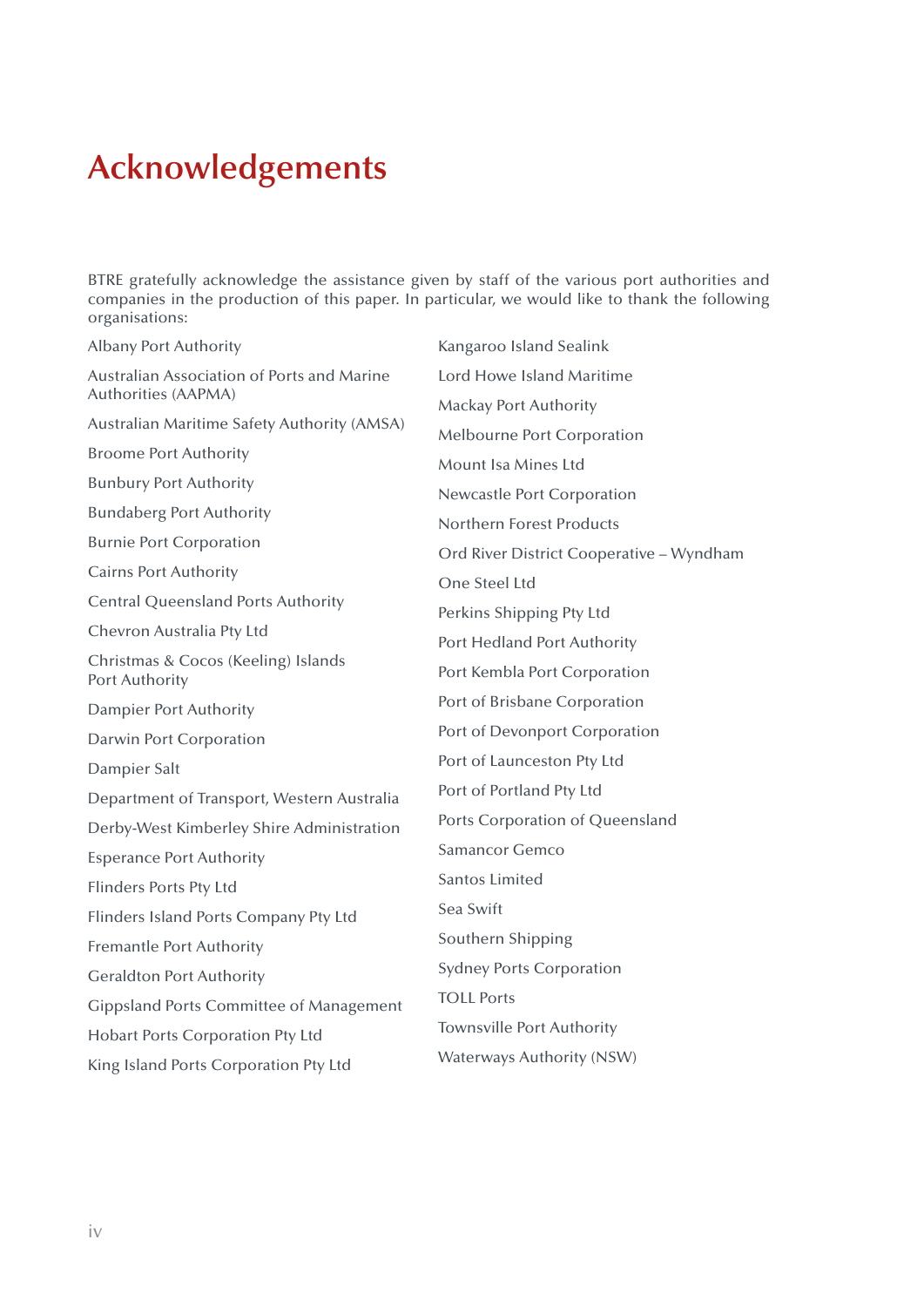# **Contents**

| Handling of Australia's international sea freight by Australian ports5 |  |
|------------------------------------------------------------------------|--|
|                                                                        |  |
|                                                                        |  |
|                                                                        |  |
|                                                                        |  |
|                                                                        |  |
|                                                                        |  |
|                                                                        |  |
|                                                                        |  |
|                                                                        |  |
|                                                                        |  |
|                                                                        |  |
|                                                                        |  |
|                                                                        |  |
|                                                                        |  |
|                                                                        |  |
|                                                                        |  |
|                                                                        |  |
|                                                                        |  |
|                                                                        |  |
|                                                                        |  |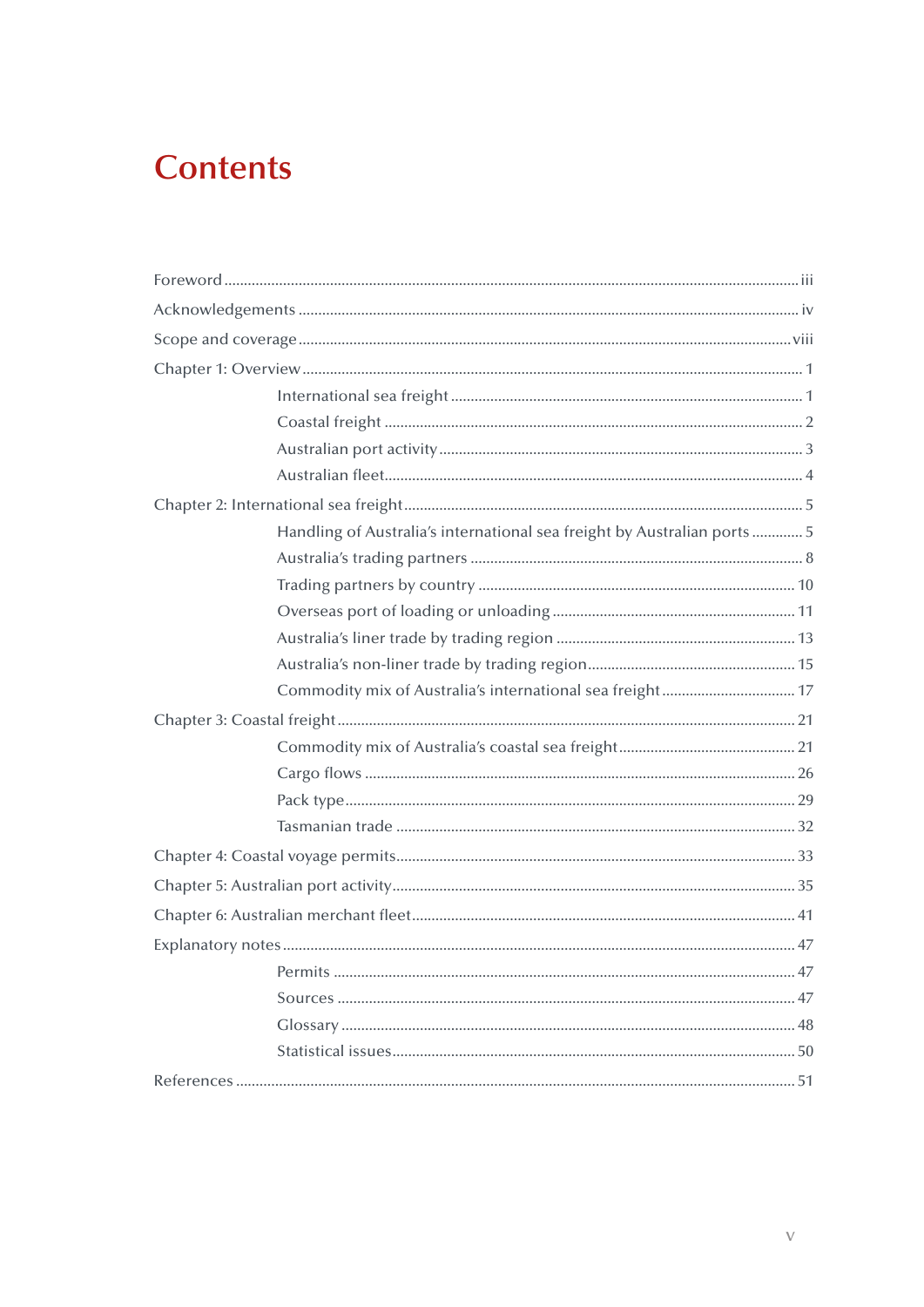# **Tables**

| Table 1.1:        |                                                                                 |  |
|-------------------|---------------------------------------------------------------------------------|--|
| <b>Table 1.2:</b> |                                                                                 |  |
| Table 1.3:        |                                                                                 |  |
| Table 1.4:        |                                                                                 |  |
| Table 1.5:        |                                                                                 |  |
| Table 2.1:        | International sea freight by Australian state and territory of origin and       |  |
| Table 2.2:        |                                                                                 |  |
| Table 2.3:        | International sea freight by region of origin and final destination, 2004-05  8 |  |
| Table 2.4:        |                                                                                 |  |
| Table 2.5:        | International freight by trading region of loading and unloading, 2004-05  11   |  |
| Table 2.6:        | International liner trade by region of loading and unloading, 2004-05  13       |  |
| Table 2.7:        | International non-liner trade by region of loading and unloading,               |  |
| Table 2.8:        |                                                                                 |  |
| Table 3.1:        |                                                                                 |  |
| Table 3.2:        |                                                                                 |  |
| Table 3.3:        | Coastal freight by Australian state and territory of loading and unloading      |  |
| Table 3.4:        |                                                                                 |  |
| Table 3.5:        |                                                                                 |  |
| Table 3.6:        |                                                                                 |  |
| Table 3.7:        |                                                                                 |  |
| Table 3.8:        | Coastal freight by Australian state and territory of loading and unloading      |  |
| Table 3.9:        | Tasmanian coastal freight by commodity group, 2003-04 and 2004-05  32           |  |
| Table 4.1:        | Number of voyages, tonnes and TEUs carried under coastal voyage                 |  |
| Table 4.2:        |                                                                                 |  |
| Table 5.1:        |                                                                                 |  |
| Table 5.2:        |                                                                                 |  |
| Table 6.1:        |                                                                                 |  |
| Table 6.2:        |                                                                                 |  |
| Table 6.3:        |                                                                                 |  |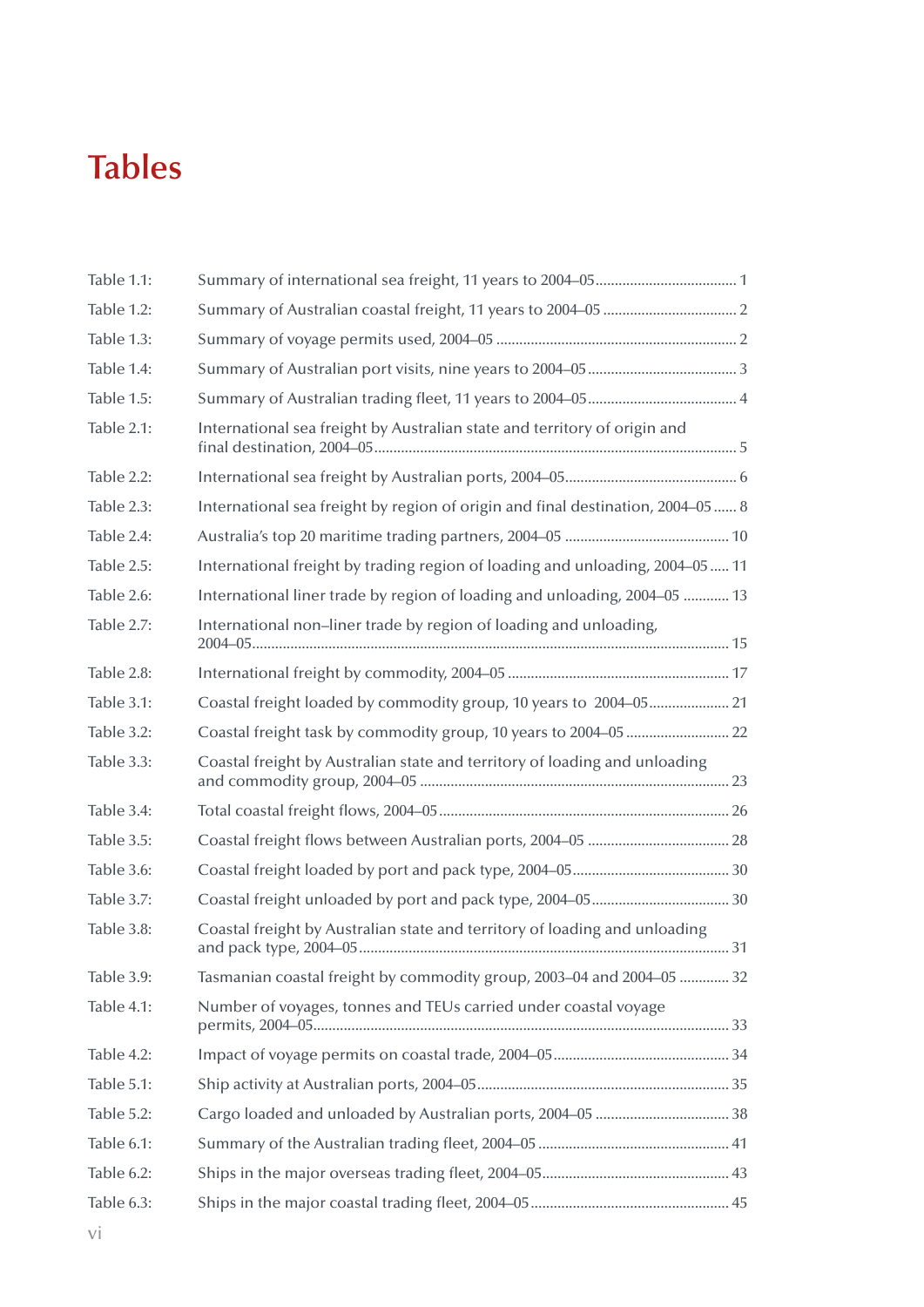# **Figures**

| Figure 2.1: |                                                                                          |  |
|-------------|------------------------------------------------------------------------------------------|--|
| Figure 2.2: |                                                                                          |  |
| Figure 2.3: |                                                                                          |  |
| Figure 2.4: |                                                                                          |  |
| Figure 2.5: |                                                                                          |  |
| Figure 2.6: |                                                                                          |  |
| Figure 2.7: |                                                                                          |  |
| Figure 2.8: | International non-liner freight by region of unloading, 2004-05 16                       |  |
| Figure 3.1: | Coastal freight loaded by Australian state and territory, 10 years                       |  |
| Figure 3.2: | Coastal freight unloaded by Australian state and territory, 10 years<br>to $2004 - 05$ . |  |
| Figure 6.1: |                                                                                          |  |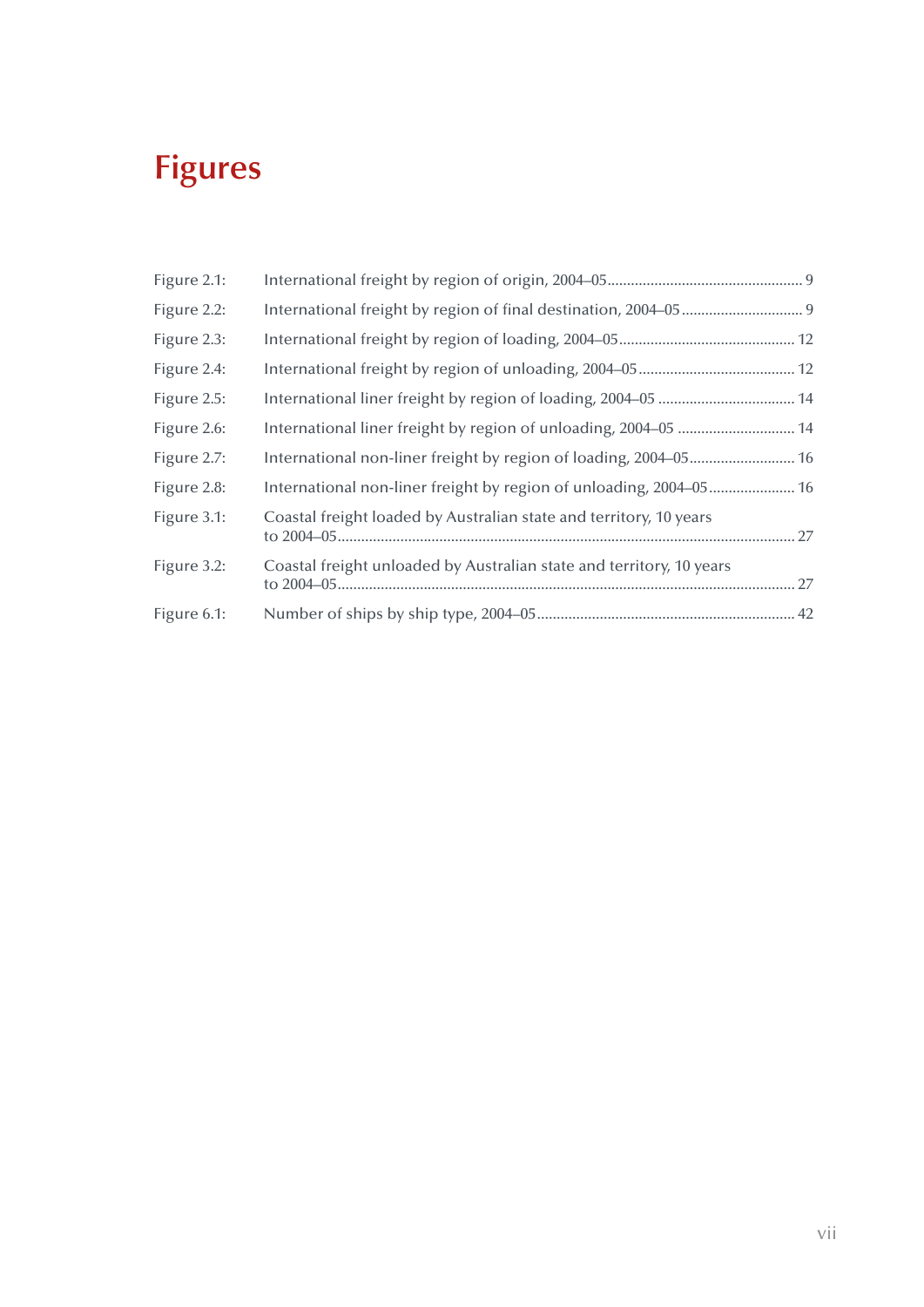## **Scope and coverage**

*Australian Sea Freight, 2004–05* is set out in six chapters.

- Chapter 1 is a summary chapter.
- Chapter 2 covers international sea freight into and out of Australia.
- Chapter 3 contains details of interstate and intrastate cargo loaded and unloaded at Australian ports. It excludes some trade from small craft at isolated locations in northern and western regions of Australia. Cargo loaded or unloaded at Christmas Island, the Cocos (Keeling) Islands and Norfolk Island is also excluded.
- Chapter 4 covers single and continuing voyage permits.
- Chapter 5 provides information about ship and cargo movements through Australian ports.
- Chapter 6 contains details of the Australian trading fleet during the period 2004–05.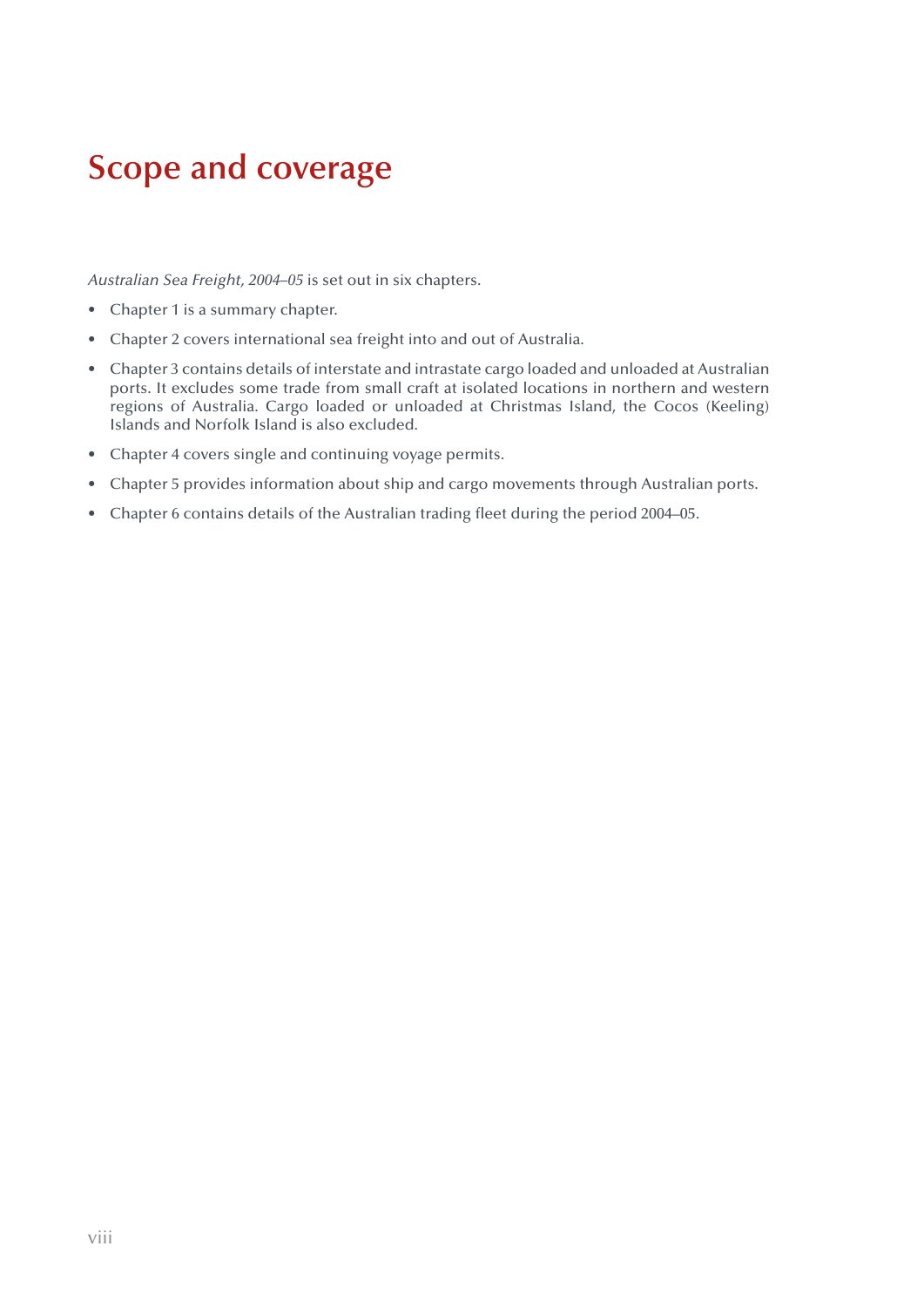## **Chapter 1: Overview**

In 2004–05, 787.7 million tonnes of cargo moved across Australian wharves. This represented a 7.8 per cent increase over 2003–04. Seventy seven and a half per cent of this cargo was international exports; 8.9 per cent international imports; 6.8 per cent was coastal cargo loaded; and 6.8 per cent was coastal cargo unloaded.

## International sea freight

In 2004–05, 680.6 million tonnes of international cargo moved across Australian wharves (Table 1.1). Compared to 2003–04, this represents a 9.4 per cent increase in exports and an 8.9 per cent increase in imports by weight. There was a 19 per cent increase in exports, and a 16.5 per cent increase in imports, by value, between 2003–04 and 2004–05.

| Financial   | Value                 |                              |                     |                                  | Weight                                  |                                |
|-------------|-----------------------|------------------------------|---------------------|----------------------------------|-----------------------------------------|--------------------------------|
| year        | Exports<br>\$ Billion | <i>Imports</i><br>\$ Billion | Total<br>\$ Billion | Exports<br><b>Million Tonnes</b> | <i>Imports</i><br><b>Million Tonnes</b> | Total<br><b>Million Tonnes</b> |
| 1994-95     | 53.0                  | 54.5                         | 107.6               | 362.4                            | 45.9                                    | 408.3                          |
| 1995-96     | 60.0                  | 55.8                         | 115.8               | 372.9                            | 47.1                                    | 420.0                          |
| 1996-97     | 63.4                  | 56.9                         | 120.4               | 404.0                            | 49.8                                    | 453.8                          |
| 1997-98     | 69.6                  | 64.1                         | 133.7               | 427.1                            | 51.9                                    | 479.0                          |
| 1998-99     | 68.2                  | 68.5                         | 136.7               | 431.8                            | 56.3                                    | 488.I                          |
| 1999-00     | 78.2                  | 76.5                         | 154.6               | 462.0                            | 56.7                                    | 518.7                          |
| $2000 - 01$ | 99.4                  | 83.0                         | 182.3               | 495.0                            | 55.0                                    | 550.0                          |
| $2001 - 02$ | 99.5                  | 85.2                         | 184.7               | 501.0                            | 57.8                                    | 558.7                          |
| $2002 - 03$ | 93.4                  | 94.9                         | 188.4               | 529.4                            | 62.2                                    | 591.6                          |
| $2003 - 04$ | 89.3                  | 93.5                         | 182.8               | 558.3                            | 64.2                                    | 622.5                          |
| 2004-05     | 106.3                 | 108.9                        | 215.3               | 610.6                            | 69.9                                    | 680.6                          |

|  |  | Table 1.1: Summary of international sea freight, 11 years to 2004-05 |  |  |  |  |
|--|--|----------------------------------------------------------------------|--|--|--|--|
|--|--|----------------------------------------------------------------------|--|--|--|--|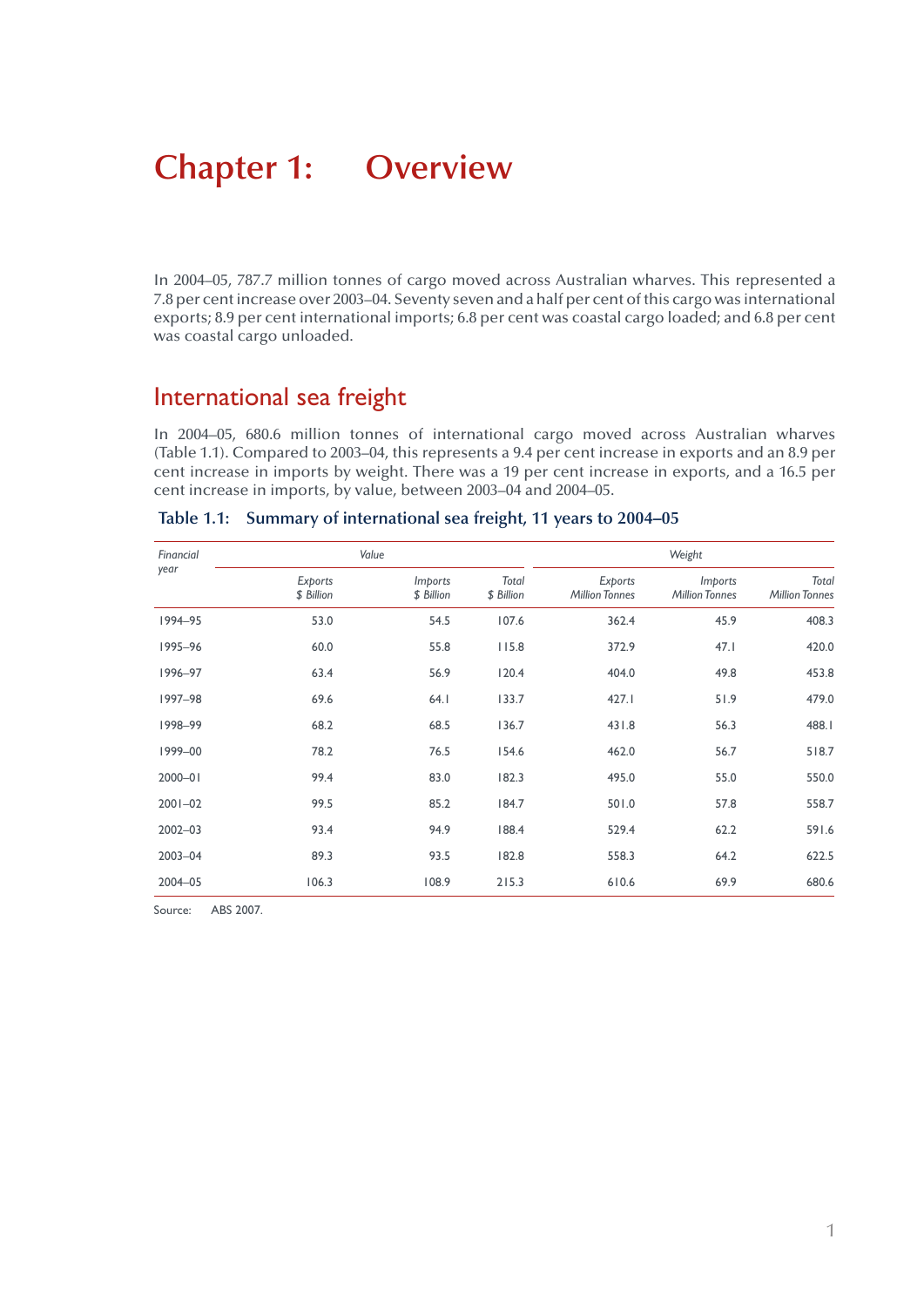## Coastal freight

In 2004–05, Australian ports handled 107.1 million tonnes of coastal cargo. This represented 13.6 per cent of all cargo moved across Australian wharves. Of this amount, 53.7 million tonnes of coastal cargo was loaded and 53.4 million tonnes was unloaded (Table 1.2). The discrepancy between loaded and unloaded is primarily due to cargo on ships in transit at the start and end of the year, as explained in the section on statistical issues at the end of this paper.

| Financial   |            | Loaded     |                |            | Unloaded   |       |
|-------------|------------|------------|----------------|------------|------------|-------|
| year        | Interstate | Intrastate | Total          | Interstate | Intrastate | Total |
|             |            |            | Million tonnes |            |            |       |
| 1994-95     | 33.7       | 15.5       | 49.2           | 34.2       | 16.3       | 50.5  |
| 1995-96     | 32.0       | 15.8       | 47.8           | 31.8       | 16.2       | 48.0  |
| 1996-97     | 32.6       | 16.6       | 49.1           | 32.5       | 17.5       | 50.0  |
| 1997-98     | 34.3       | 18.2       | 52.5           | 34.7       | 19.0       | 53.7  |
| 1998-99     | 31.9       | 16.5       | 48.4           | 31.0       | 17.1       | 48.1  |
| 1999-00     | 32.7       | 18.6       | 51.3           | 32.4       | 18.4       | 50.7  |
| $2000 - 01$ | 33.2       | 18.8       | 52.0           | 32.8       | 18.7       | 51.5  |
| $2001 - 02$ | 32.5       | 19.9       | 52.4           | 33.2       | 19.7       | 52.8  |
| 2002-03     | 34.3       | 18.6       | 52.8           | 35.0       | 18.5       | 53.5  |
| 2003-04     | 34.8       | 18.4       | 53.2           | 35.5       | 19.6       | 55.1  |
| 2004-05     | 34.1       | 19.6       | 53.7           | 34.0       | 19.4       | 53.4  |

**Table 1.2: Summary of Australian coastal freight, 11 years to 2004–05**

Source: BTRE 2007.

Compared to 2003–04, coastal cargo tonnages were down by nearly 1.1 per cent overall. Loaded cargo was up slightly (0.9 per cent) but was offset by unloaded cargo, which fell by 3.1 per cent. Based on cargo loaded, the Australian coastal fleet performed 114 billion tonne-kilometres in 2004–05, which was down 2.9 per cent on the previous year.

In 2004–05, ships using single voyage permits (SVPs) and continuous voyage permits  $(CVPs)^1$ moved an estimated 13 million tonnes of freight around the Australian coast (Table 1.3). This was up from 12.3 million tonnes in 2003–04. Overall, coastal freight carried under permits was 24.3 per cent of the loaded coastal task.

#### **Table 1.3: Summary of voyage permits used, 2004–05**

| Permit type               | No of voyages<br>Number | Freight carried<br><b>Tonnes</b> | TEUs carried<br>Number |
|---------------------------|-------------------------|----------------------------------|------------------------|
| Single voyage permits     | 892                     | 11 030 905                       | 5 8 5 5                |
| Continuing voyage permits | 977                     | 2015719                          | 56 938                 |
| Total                     | 869                     | 13 046 624                       | 62 793                 |

Source: DOTARS 2007.

<sup>1</sup> Voyage permit information provided in this paper differs from that appearing in the BTRE's Waterline series. See Explanatory notes for further information.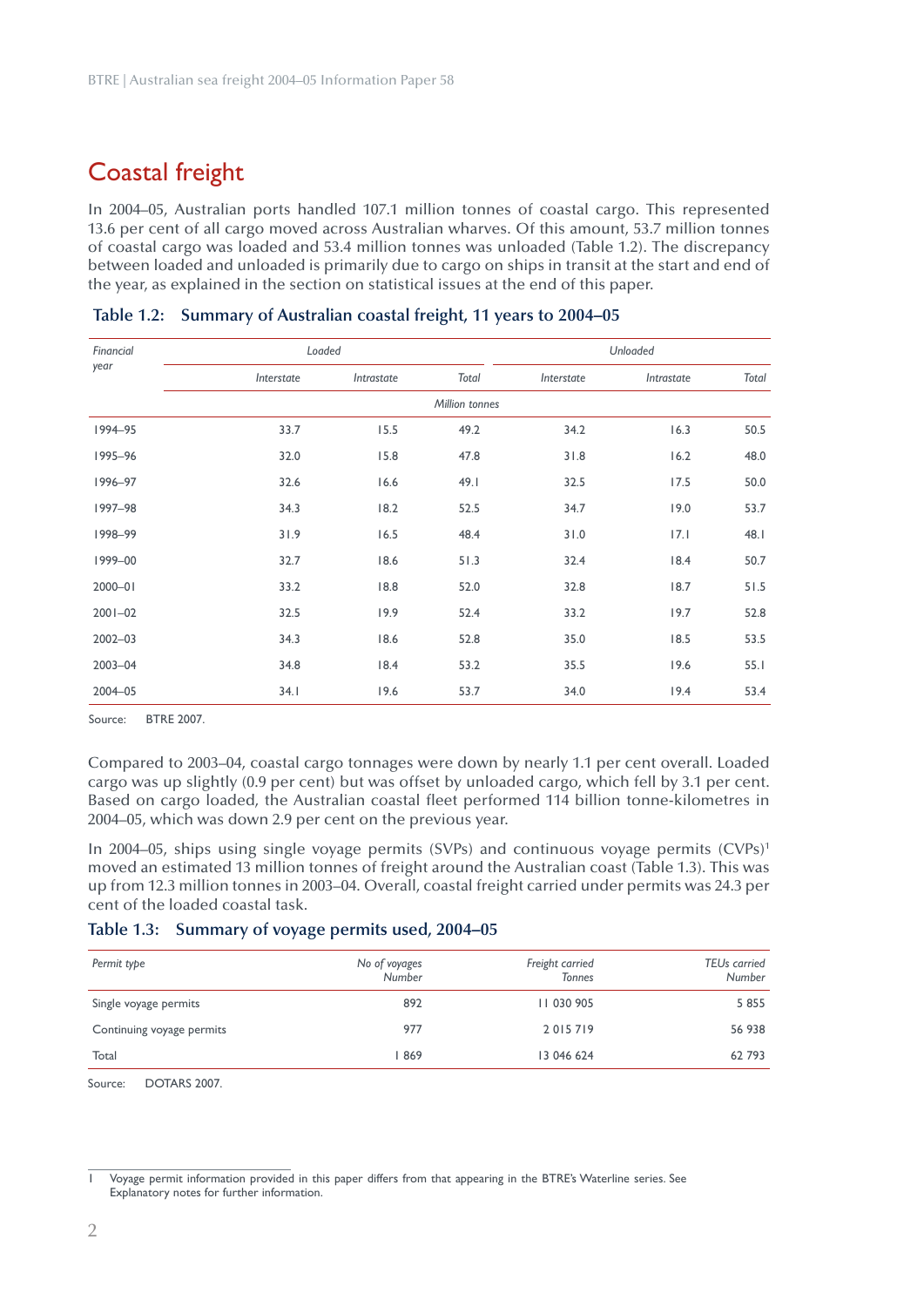## Australian port activity

In 2004–05, there was an increase in the number of international trading ships entering Australia, the number of international voyages that trading ships made to Australia and the number of ports they visited (Table 1.4).

| Financial<br>year | All ships involved in<br>international shipping | involved in international shipping | Voyages by all ships  Port calls by all ships involved in coastal<br>and international shipping |
|-------------------|-------------------------------------------------|------------------------------------|-------------------------------------------------------------------------------------------------|
|                   |                                                 | Number                             |                                                                                                 |
| 1996-97           | 2870                                            | 8 1 3 8                            | 18 643                                                                                          |
| $1997 - 98$       | 3 2 3 9                                         | 9706                               | 20 322                                                                                          |
| 1998-99           | 3 187                                           | 9 7 4 4                            | 20899                                                                                           |
| 1999-00           | 3 1 6 5                                         | 9893                               | 21 683                                                                                          |
| $2000 - 01$       | 3162                                            | 9738                               | 21 542                                                                                          |
| $2001 - 02$       | 3 1 0 3                                         | 8779                               | 21 358                                                                                          |
| $2002 - 03$       | 3140                                            | 8935                               | 23 454                                                                                          |
| 2003-04           | 3 3 6 3                                         | 9 2 6 1                            | 23 4 36                                                                                         |
| 2004-05           | 3 5 4 0                                         | 10 0 34                            | 25 348                                                                                          |

**Table 1.4: Summary of Australian port visits, nine years to 2004–05**

Note: A ship which sails to Australia three times and makes a total of 15 port calls in Australia in a year, counts as one ship, three voyages and 15 ship calls or visits.

Source: LMIU 2007.

In 2004–05, the number of international voyages increased by 8.3 per cent, while ship calls increased by 8.2 per cent. The increase in ship activity had a predictable effect on the amount of cargo moving across Australian wharves, making 2004–05 the busiest period since 1996–97.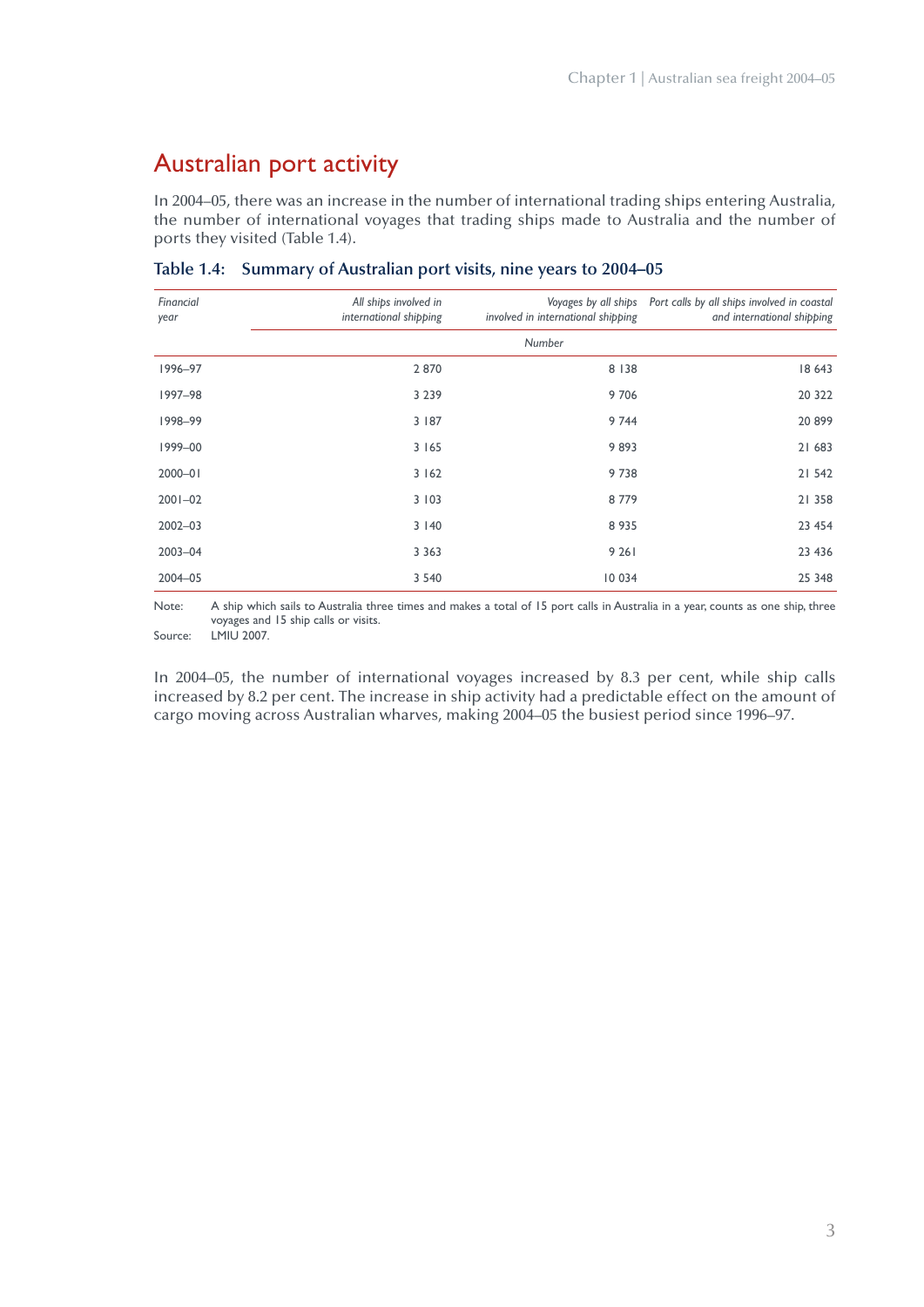## Australian fleet

The Australian merchant fleet increased in 2004–05, in terms of both gross and deadweight tonnage (Table 1.5). However, the total number of ships decreased by 3 to 79 vessels. In 2004–05, the number of small ships (mostly general cargo carriers) declined to 2 from 30 in the previous year. This decline was accompanied by a marked increase in larger ships (mostly bulk carriers) from 52 in 2003-04 to 77 in 2004-05. The expansion in large bulk carrier fleet followed an increased demand in Australia for dry bulk tonnage necessary to carry increased exports of minerals and energy commodities in 2004–05.

| Financial<br>year | Small ships<br>(less than<br>2000 dwt) | Large ships<br>(greater than<br>2000 dwt) | Total number<br>of ships | Deadweight tonnage | Gross registered<br>tonnage |
|-------------------|----------------------------------------|-------------------------------------------|--------------------------|--------------------|-----------------------------|
|                   |                                        | Number                                    |                          | <b>Tonnes</b>      |                             |
| 1993-94           | n/a                                    | n/a                                       | 90                       | 3 499 527          | 2 4 1 4 8 4 4               |
| 1994-95           | n/a                                    | n/a                                       | 85                       | 3 203 623          | 2 2 9 8 8 9 4               |
| 1995-96           | n/a                                    | n/a                                       | 82                       | 3 3 0 3 2 9 4      | 2 2 6 7 1 9                 |
| 1996-97           | n/a                                    | n/a                                       | 76                       | 3 164 568          | 2 2 3 8 1 4 1               |
| 1998-99           | 22                                     | 55                                        | 77                       | 2 505 369          | 864 976                     |
| 1999-00           | 23                                     | 54                                        | 77                       | 2 2 8 3 3 3 6      | 729 770                     |
| $2000 - 01$       | 30                                     | 51                                        | 8 <sub>1</sub>           | 2 3 2 3 9 8 3      | 764 298                     |
| $2001 - 02$       | 23                                     | 54                                        | 77                       | 2 0 28 6 37        | 587 743                     |
| $2002 - 03$       | 9                                      | 55                                        | 74                       | 2 135 982          | 628 203                     |
| $2003 - 04$       | 30                                     | 52                                        | 82                       | 2 0 5 2 7 9 5      | 643 709                     |
| 2004-05           | $\overline{2}$                         | 77                                        | 79                       | 2 802 834          | 2 113 398                   |

#### Table 1.5: Summary of Australian trading fleet, 11 years to 2004-05

Note: Data for 1997–98 was not available.

Sources: DOTARS—personal communications; LMIU 2007; Fairplay 2005; AMSA 2005, Shipping, companies (various)—personal communications.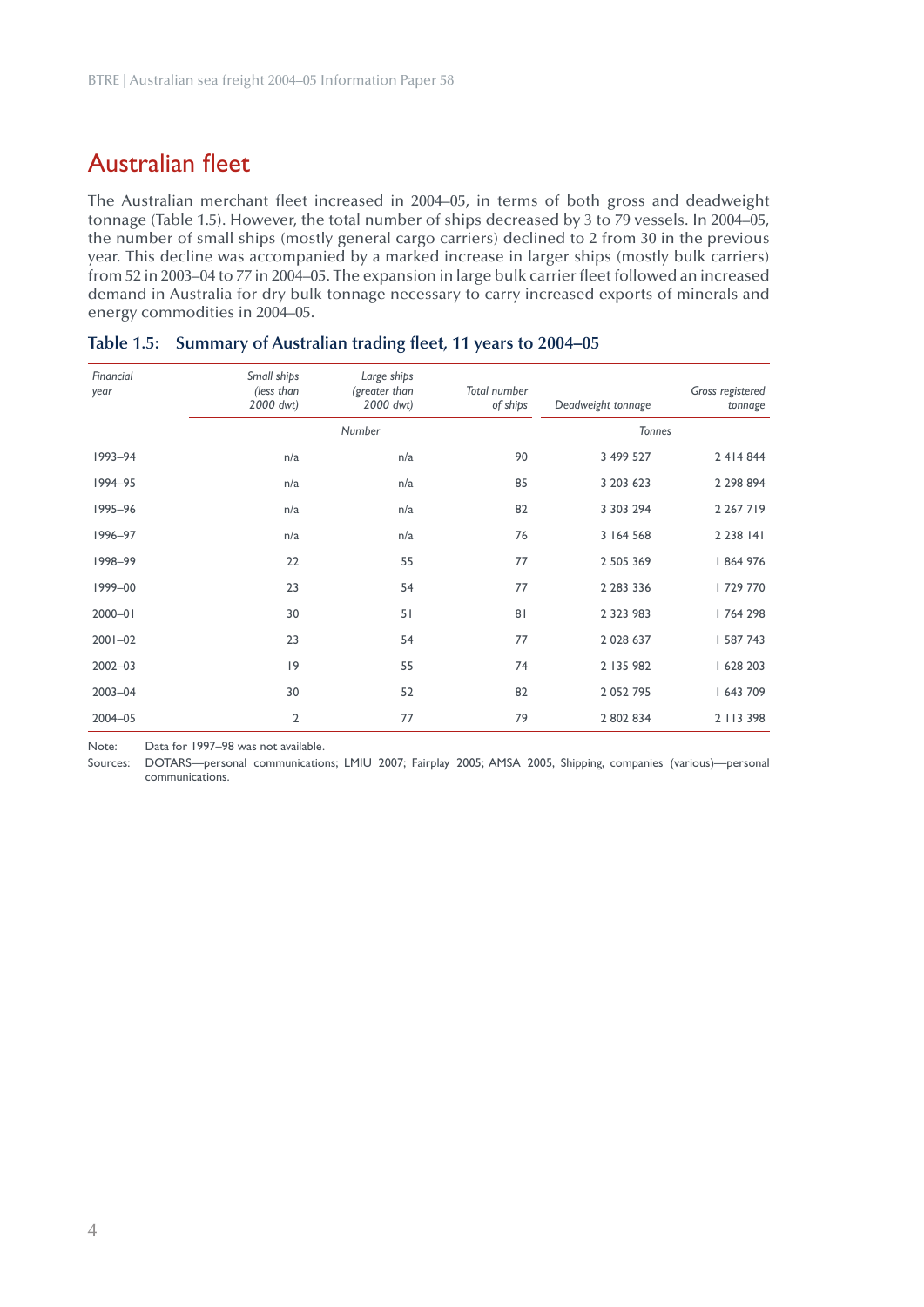## **Chapter 2: International sea freight**

In 2004–05, international sea freight to and from Australia increased by 17.8 per cent in value, and increased by 9.3 per cent in weight compared to 2003–04. The international sea freight task for exports increased in value by 19.1 per cent, while exports by weight increased by 9.4 per cent. International sea imports increased by 16.5 per cent in value and increased 9 per cent in weight.

## Handling of Australia's international sea freight by Australian ports

In 2004–05, Western Australia had the largest volume of exports, by value and weight, followed by Queensland. New South Wales emerged as the state with the largest volume of imports by value with Queensland as the state with the largest volume of imports by weight (Table 2.1).

| State/territory                 | Value                        |                       | Weight                          |                          |  |
|---------------------------------|------------------------------|-----------------------|---------------------------------|--------------------------|--|
|                                 | <i>Imports</i><br>\$Thousand | Exports<br>\$Thousand | <i>Imports</i><br><b>Tonnes</b> | Exports<br><b>Tonnes</b> |  |
| New South Wales                 | 36 320 691                   | 19 112 175            | 17 493 879                      | 99 313 534               |  |
| Victoria                        | 35 515 990                   | 15 447 166            | 16 688 297                      | 12 870 350               |  |
| Queensland                      | 18 450 040                   | 25 383 662            | 17 924 757                      | 167 447 482              |  |
| South Australia                 | 5 272 866                    | 6 923 857             | 2 857 608                       | 8 9 2 6 18 2             |  |
| Western Australia               | 11 265 355                   | 31 318 798            | 823   86                        | 305 912 794              |  |
| Tasmania                        | 716941                       | 2 4 1 2 8 2 2         | 989 091                         | 7 297 562                |  |
| Northern Territory              | 380 721                      | 2015688               | 2 154 643                       | 6 848 665                |  |
| Australian Capital Territory    | 603                          |                       | 42                              |                          |  |
| State confidential <sup>a</sup> | 0                            | 474 899               | $ $ $ $ $ $ $ $                 | 566 963                  |  |
| Foreign origin b                |                              | 3 25   832            |                                 | 456 469                  |  |
| Total                           | 108 923 207                  | 106 340 899           | 69 932 644                      | 610 640 001              |  |

#### Table 2.1: International sea freight by Australian state and territory of origin and final **destination, 2004–05**

a State confidential refers to situations where ABS concludes that indicating state of origin or destination for cargo may lead to disclosure of commercially sensitive information.

b Foreign origin refers to commodities where no Australian origin is identified. Most of this category refers to transhipped cargo.

Note: Blank cells mean no data was recorded for this category, while cells with an entry of 0 mean that data was recorded but rounded to zero.

An update of this table is available on the BTRE website <http://www.btre.gov.au>.

Source: ABS 2007.

Analysis of Australian port of loading/unloading data (Table 2.2) shows that very little has changed since 1999–00 with Sydney continuing to be the port handling the largest volume of imports by weight and value, and Melbourne being the port handling the largest volume of exports by value. Port Hedland replaced Dampier as the port handling the largest volume of exports by weight.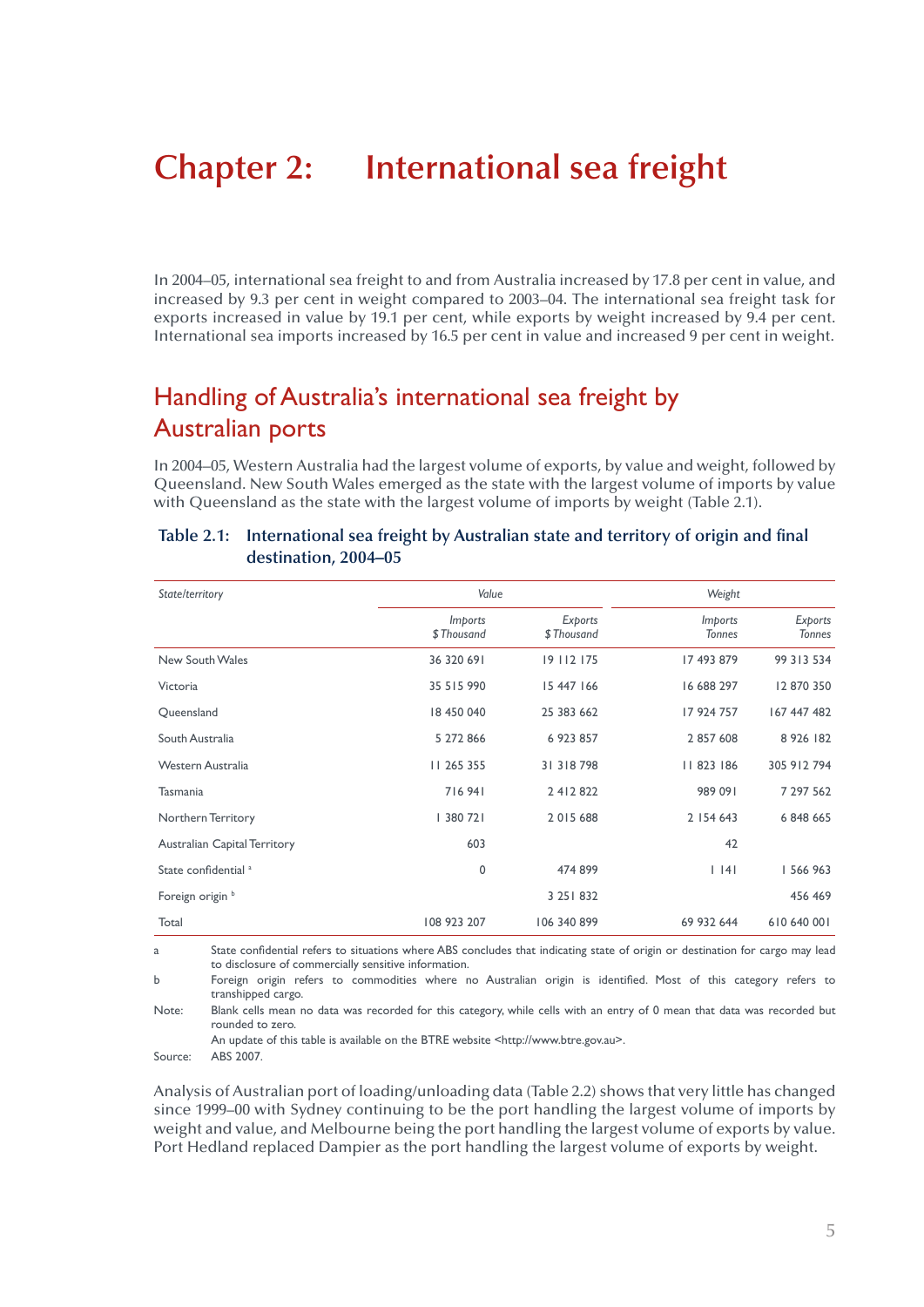| State/territory | Australian port    |                       | Value                 |                          | Weight                   |
|-----------------|--------------------|-----------------------|-----------------------|--------------------------|--------------------------|
|                 |                    | Imports<br>\$Thousand | Exports<br>\$Thousand | Imports<br><b>Tonnes</b> | Exports<br><b>Tonnes</b> |
| New South Wales | Coffs Harbour      | 393                   | 104                   | 481                      | 3                        |
|                 | Grafton            | $\mathbf{H}$          | 2 3 7 8               | T                        | 380                      |
|                 | Newcastle          | 584 428               | 6 009 553             | 192 136                  | 80 791 051               |
|                 | Port Kembla        | 366 176               | 2 809 765             | 2 274 655                | 12 165 272               |
|                 | Sydney             | 36 347 627            | 9 426 039             | 14 175 665               | 4 380 957                |
|                 | <b>Twofold Bay</b> | 394                   | 78 642                | 637                      | 995 713                  |
|                 | Other ports        | 893                   | 12 578                | $\overline{2}$           | 4 4 6 9                  |
| Victoria        | Geelong            | 2 658 460             | 633 412               | 5 850 210                | 2 59 55 1                |
|                 | Melbourne          | 35 403 665            | 18 246 441            | 11 039 330               | 9 180 872                |
|                 | Portland           | 122 132               | 039 399               | 414 989                  | 2 436 917                |
|                 | Westernport        | 22819                 | 255 607               | 37 073                   | 475 046                  |
|                 | Other ports        |                       | 53 142                |                          | 114531                   |
| Queensland      | <b>Abbot Point</b> |                       | 831 475               |                          | 12 28 1 859              |
|                 | <b>Brisbane</b>    | 15 819 272            | 8 681 300             | 10 911 307               | 9 2 3 1 1 4              |
|                 | Bundaberg          | <b>II</b> 908         | 64 119                | 5716                     | 243 926                  |
|                 | Cairns             | 253 554               | 376 651               | 361 598                  | 829 802                  |
|                 | Gladstone          | 352 575               | 4 684 925             | 1 639 205                | 46 203 889               |
|                 | Hay Point          |                       | 7 395 058             |                          | 84 815 221               |
|                 | Innisfail          |                       | 150 285               |                          | 622 986                  |
|                 | Karumba            | 8                     | 369 423               | $\mathbf{H}$             | 730 329                  |
|                 | Lucinda            |                       | 196 070               |                          | 676 853                  |
|                 | Mackay             | 133 646               | 449 508               | 239 171                  | 2 681 805                |
|                 | Rockhampton        | 8                     | 13 978                | 16                       | 7879                     |
|                 | Thursday Island    | 6 0 6 0               | 3 5 6 5               | 965                      | 2 0 6 2                  |
|                 | Townsville         | 752 640               | 3 088 958             | 4 445 940                | 4 302 854                |
|                 | Weipa              | 32 832                | 102 246               | 65 217                   | 4 408 291                |
|                 | Other ports        |                       | 18 449                |                          | 811721                   |
| South Australia | Adelaide           | 2 587 273             | 4 4 2 4 8 9 0         | 2 008 231                | 3 642 557                |
|                 | Edithburg          |                       | 21 938                |                          | 126 369                  |
|                 | Port Bonython      |                       | 294 992               |                          | 533 616                  |
|                 | Port Lincoln       | 317 197               | 333 892               | 166 340                  | 439 657                  |
|                 | Port Pirie         | 10114                 | 171511                | 12 0 26                  | 306 170                  |
|                 | Thevenard          |                       | 25 5 33               |                          | 455 626                  |
|                 | Wallaroo           | 10 3 3 3              | 95 200                | 34 330                   | 578 665                  |
|                 | Whyalla            | 60 588                | 73 871                | 107 213                  | 049   17                 |
|                 | Other ports        |                       | 43 909                |                          | 295 023                  |

## **Table 2.2: International sea freight by Australian ports, 2004–05**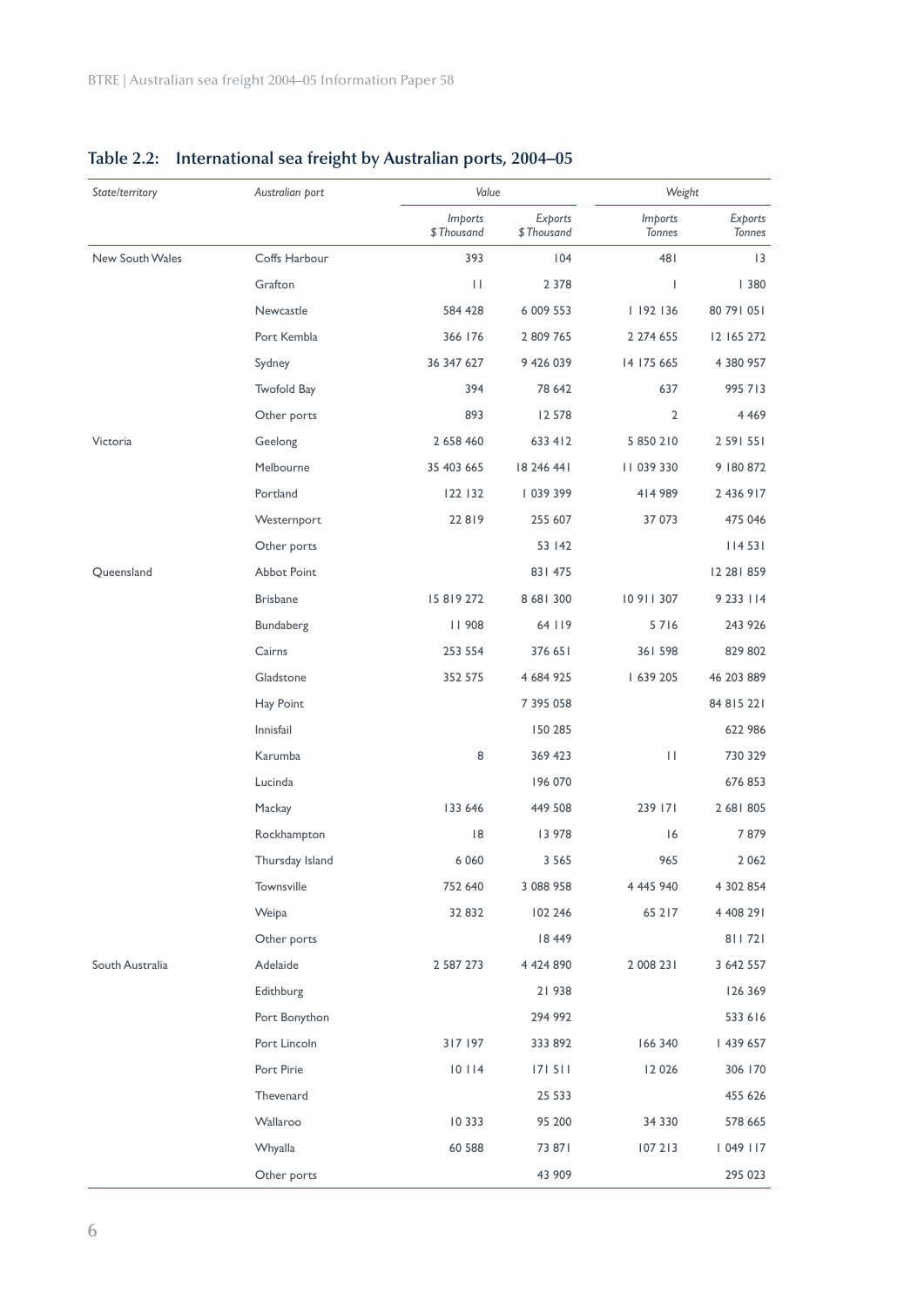| State/territory              | Australian port          | Value                        |                       |                                 | Weight                   |
|------------------------------|--------------------------|------------------------------|-----------------------|---------------------------------|--------------------------|
|                              |                          | <b>Imports</b><br>\$Thousand | Exports<br>\$Thousand | <i>Imports</i><br><b>Tonnes</b> | Exports<br><b>Tonnes</b> |
| Western Australia            | Albany                   | 43 5 5 2                     | 514418                | 148 780                         | 2 784 376                |
|                              | <b>Broome</b>            | 2 3 9 9                      | 64 38 6               | 7 2 2 1                         | 49 182                   |
|                              | Bunbury                  | 209 943                      | 2 558 654             | 153 728                         | 9 192 138                |
|                              | Cape Cuvier              |                              | 56 596                |                                 | 2 623 428                |
|                              | Carnarvon                | 669                          | 2 9 4 0               | 28                              | 286                      |
|                              | Dampier                  | 083 914                      | 48   795              | 522 975                         | 103 244 592              |
|                              | Derby                    | 22                           |                       | 95                              |                          |
|                              | Esperance                | 68 691                       | 086 727               | 191 500                         | 7 381 189                |
|                              | Fremantle/Perth          | 9 406 105                    | 8706325               | 9 200 396                       | 11 689 319               |
|                              | Geraldton                | 148 898                      | 066 400               | 156 805                         | 5 223 603                |
|                              | Port Hedland             | 214 146                      | 3722772               | 449 006                         | 103 570 688              |
|                              | Port Walcott             | 16 057                       | 1 656 766             | 25 3 23                         | 56 443 065               |
|                              | Useless Loop             |                              | 12 694                |                                 | 813 055                  |
|                              | Wyndham                  | 46 403                       | 616858                | 82 523                          | 07  933                  |
|                              | Yampi Sound              |                              | 17833                 |                                 | 416738                   |
|                              | Other ports              |                              | 194 797               |                                 | 2 2 0 3 6 7 5            |
| Tasmania                     | <b>Burnie</b>            | 129 227                      | 260 033               | 134 491                         | 1411426                  |
|                              | Devonport                | 14 695                       | 4 0 0 3               | 50 212                          | 5 2 2 9                  |
|                              | Hobart                   | 58 576                       | 172 031               | 170 005                         | 486 820                  |
|                              | Launceston               | 296 368                      | 079 779               | 576 205                         | 3 3 5 7 6 7              |
|                              | Port Latta               |                              | 46 765                |                                 | 701 253                  |
|                              | Spring Bay               | $\overline{2}$               | 66 570                | 0                               | 791 126                  |
|                              | Stanley                  |                              | <b>II 405</b>         |                                 | 138 533                  |
|                              | Other ports              |                              | 5 1 5 2               |                                 | 44 882                   |
| Northern Territory           | Darwin                   | 123 829                      | 858 624               | 3 469                           | 228 328                  |
|                              | Confidential             | 202716                       | 961 057               | 966 043                         | 5 303 358                |
|                              | Other ports              |                              | 161813                |                                 | 481883                   |
| State/territory confidential | Other confidential ports | 977                          | 474 899               | 37                              | 1 566 963                |
| Australia total              |                          | 108 923 205                  | 106 340 898           | 69 932 641                      | 610 639 998              |

#### **Table 2.2: International sea freight by Australian ports, 2004–05 (continued)**

Note: Blank cells mean no data was recorded for this category, while cells with an entry of 0 mean that data was recorded but rounded to zero.

 ABS records offshore exports such as crude oil through the nearest mainland port, although the actual cargo does not pass through the actual port. For example, most of the 1.1 million tonnes of exports through Wyndham, in Western Australia, are actually exported from offshore crude oil terminals.

An update of this table is available on the BTRE website <http://www.btre.gov.au>.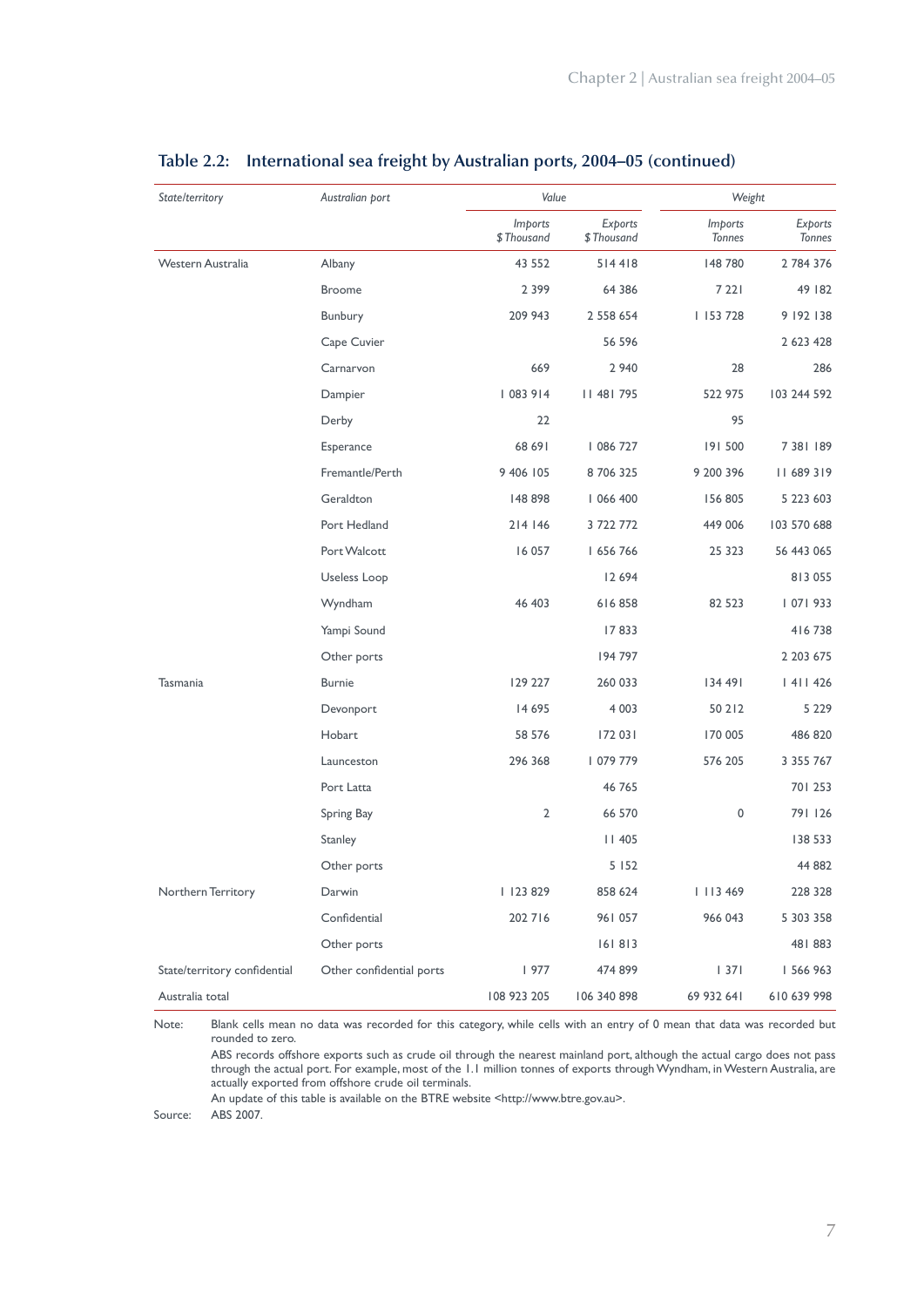## Australia's trading partners

Europe continues to be Australia's largest supplier by value, followed by South East Asia and East Asia. South East Asia was also Australia's largest source of imports in terms of weight (Table 2.3). Figures 2.1 and 2.2 show the information on value of international sea freight by region of origin and final destination respectively.

Japan and North Asia were Australia's largest export markets both by weight (295.5 million tonnes) and value (\$32.9 billion), followed by East Asia and South East Asia (third in value, fourth in tonnage).

| Region of origin/<br>final destination  | Value          |             |                | Weight        | Commodity rank |                 |  |
|-----------------------------------------|----------------|-------------|----------------|---------------|----------------|-----------------|--|
|                                         | <i>Imports</i> | Exports     | <i>Imports</i> | Exports       | By value       | By weight       |  |
|                                         | \$Thousand     | \$Thousand  | <b>Tonnes</b>  | <b>Tonnes</b> |                |                 |  |
| Africa                                  | 568 924        | 2 644 608   | 597 859        | 7 392 358     | 9              | 9               |  |
| North & Central<br>America              | 13 46 1 403    | 9 9 5 1 9 2 | 6766188        | 12 913 498    | 5              | 6               |  |
| South America                           | 1004653        | 957 253     | 024 534        | 8 470 863     | П              | 8               |  |
| East Asia                               | 19 676 202     | 19 623 550  | 8 3 6 4 2 6 9  | 166 800 671   | 2              | $\overline{2}$  |  |
| South East Asia                         | 20 387 397     | 11 274 680  | 26 605 026     | 21 963 894    | 4              | 4               |  |
| South Asia                              | 173 085        | 3 856 886   | 539 424        | 23 764 812    | 8              | 5               |  |
| Japan and North Asia                    | 19 440 821     | 33 456 555  | 6 5 1 6 7 3 2  | 295 804 978   |                |                 |  |
| Europe                                  | 23 269 581     | 10 264 890  | 4 476 881      | 52 789 522    | 3              | 3               |  |
| Middle East                             | 3 137 791      | 4 985 988   | 7 694 711      | 10 960 493    | 7              | 7               |  |
| New Zealand                             | 4 208 842      | 6 737 647   | 2 5 2 1 8 6 1  | 6 098 558     | 6              | $\overline{10}$ |  |
| Pacific Islands and<br>Papua New Guinea | 059 826        | 898 283     | 3 561 277      | 985 287       | $ 0\rangle$    | П               |  |
| Rest of world                           | 534 681        | 685 368     | 263 880        | 695 067       | 12             | 12              |  |
| Total                                   | 108 923 206    | 106 340 897 | 69 932 642     | 610 640 001   |                |                 |  |

|  | Table 2.3: International sea freight by region of origin and final destination, 2004-05 |  |  |  |  |  |  |
|--|-----------------------------------------------------------------------------------------|--|--|--|--|--|--|
|--|-----------------------------------------------------------------------------------------|--|--|--|--|--|--|

Note: An update of this table is available on the BTRE website <http://www.btre.gov.au>. Source: ABS 2007.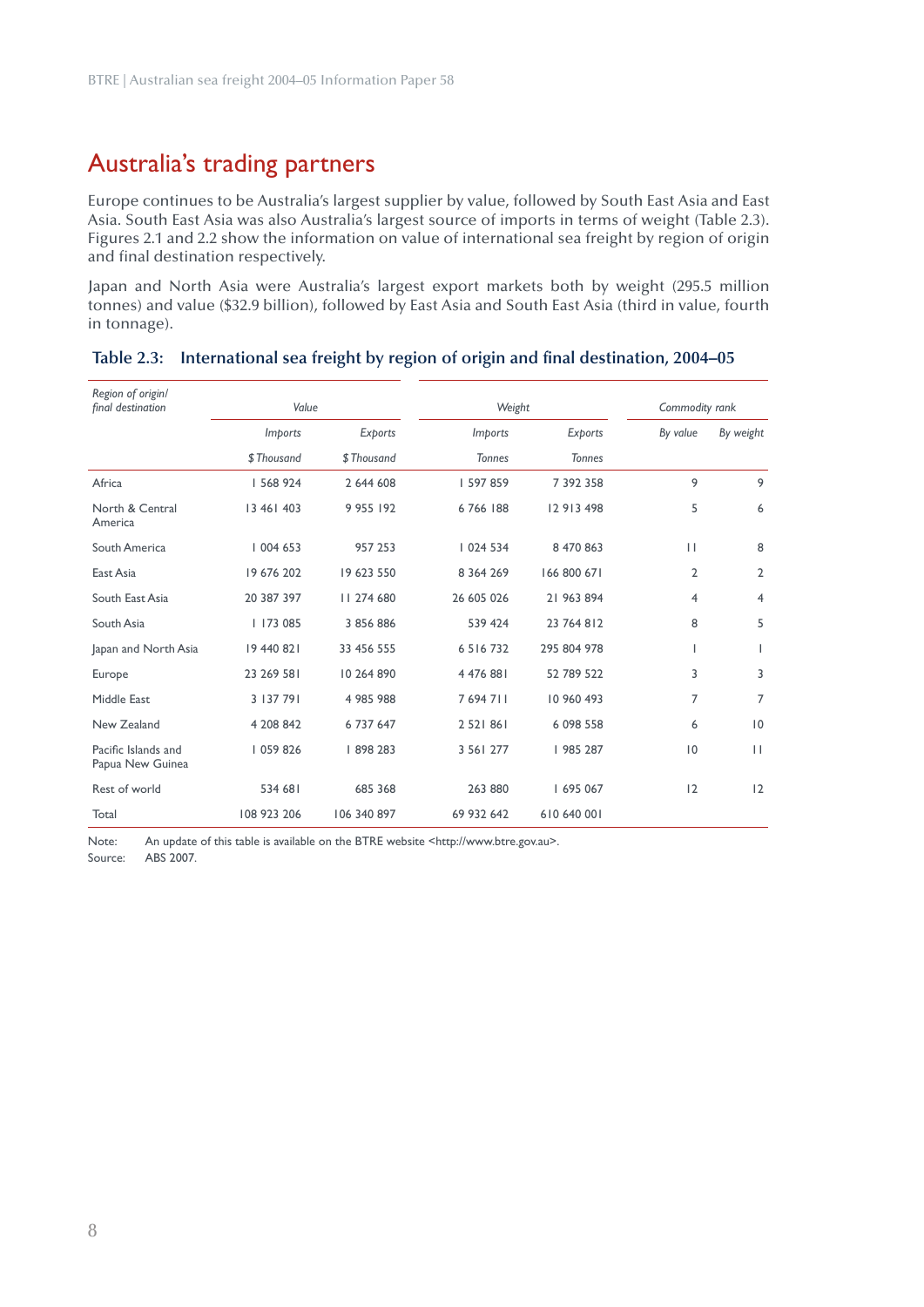

**Figure 2.1: International freight by region of origin, 2004–05**



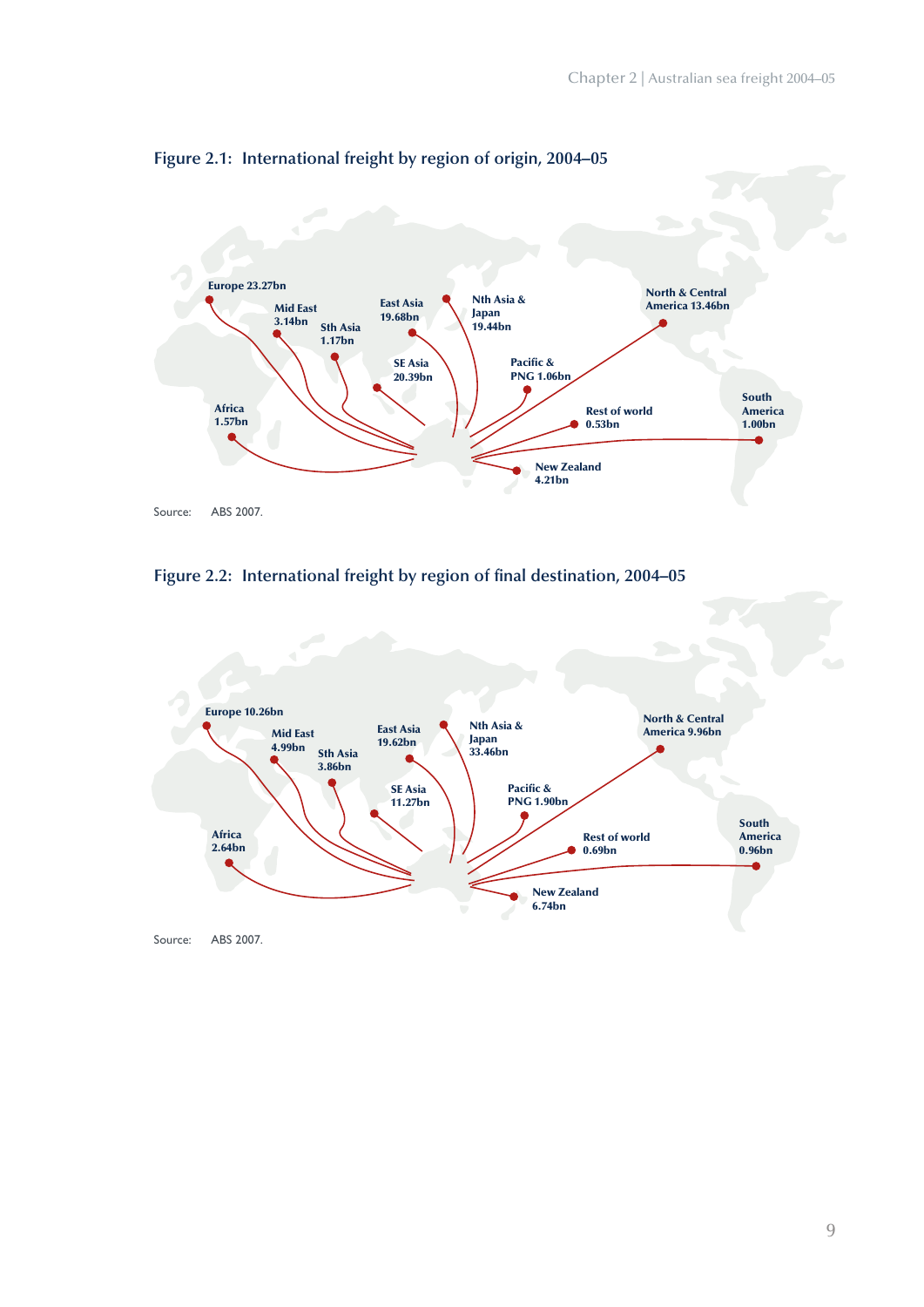| Country of                               | <i>Imports</i> |               | Country of                               | Exports       |               |                |
|------------------------------------------|----------------|---------------|------------------------------------------|---------------|---------------|----------------|
| origin                                   | Value          | Weight        | final destination                        | Value         | Weight        |                |
|                                          | \$Thousand     | <b>Tonnes</b> |                                          | \$Thousand    | <b>Tonnes</b> | Rank           |
| China (including Hong<br>Kong and Macau) | 16 549 070     | 5 810 833     | Japan                                    | 24 199 042    | 226 162 656   | T              |
| Japan                                    | 15 434 420     | 4 742 573     | China (including Hong<br>Kong and Macau) | 14 332 080    | 128 593 052   | $\overline{2}$ |
| <b>United States</b><br>of America       | 11616249       | 4 6 1 3 5 20  | Republic of Korea                        | 8 998 890     | 69 214 836    | 3              |
| Germany                                  | 6419797        | 847816        | <b>United States</b><br>of America       | 7 5 1 3 5 4 4 | 4 844 075     | $\overline{4}$ |
| Singapore                                | 5 785 799      | 7 5 5 3 3 9 5 | New Zealand                              | 6 737 647     | 6 098 558     | 5              |
| Malaysia                                 | 4 270 140      | 5 445 166     | <b>Taiwan</b>                            | 4 5 6 2 0 0 3 | 36 555 711    | 6              |
| New Zealand                              | 4 208 842      | 2 5 2   8 6   | Indonesia                                | 3 4 1 3 3 1 9 | 7690 189      | $\overline{7}$ |
| Republic of Korea                        | 3 940 063      | 6  0250       | India                                    | 2830017       | 20 452 015    | 8              |
| Thailand                                 | 3 593 544      | 265 544       | <b>United Kingdom</b>                    | 2 780 603     | 12 839 821    | 9              |
| <b>Italy</b>                             | 3 140 422      | 647 798       | <b>Thailand</b>                          | 2 490 906     | 3 0 20 7 8 5  | $\overline{0}$ |
| Vietnam                                  | 3 068 547      | 5 468 761     | Singapore                                | 2 485 191     | 3 3 3 1 1 3 2 | $\mathbf{H}$   |
| United Kingdom                           | 3 032 319      | 399 561       | Malaysia                                 | 2 2 6 1 9 1 6 | 6 982 962     | 12             |
| Indonesia                                | 3 000 134      | 5 293 104     | Saudi Arabia                             | 802 759       | 2 502 462     | 3              |
| <b>Taiwan</b>                            | 2 663 909      | 428 00        | Canada                                   | 1674184       | 2763539       | 4              |
| France                                   | 2 000 923      | 298 804       | <b>Netherlands</b>                       | 539 624       | 9 665 523     | 15             |
| Saudi Arabia                             | 405 309        | 3 628 258     | South Africa                             | 469   96      | 4 163 175     | 16             |
| Canada                                   | 328 337        | 2 0 24 5 28   | Italy                                    | 465 470       | 7 852 574     | 17             |
| South Africa                             | 20  846        | 667 326       | <b>United Arab Emirates</b>              | 090 604       | 2 223 594     | 8              |
| Sweden                                   | 088 541        | 207 494       | Papua New Guinea                         | 073   28      | 1147439       | 9              |
| Spain                                    | 1071142        | 233 214       | France                                   | 811 285       | 7 578 056     | 20             |
| <b>Rest of World</b>                     | 14 103 861     | 15 224 833    | Rest of world                            | 12 809 490    | 46 957 840    |                |
| Total                                    | 108 923 214    | 69 932 640    | Total                                    | 106 340 898   | 610 639 994   |                |

#### **Table 2.4: Australia's top 20 maritime trading partners, 2004–05**

Note: An update of this table is available on the BTRE website <http://www.btre.gov.au>.

Source: ABS 2007.

## Trading partners by country

In 2004–05, Japan was Australia's largest trading partner for sea freight exports by value followed by China and the Republic of Korea. China has replaced Japan as Australia's largest trading partner for sea freight imports (Table 2.4). Compared with previous years, the trend of strong growth in maritime trade with China and Japan has continued. New Zealand was Australia's seventh largest supplier of imports and fifth largest market for Australia's exports, followed by Indonesia (thirteenth supplier of imports and seventh market for Australia's exports) and Papua New Guinea (nineteenth on exports).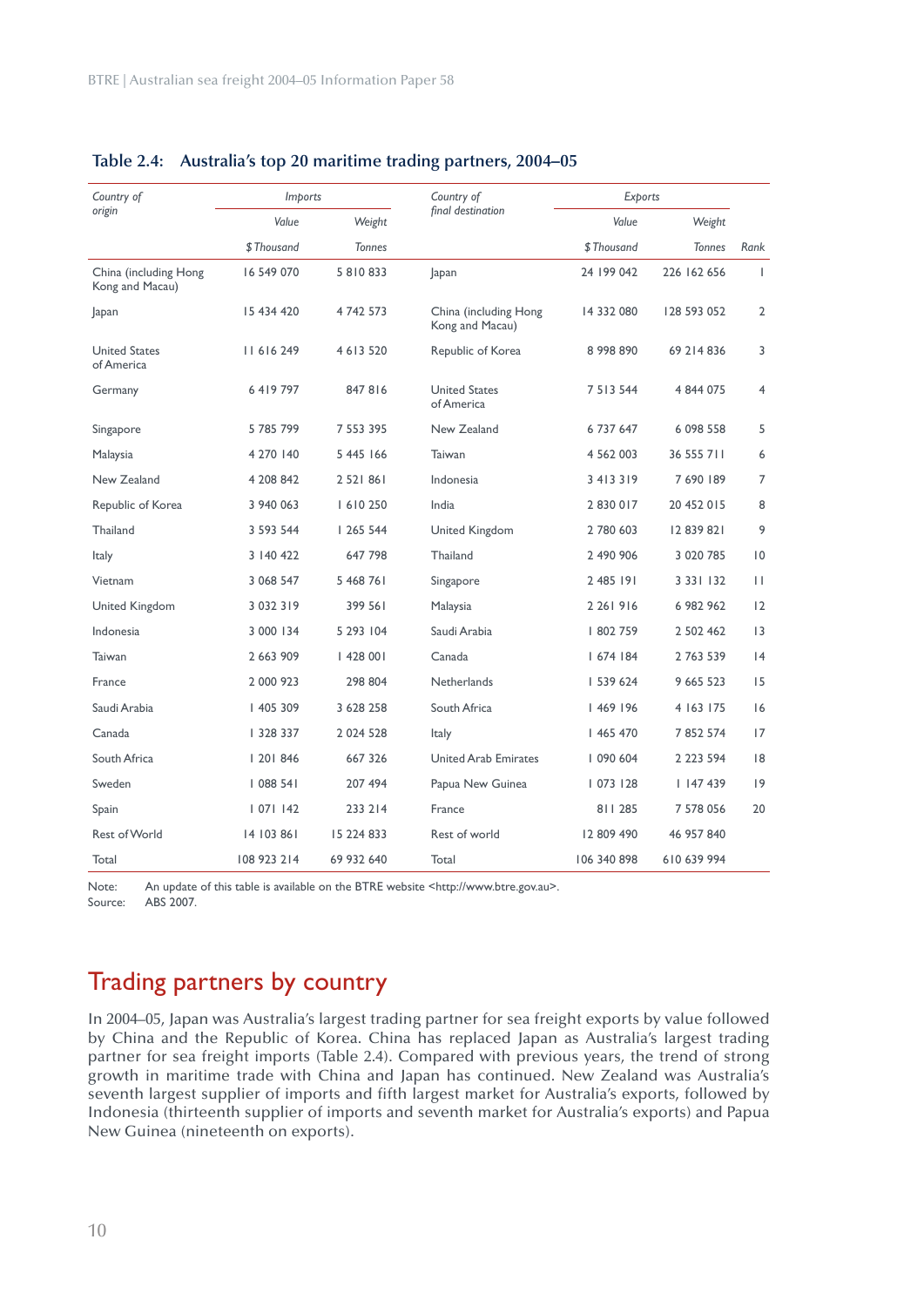## Overseas port of loading or unloading

Not all international sea freight travels directly from the country of origin to Australia or from Australia to its final destination. As such, it is beneficial to examine the overseas port of loading or unloading. These ports represent either the last port the cargo was loaded onto a ship, prior to arriving in Australia, or the first port the cargo was unloaded from a ship, after departing Australia. An analysis of 2004–05 data on ports of loading or unloading exhibited similar patterns to previous years, with Europe being the region with the largest value of cargo loaded while South East Asia contributed the largest volume by weight (Table 2.5 and Figures 2.3 and 2.4). Japan and North Asia again dominated as the region with the highest volume and value of cargo unloaded. Compared with 2003–04, the total value of cargo loaded increased by 16.5 per cent. This was due to an increase in value from all regions, with only the rest of the world recording a decrease. The value of unloaded freight increased by 19.1 per cent compared with the previous year. There were decreases for Africa, Middle East and North and Central America while all other regions increased. The weight of cargo loaded increased by 9.0 per cent with all regions recording an increase, other than South Asia and South America. Total tonnes of cargo unloaded in Africa increased by 9.4 per cent while Europe and South America were the only regions to record a decrease.

| Region of loading/unloading          | Value       |                 |               | Weight          |
|--------------------------------------|-------------|-----------------|---------------|-----------------|
|                                      | Loaded      | <b>Unloaded</b> | Loaded        | <b>Unloaded</b> |
|                                      | \$Thousand  | \$Thousand      | <b>Tonnes</b> | <b>Tonnes</b>   |
| Africa                               | 528 960     | 2 123 872       | 507 88        | 6 081 887       |
| North and Central America            | 13 076 007  | 9 286 940       | 6795988       | 13 977 876      |
| South America                        | 864 481     | 822 317         | 949 775       | 8 3 5 9 8 9 1   |
| East Asia                            | 19 5 12 176 | 18760317        | 8 3 1 8 7 3 7 | 166 589 086     |
| South East Asia                      | 22   24 97  | 16 972 937      | 27 210 109    | 23 914 455      |
| South Asia                           | 1113853     | 3 2 1 5 3 0 3   | 547 242       | 23 234 763      |
| Japan and North Asia                 | 19 023 774  | 32 878 927      | 6 473 627     | 295 486 120     |
| Europe                               | 22 877 543  | 9 399 757       | 4 457 262     | 51 653 227      |
| Middle East                          | 3 149 926   | 3 673 549       | 7 598 369     | 11613993        |
| New Zealand                          | 4 457 938   | 6 837 211       | 2 548 624     | 6 120 559       |
| Pacific Islands and Papua New Guinea | 180 796     | 865 800         | 3 454 825     | 965 355         |
| Rest of world                        | 12782       | 503 967         | 70 204        | 642 788         |
| Total                                | 108 923 207 | 106 340 897     | 69 932 643    | 610 640 000     |

#### **Table 2.5: International freight by trading region of loading and unloading, 2004–05**

Note: Freight loaded in various regions was unloaded in Australian ports. Similarly, freight unloaded in various overseas regions was loaded in Australian ports.

An update of this table is available on the BTRE website <http://www.btre.gov.au>.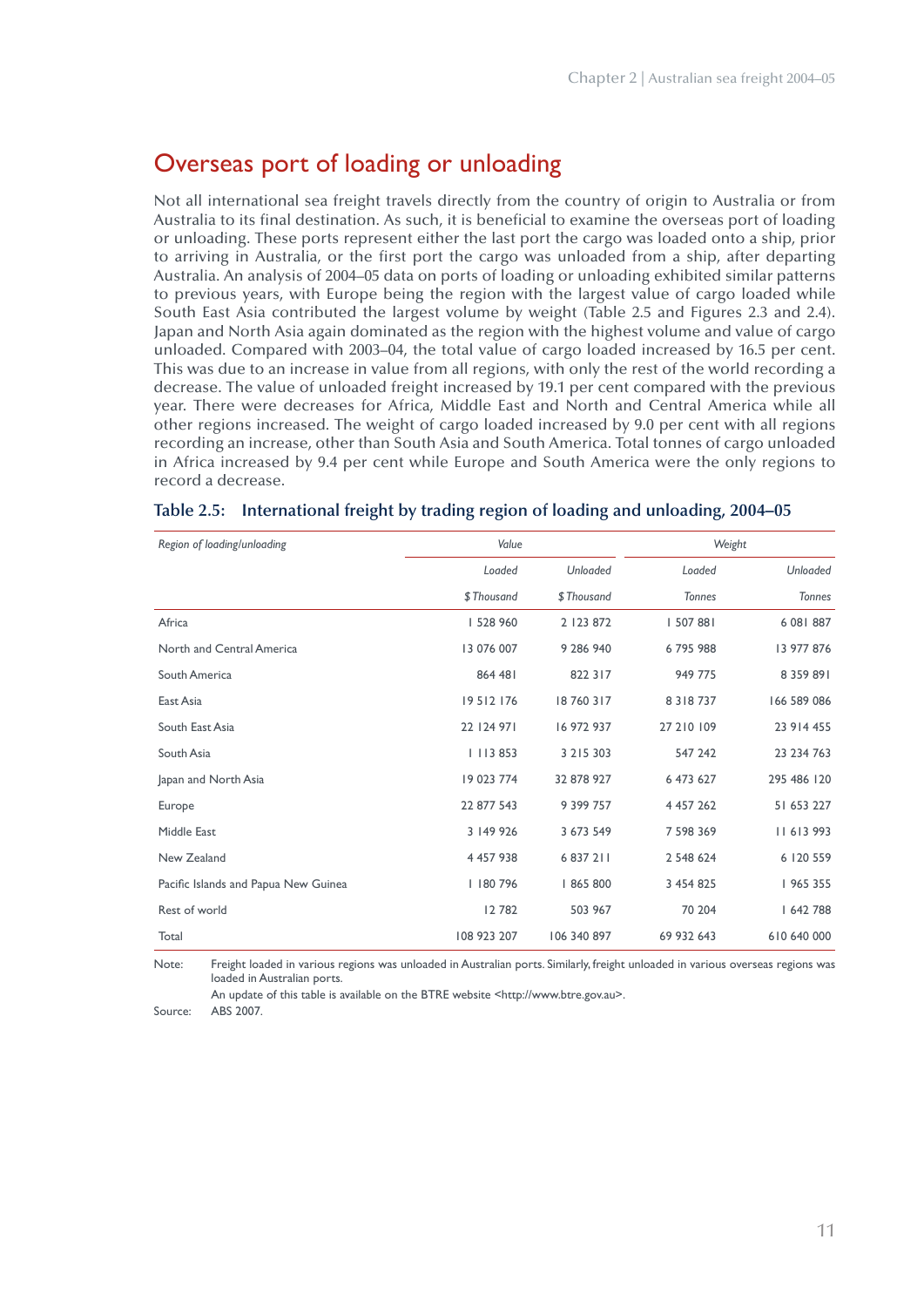

### **Figure 2.4: International freight by region of unloading, 2004–05**

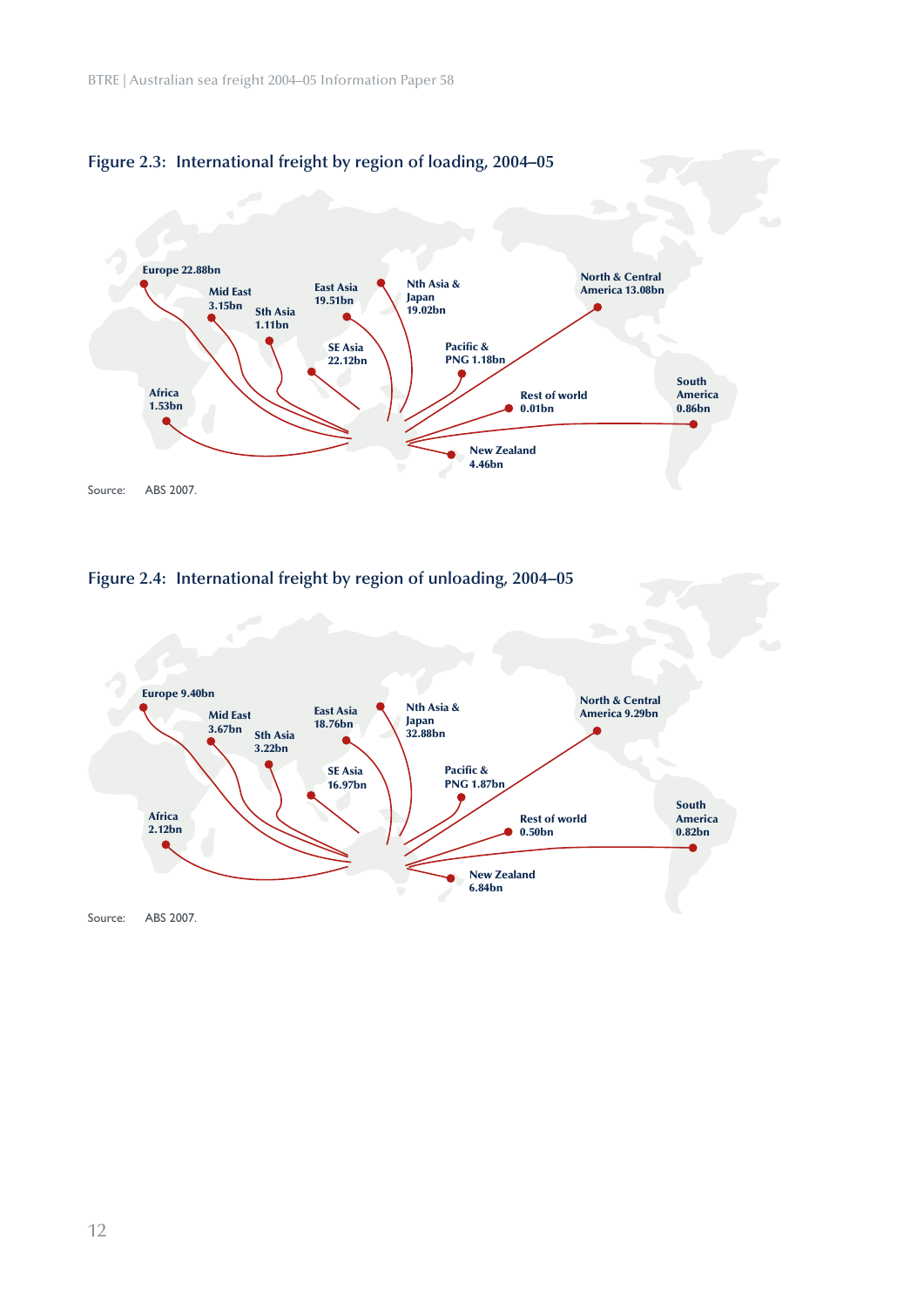## Australia's liner trade by trading region

In 2004–05, freight carried by the Australian liner trade<sup>2</sup> was valued at \$133.9 billion (Table 2.6), which is an increase of 12 per cent from 2003–04. Europe was the region with the largest value of liner cargo loaded by value, while East Asia contributed the largest volume by weight. Japan and North Asia, East Asia, and South East Asia were the largest regions of unloading liner cargo (Figures 2.5 and 2.6).

| Region of loading/unloading          | Value      |             | Weight        |                 |
|--------------------------------------|------------|-------------|---------------|-----------------|
|                                      | Loaded     | Unloaded    | Loaded        | <b>Unloaded</b> |
|                                      | \$Thousand | \$Thousand  | <b>Tonnes</b> | <b>Tonnes</b>   |
| Africa                               | 237 192    | 657 671     | 391 250       | 374 633         |
| North and Central America            | 222 7   9  | 5 888 837   | 2 266 664     | 703 025         |
| South America                        | 643 827    | 148798      | 269 212       | 352 168         |
| East Asia                            | 18 320 953 | 7751965     | 4750748       | 5 690 721       |
| South East Asia                      | 10 044 891 | 10 717 502  | 3 483 798     | 5 397 634       |
| South Asia                           | 03  388    | 438 030     | 413 397       | 802 309         |
| Japan and North Asia                 | 17 397 967 | 9 425 654   | 2 3 1 1 7 3 3 | 9758512         |
| Europe                               | 21 964 853 | 4 7 64 1 36 | 4 2 1 6 7 9 1 | 970 695         |
| Middle East                          | 507 558    | 219 109     | 320 913       | 381 105         |
| New Zealand                          | 3 955 338  | 4 992 404   | 757 092       | 2 046 864       |
| Pacific Islands and Papua New Guinea | 314 572    | 1247416     | 131 222       | 626 523         |
| Rest of world                        | 4 5 5 8    | 23 258      | 1826          | 6 2 4 6         |
| Total                                | 86 645 815 | 47 274 780  | 20 3   4 647  | 29 110 435      |

#### **Table 2.6: International liner trade by region of loading and unloading, 2004–05**

Note: Freight loaded in various regions was unloaded in Australian ports. Similarly, freight unloaded in various overseas regions was loaded in Australian ports.

An update of this table is available on the BTRE website <http://www.btre.gov.au>.

<sup>2</sup> See explanatory notes for a definition of liner trade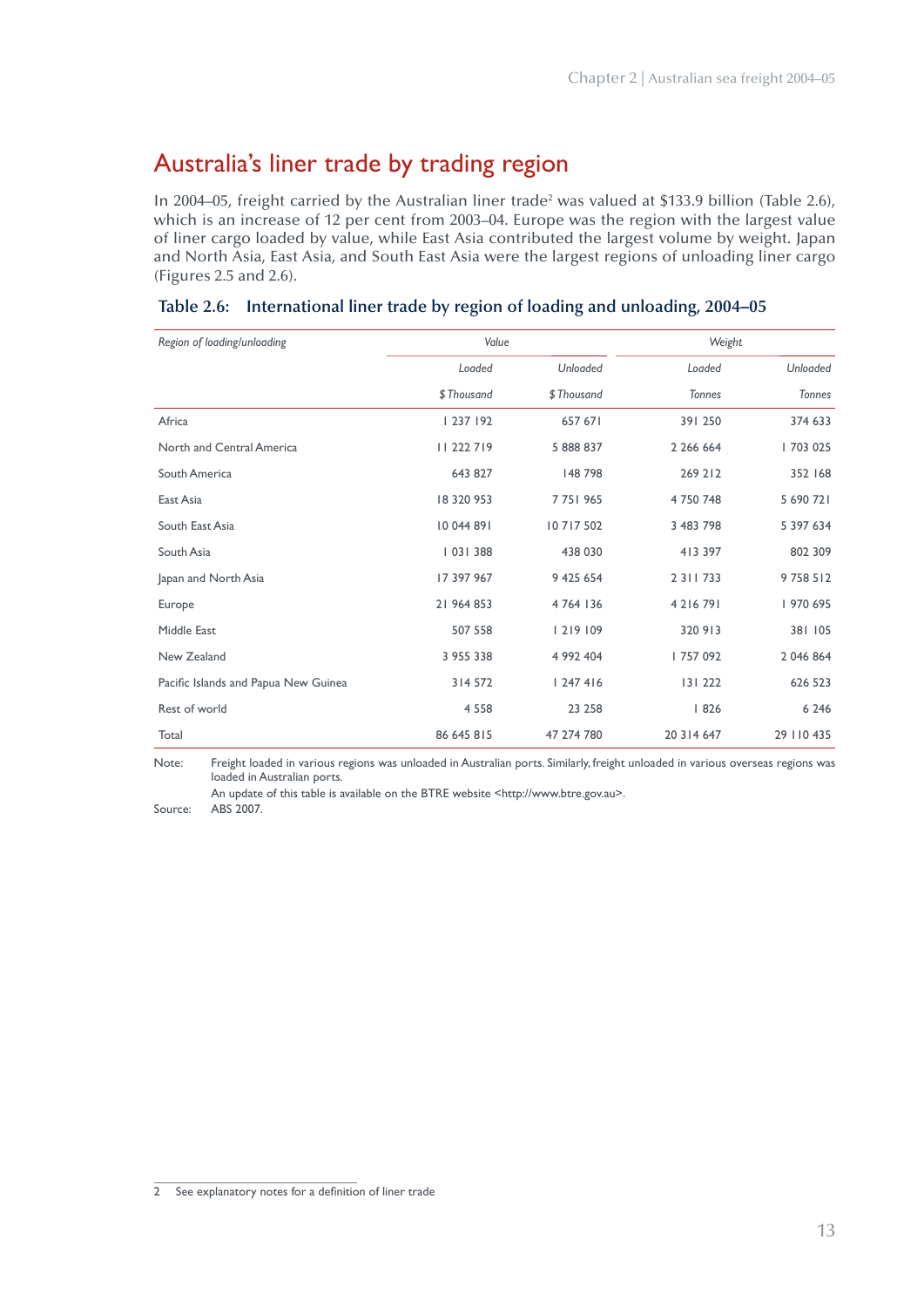



**Figure 2.6: International liner freight by region of unloading, 2004–05**

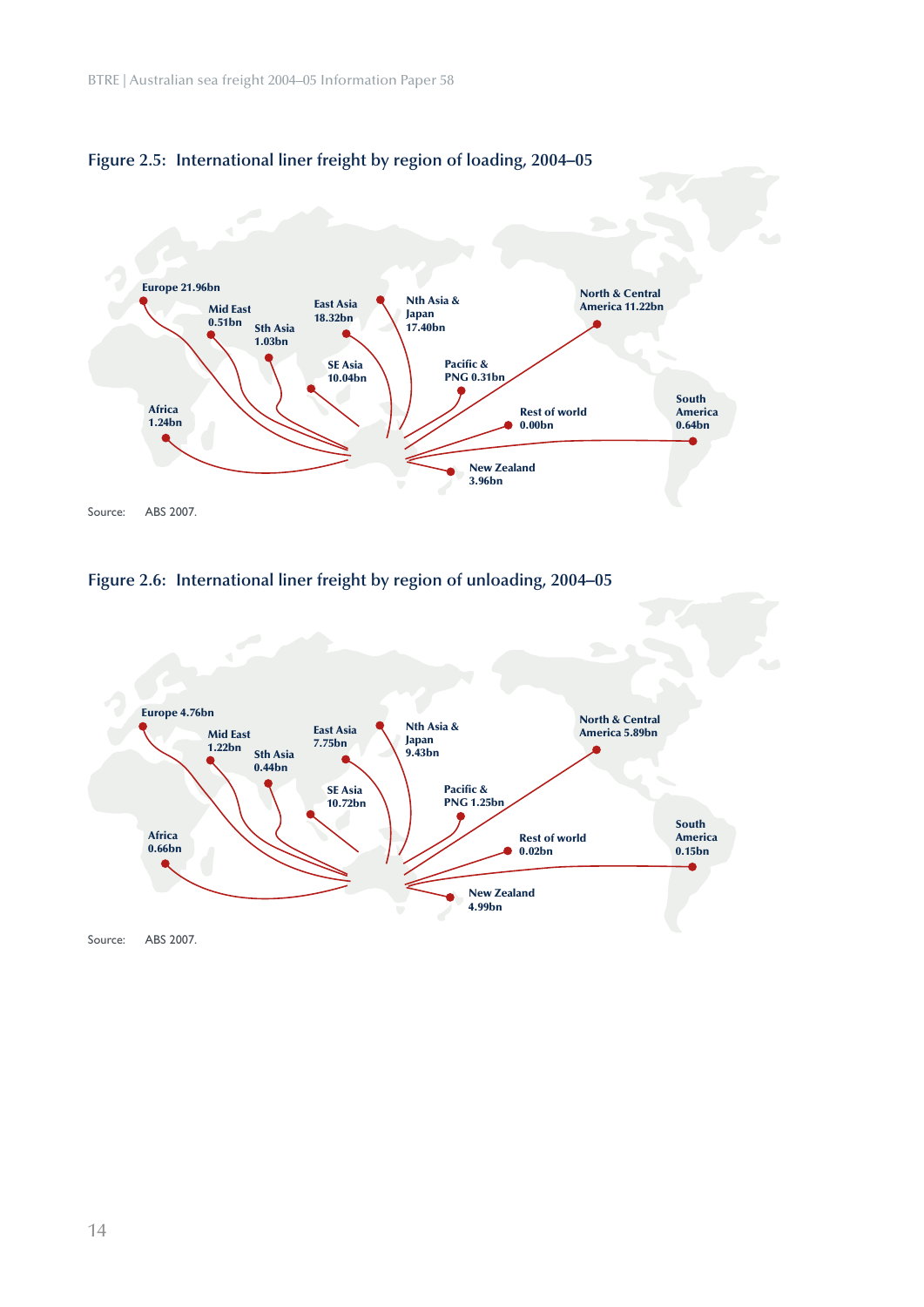## Australia's non-liner trade by trading region

Australian non-liner trade $^3$  increased 28.4 per cent in 2004–05 and was valued at \$81.3 billion (Table 2.7). South East Asia was the most important region for non-liner cargo loaded, in terms of both value and weight. Figures 2.7 and 2.8 show Japan and North Asia was our largest non-liner unloading region for both value and weight.

| Region of loading/unloading          | Value      |               |               | Weight          |  |  |
|--------------------------------------|------------|---------------|---------------|-----------------|--|--|
|                                      | Loaded     | Unloaded      | Loaded        | <b>Unloaded</b> |  |  |
|                                      | \$Thousand | \$Thousand    | <b>Tonnes</b> | <b>Tonnes</b>   |  |  |
| Africa                               | 291768     | 466 20        | 1116632       | 5 707 254       |  |  |
| North and Central America            | 853 287    | 3 3 9 8 1 0 3 | 4 5 29 4 14   | 12 274 851      |  |  |
| South America                        | 220 654    | 673 520       | 680 563       | 8 007 723       |  |  |
| East Asia                            | 1191223    | 11 008 352    | 3 567 989     | 160 898 365     |  |  |
| South East Asia                      | 12 080 080 | 6 255 435     | 23 726 309    | 18 5 17 25 1    |  |  |
| South Asia                           | 82 465     | 2 777 273     | 133 845       | 22 432 455      |  |  |
| Japan and North Asia                 | 625 807    | 23 453 273    | 4 161 894     | 285 727 608     |  |  |
| Europe                               | 912 690    | 4 635 621     | 239 241       | 49 682 532      |  |  |
| Middle East                          | 2 642 368  | 2 454 439     | 7 277 456     | 11 232 888      |  |  |
| New Zealand                          | 502 601    | 844 807       | 791 531       | 4 07   77       |  |  |
| Pacific Islands and Papua New Guinea | 866 224    | 618384        | 3 3 2 3 6 0 3 | 338 832         |  |  |
| Rest of world                        | 8 2 2 3    | 480 708       | 68 378        | 636 542         |  |  |
| Total                                | 22 277 390 | 59 066 116    | 49 616 855    | 581 528 072     |  |  |

#### **Table 2.7: International non–liner trade by region of loading and unloading, 2004–05**

Note: Freight loaded in various regions was unloaded in Australian ports. Similarly, freight unloaded in various overseas regions was loaded in Australian ports.

An update of this table is available on the BTRE website <http://www.btre.gov.au>.

<sup>3</sup> See explanatory notes for a definition of non-liner trade.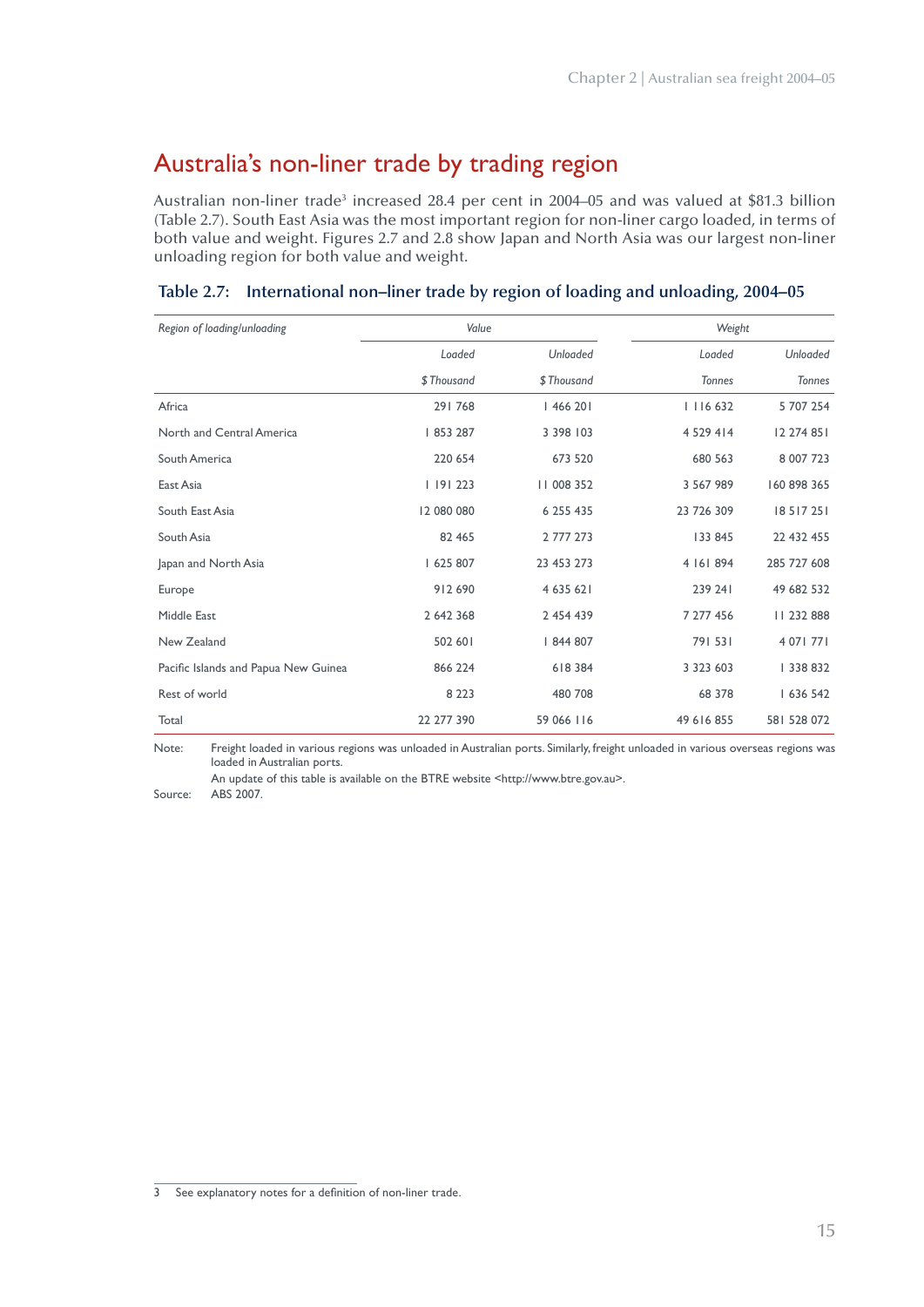



#### **Figure 2.8: International non-liner freight by region of unloading, 2004–05**

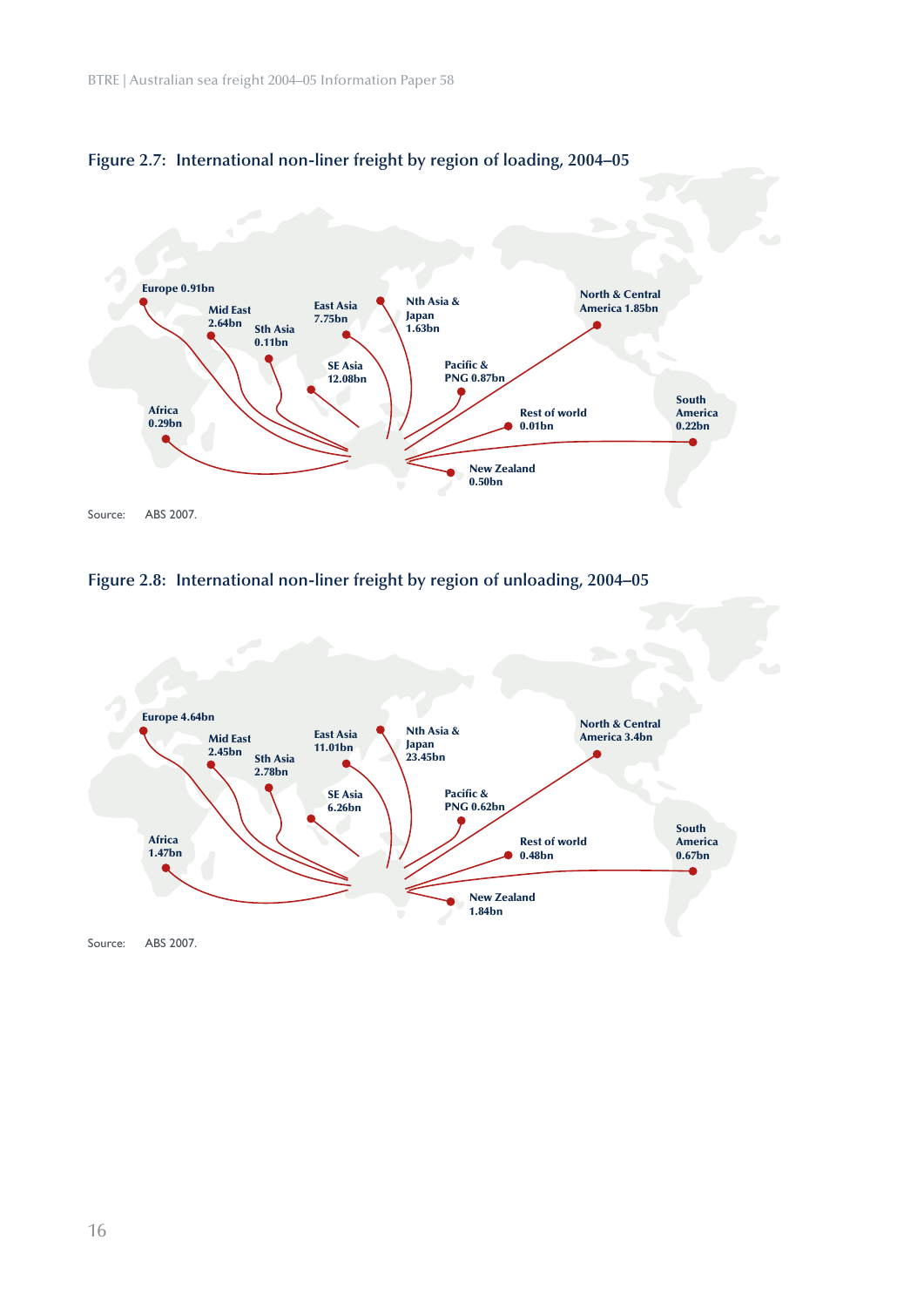## Commodity mix of Australia's international sea freight

In 2004–05, Australia's leading commodity export by value was *coal*, followed by *iron ore and concentrates, meat and meat preparations, petroleum products* and *cereals* (Table 2.8). By weight, exports of *coal* and *iron ore* dominate. The major import commodity by value was *machinery*, followed by *road vehicles*, and by weight, *petroleum oils, petroleum products, chemicals* and *fertilisers*.

| ATFCC codes and Commodity names                 | Value         |                | Weight        |                | Commodity rank |           |
|-------------------------------------------------|---------------|----------------|---------------|----------------|----------------|-----------|
|                                                 | Exports       | <i>Imports</i> | Exports       | <i>Imports</i> |                |           |
|                                                 | \$Thousand    | \$Thousand     | <b>Tonnes</b> | <b>Tonnes</b>  | by value       | by weight |
| 0 - Food and live animals                       |               |                |               |                |                |           |
| Cereals & cereal preparations                   | 5 162 584     | 395 755        | 22 649 335    | 272 731        | $\mathbf{H}$   | 4         |
| Coffee, tea, cocoa, spices etc.                 | 58 757        | 522 292        | 12700         | 150 948        | 46             | 50        |
| Dairy products & birds' eggs                    | 2 30 842      | 339 098        | 858 929       | 93 163         | 21             | 32        |
| Feeding stuff for animals                       | 803 061       | 269 704        | 875 336       | 438 585        | 36             | 8         |
| Fish, crustaceans, molluscs etc.                | 658 882       | 905 754        | 43 062        | 210 430        | 33             | 48        |
| Live animals                                    | 671 555       | 1020           | 376 187       | 353            | 42             | 46        |
| Meat & meat preparations                        | 6 604 660     | 372721         | 547 237       | 97 606         | 9              | 24        |
| Miscellaneous edible products<br>& preparations | 665 850       | 289 675        | 236 664       | 276 546        | 26             | 38        |
| Sugars, sugar preparations & honey              | 191716        | 170441         | 626 990       | 84 693         | 55             | 37        |
| Vegetables & fruit                              | 1099211       | 046 696        | 136 455       | 738 847        | 25             | 20        |
| I - Beverages and tobacco                       |               |                |               |                |                |           |
| Ale, beer & stout, cider (alcoholic)            | 24 063        | 102312         | 28 530        | 120 095        | 62             | 51        |
| Non-alcoholic beverages nes                     | 26316         | 115869         | 26 188        | 92 571         | 61             | 54        |
| Spirits (potable), alcoholic<br>beverages nes   | 61 300        | 396 808        | 24 49 1       | 92 888         | 52             | 55        |
| Tobacco & tobacco manufactured                  | 92 253        | 171 237        | 8425          | 17759          | 57             | 61        |
| Wine & vermouth                                 | 2 707 825     | 196 325        | 5 430         | 44 685         | 20             | 27        |
| 2 - Crude materials, inedible, except fuels     |               |                |               |                |                |           |
| Aluminium ores & concentrates; alumina          | 4 406 822     | 10813          | 19 189 720    | 17424          | 3              | 5         |
| Copper ores & concentrates                      | 694 659       | 9956           | 39  046       | 4 8 7 3        | 31             | 26        |
| Cork & wood                                     | 04  957       | 616842         | 11712679      | 577 769        | 32             | 8         |
| Cotton                                          | 763 690       | 661            | 411017        | 290            | 40             | 44        |
| Crude animal & vegetable materials nes          | 221 021       | 162 408        | 63 164        | 74 192         | 54             | 53        |
| Crude minerals                                  | 462 417       | 123 929        | 16 045 807    | 349 864        | 45             | 7         |
| Crude rubber (including synthetic)              | 10739         | 145 346        | 5 8 3 5       | 76 428         | 59             | 57        |
| Fertilisers, crude                              | 3 2 3 2       | 54 524         | 4 3 0 0       | 782 776        | 63             | 35        |
| Hides, skins & furskins, raw                    | 101013        | 229 696        | 680 707       | 382 130        | 56             | 30        |
| Iron ore & concentrates                         | 530 749       | 72             | 332 193       | 631            | 50             | 47        |
| Lead & zinc ores & concentrates                 | 8 0 8 0 3 1 3 | 145 014        | 242 997 009   | 4 647 386      | 7              | $\perp$   |
| Mineral sands                                   | 334 998       | 53 792         | 2515213       | 112 347        | 34             | 16        |

#### **Table 2.8: International freight by commodity, 2004–05**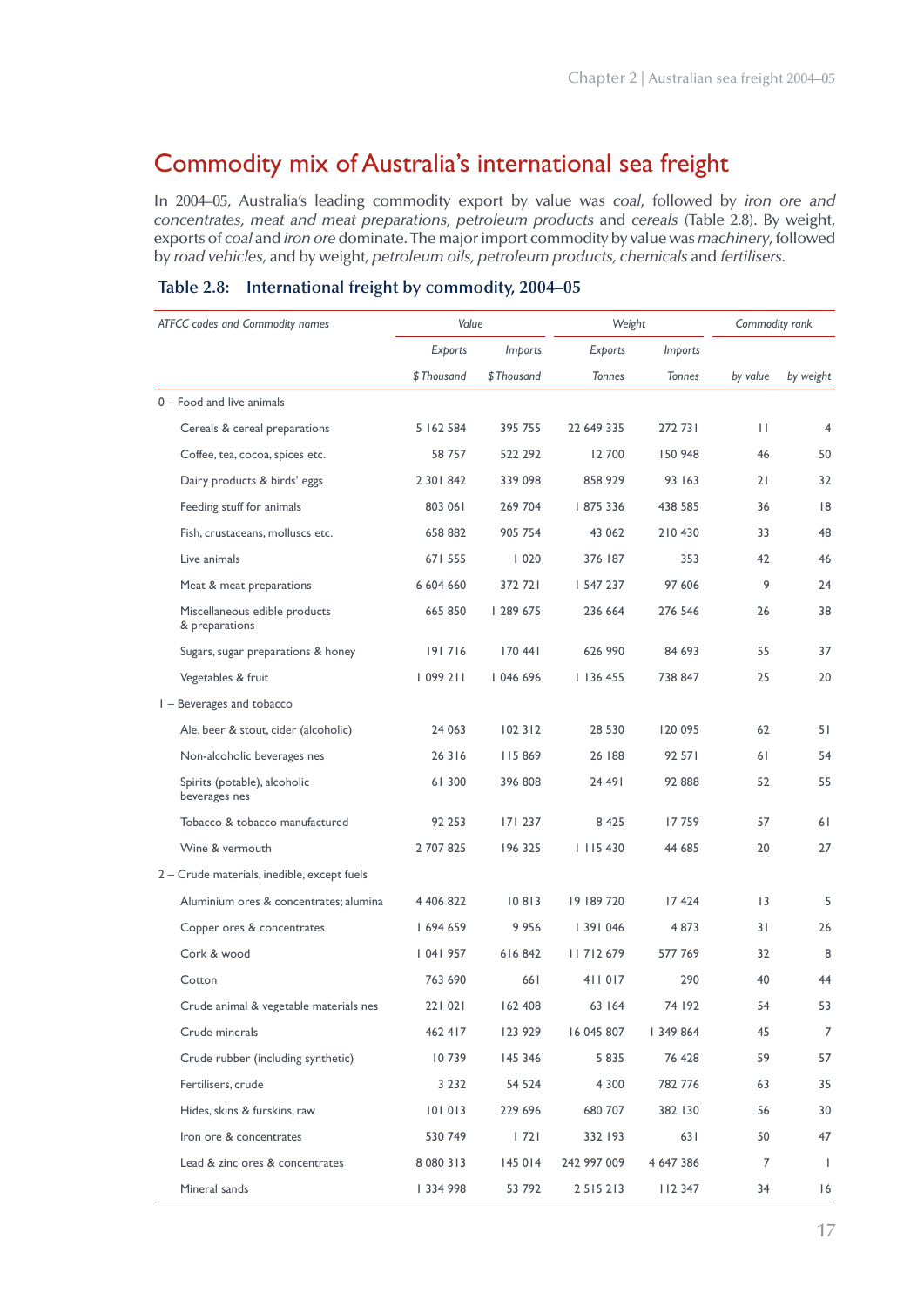| ATFCC codes and Commodity names                         | Value         |               | Weight        |                | Commodity rank |                |
|---------------------------------------------------------|---------------|---------------|---------------|----------------|----------------|----------------|
|                                                         | Exports       | Imports       | Exports       | <i>Imports</i> |                |                |
|                                                         | \$Thousand    | \$Thousand    | <b>Tonnes</b> | <b>Tonnes</b>  | by value       | by weight      |
| 2 - Crude materials, inedible, except fuels (continued) |               |               |               |                |                |                |
| Oil seeds & oleaginous fruits                           | 175 501       | 5121          | 829 015       | 817            | 58             | 33             |
| Other metallic ores & metal scrap                       | 498 618       | 60739         | 268 335       | 134 785        | 48             | 25             |
| Other textile fibres                                    | 3 005 156     | 63 335        | 6 0 1 4 2 5 0 | 250 085        | 8              | $\perp$        |
| Pulp & waste paper                                      | 43 897        | 103 765       | 40 393        | 60 066         | 60             | 56             |
| Uranium & thorium ores & concentrates                   | 475 109       | $\mathbf 0$   | 11946         | $\mathbf{0}$   | 51             | 63             |
| Wool, sheep & lambs                                     | 2 476 684     | 47 063        | 446 438       | 10 569         | 23             | 39             |
| 3 - Mineral fuels, lubricants & related materials       |               |               |               |                |                |                |
| Coal, coke & briquettes                                 | 17 238 436    | 18 102        | 232 975 116   | 115994         | 3              | $\overline{2}$ |
| Gases, natural & manufactured nes                       | 287           | 195           | 69            | 58             | 65             | 64             |
| Liquefied natural gas                                   | 3 2 2 5 1 5 6 | $\mathbf 0$   | $\mathbf{0}$  | $\mathbf{0}$   | 17             | 65             |
| Liquefied petroleum gas (LPG)                           | 807 298       | 144 524       | 586 856       | 276 832        | 37             | 21             |
| Petroleum oil                                           | 5792095       | 10413358      | 11 207 215    | 22 975 135     | $\overline{4}$ | 3              |
| Petroleum oils & refined prods                          | 330 682       | 4 5 2 6 0 6 0 | 2 534 839     | 8 0 6 4 6 7 4  | $\overline{0}$ | 9              |
| 4 - Animal & vegetable oils, fats & waxes               |               |               |               |                |                |                |
| Oils & fats                                             | 326 653       | 368 949       | 509 474       | 279 014        | 4 <sup>1</sup> | 34             |
| 5 - Chemical & related products nes                     |               |               |               |                |                |                |
| Chemicals                                               | 2 57   40     | 4 488 955     | 204 8   7     | 5 206 147      | 8              | $ 0\rangle$    |
| Fertilisers, manufactured                               | 171 667       | 067 839       | 526 091       | 3 972 314      | 35             | 12             |
| Organic chemicals                                       | 98 688        | 799 193       | 75 924        | 891 652        | 29             | 31             |
| <b>Plastics</b>                                         | 454 204       | 2   4   427   | 227916        | 902 473        | 22             | 29             |
| 6 - Manufactured goods classified chiefly by material   |               |               |               |                |                |                |
| Aluminium & aluminium alloys                            | 4 103 408     | 542 906       | 635 678       | 142 885        | 12             | 23             |
| Copper & copper alloys                                  | 7  0   74     | 219765        | 406 057       | 37 962         | 27             | 40             |
| Cork & wood manufactures<br>(excludes furniture)        | 238 755       | 634 839       | 402 270       | 353 629        | 39             | 36             |
| Iron & steel                                            | 723 007       | 3 108 295     | 734 421       | 2 931 725      | 15             | 13             |
| Lead & lead alloys                                      | 549 583       | 8 9 7 9       | 410812        | 6 0 8 9        | 49             | 43             |
| Leather, leather manufactures nes                       | 482 838       | 103 959       | 137 629       | 6 4 20         | 44             | 52             |
| Manufactures of metal nes                               | 668 608       | 3 197 193     | 258 635       | 901 294        | 4              | 28             |
| Nickel & nickel alloys                                  | 540 268       | 29 104        | 27 998        | 1529           | 47             | 60             |
| Non-metallic mineral manufacture nes                    | 348 171       | 1545623       | 511 455       | 2 853 756      | 30             | 4              |
| Other non-ferrous metals nes                            | 315 334       | 91 160        | 59 279        | 10866          | 53             | 59             |
| Paper, paperboard & articles                            | 729 887       | 2 521 876     | 915 847       | 937 487        | 16             | 15             |
| Rubber manufactures nes                                 | 138 450       | 765 835       | 32 018        | 411907         | 28             | 41             |

## **Table 2.8: International freight by commodity, 2004–05 (continued)**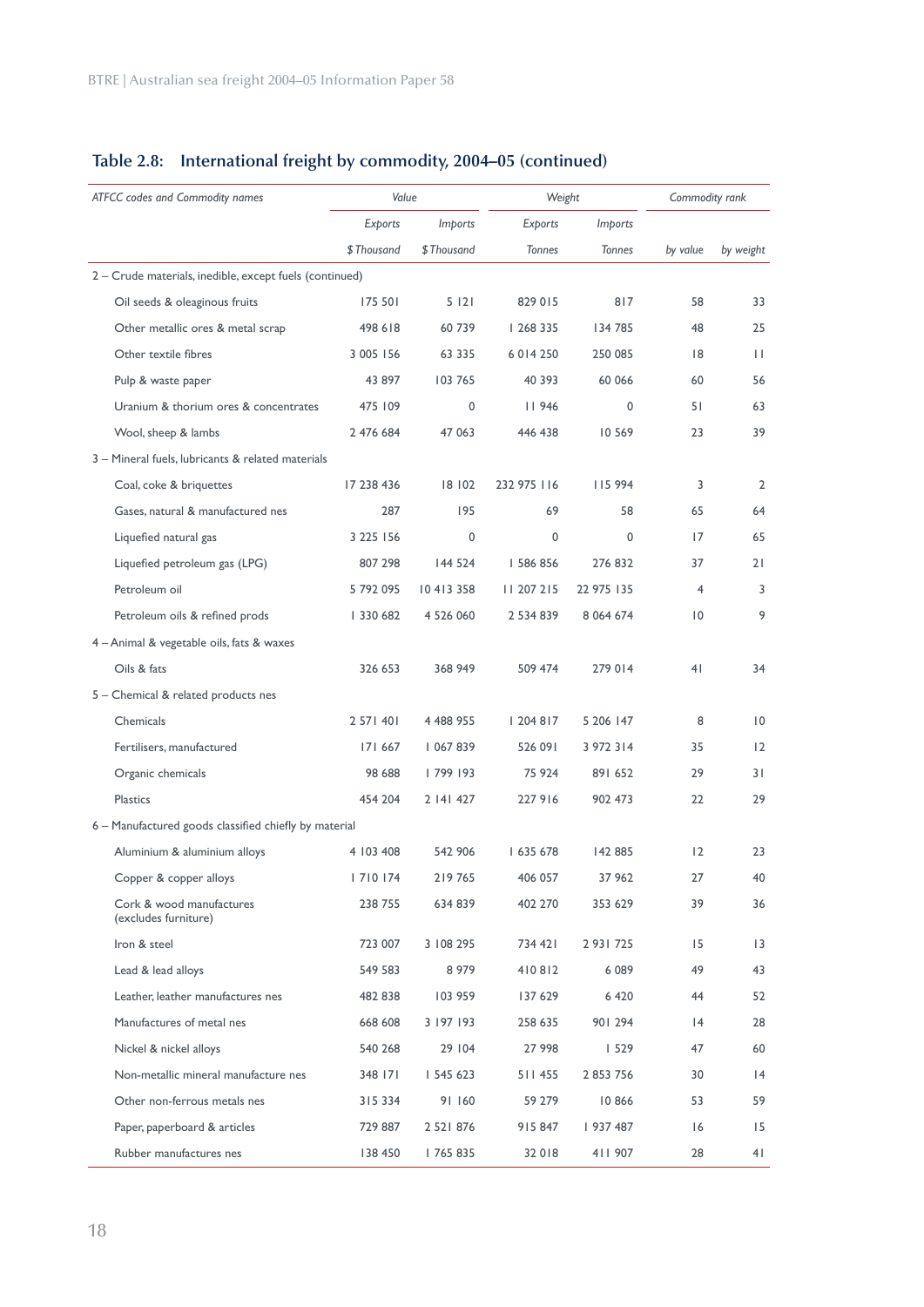| ATFCC codes and Commodity names                                   | Value       |                | Weight        |                | Commodity rank |           |
|-------------------------------------------------------------------|-------------|----------------|---------------|----------------|----------------|-----------|
|                                                                   | Exports     | <i>Imports</i> | Exports       | <i>Imports</i> |                |           |
|                                                                   | \$Thousand  | \$Thousand     | <b>Tonnes</b> | <b>Tonnes</b>  | by value       | by weight |
| 6 - Manufactured goods classified chiefly by material (continued) |             |                |               |                |                |           |
| Textile yarn, fabrics, & articles                                 | 318936      | 2 0 5 6 5 3 9  | 41 943        | 379 229        | 24             | 42        |
| Zinc & zinc alloys                                                | 623 622     | 8 0 4 2        | 404 025       | 3 4 5 2        | 43             | 45        |
| 7 - Machinery & transport equipment                               |             |                |               |                |                |           |
| Machinery                                                         | 3710007     | 25 477 041     | 338 123       | 2   68   58    |                | 17        |
| Road vehicles & transport equipment                               | 4 136 640   | 20 048 632     | 335 685       | 5   040        | $\overline{2}$ | 22        |
| 8 - Miscellaneous manufactured articles                           |             |                |               |                |                |           |
| Apparel & clothing access                                         | 121 099     | 2 840 761      | 13 2 2 9      | 226 037        | 9              | 49        |
| Footwear                                                          | 26 379      | 893 744        | 1595          | 71 044         | 38             | 58        |
| Miscellaneous manufactured articles                               | 539 739     | 8 8 8 7 6 2 6  | 165 569       | 1711277        | 5              | 9         |
| 9 - Commodities & transactions nes                                |             |                |               |                |                |           |
| Confidential                                                      | 6825 112    | 824 730        | 18 429 921    | 360 705        | 6              | 6         |
| Miscellaneous                                                     | 17863       | 17 5 26        | 4 4 6 7       | 7 5 2 6        | 64             | 62        |
| Total                                                             | 106 340 897 | 108 923 209    | 610 639 999   | 69 932 642     |                |           |

## **Table 2.8: International freight by commodity, 2004–05 (continued)**

Note: An update of this table is available on the BTRE website <http://www.btre.gov.au>.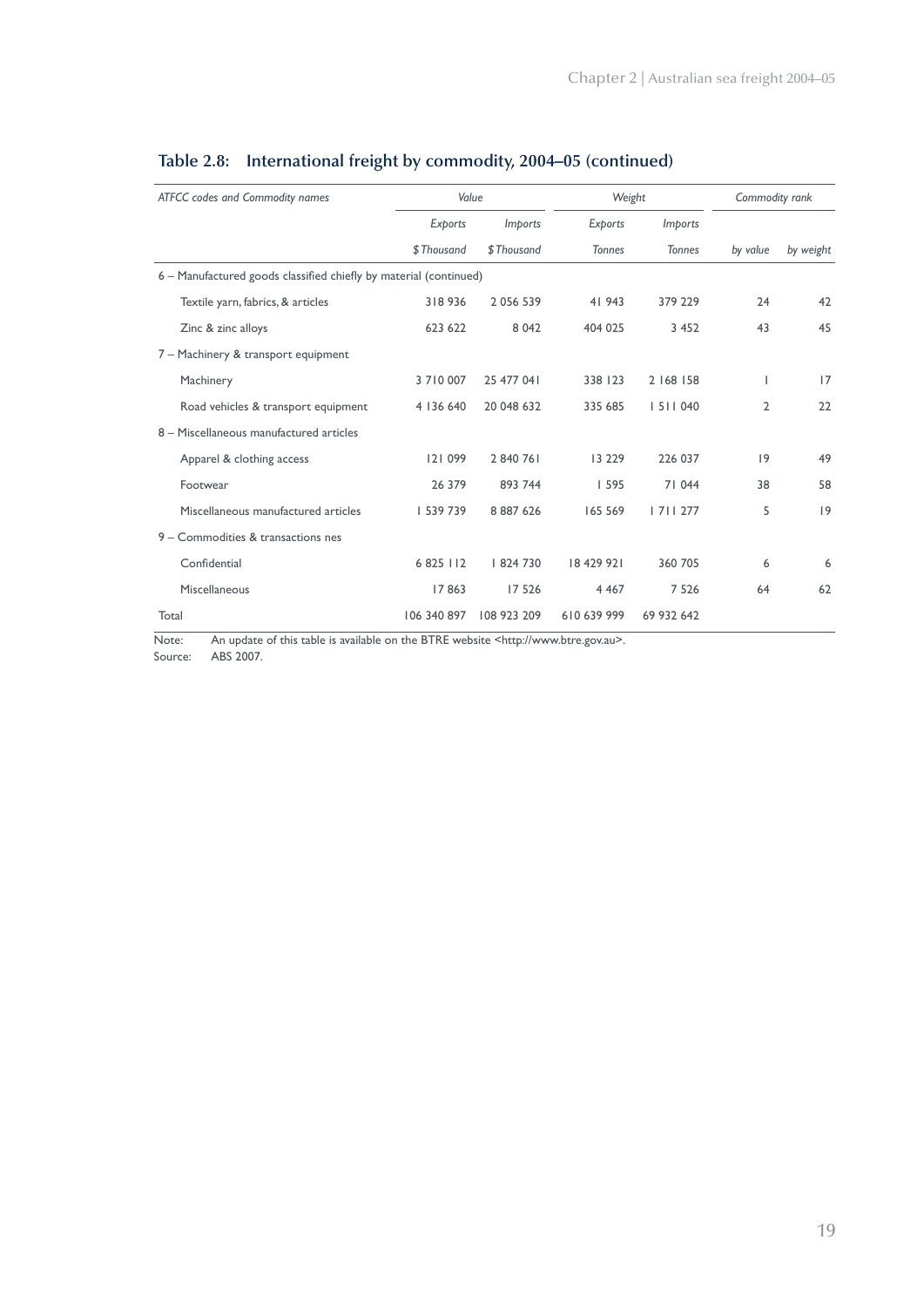BTRE | Australian sea freight 2004–05 Information Paper 58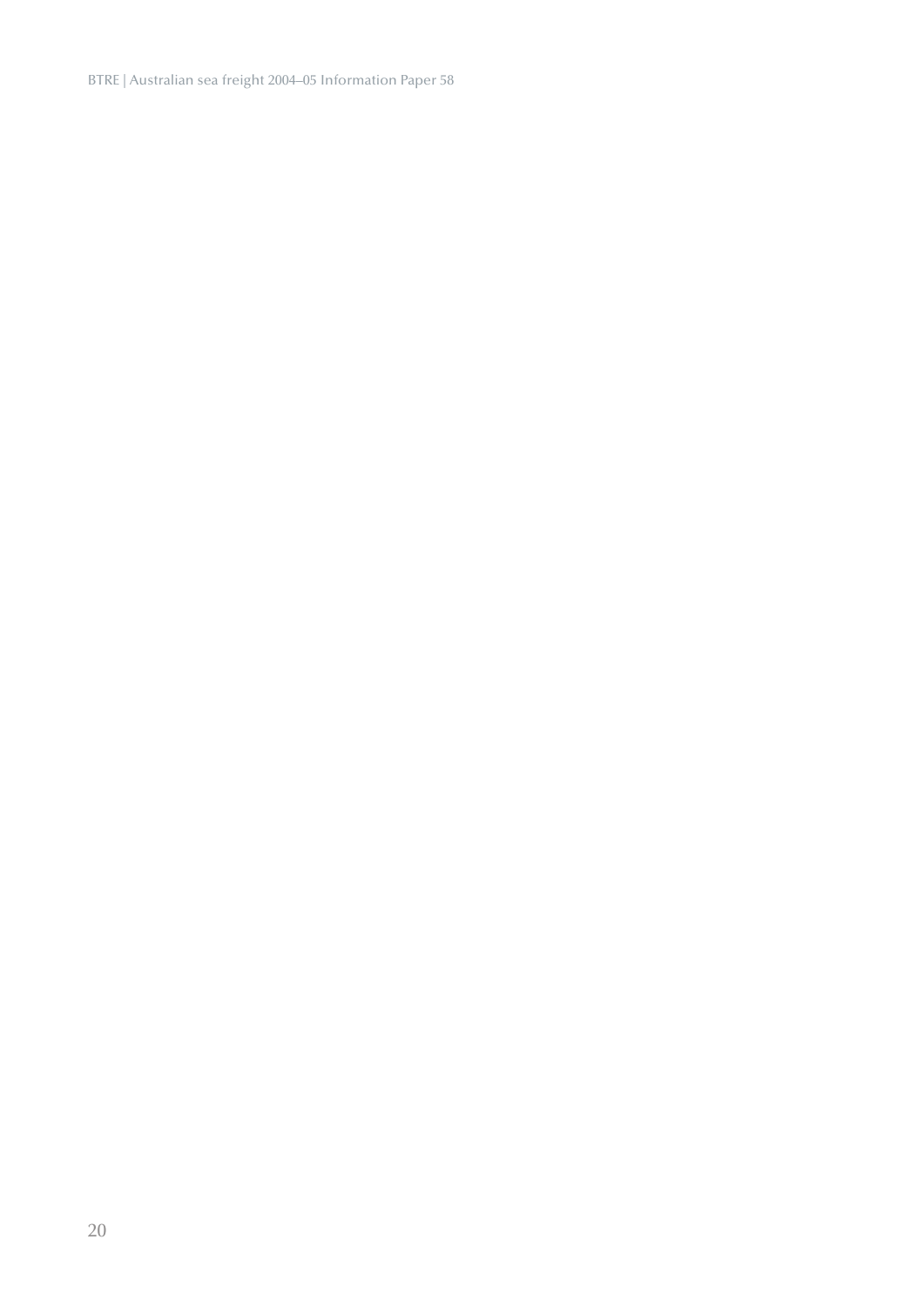## **Chapter 3: Coastal freight**

In 2004–05, 107.1 million tonnes of coastal cargo was handled through Australian ports. Of this, 53.7 million tonnes of coastal cargo was loaded and 53.4 million tonnes was unloaded.

Based on cargo loaded, the Australian coastal fleet task was 114 billion tonne-kilometres. This is down on the previous year, with a slight increase in bauxite/alumina offset by large decreases in crude oil and petroleum products.

## Commodity mix of Australia's coastal sea freight

In 2004–05, there were increases in tonnage loaded in *crude materials, inedible, except fuel* while *mineral fuels*, *lubricants and related materials* experienced a decrease (Table 3.1). The overall tonne-kilometres task was down on 2003–04 results (Table 3.2).

| Commodity group                                             | Financial year |      |      |      |      |                  |                                                                                 |      |      |      |
|-------------------------------------------------------------|----------------|------|------|------|------|------------------|---------------------------------------------------------------------------------|------|------|------|
|                                                             |                |      |      |      |      |                  | I995-96 I996-97 I997-98 I998-99 I999-00 2000-01 2001-02 2002-03 2003-04 2004-05 |      |      |      |
|                                                             |                |      |      |      |      | Million tonnes   |                                                                                 |      |      |      |
| 0 - Food and live animals                                   | 1.5            | 1.2  | 1.5  | 1.5  | 1.9  | 1.6              | 1.7                                                                             | 2.1  | 1.6  | 1.7  |
| I - Beverages and tobacco                                   | 0.1            | 0.1  | 0.1  | 0.1  | 0.1  | 0.1              | 0.2                                                                             | 0.1  | 0.1  | 0.2  |
| $2 -$ Crude materials,<br>inedible, except fuels            | 23.2           | 23.8 | 24.0 | 23.7 | 24.7 | 23.7             | 25.5                                                                            | 24.7 | 24.9 | 27.7 |
| 3 - Mineral fuels, lubricants<br>& related materials        | 7.1            | 18.2 | 20.8 | 15.8 | 16.2 | 18.0             | 15.9                                                                            | 15.9 | 16.2 | 13.8 |
| 4 - Animal and vegetable<br>oils, fats and waxes            | 0.0            | 0.0  | 0.0  | 0.1  | 0.2  | 0.1              | 0.1                                                                             | 0.0  | 0.1  | 0.0  |
| 5 - Chemicals and related<br>materials, nes                 | 0.7            | 0.5  | 0.7  | 0.8  | .    | $\overline{1.0}$ | 1.6                                                                             | 1.9  | 1.5  | 1.5  |
| 6 - Manufactured goods<br>classified chiefly by<br>material | 3.9            | 4.0  | 4.2  | 4.8  | 5.6  | 6.0              | 5.6                                                                             | 5.8  | 5.9  | 6.1  |
| 7 - Machinery and<br>transport materials                    | 0.1            | 0.1  | 0.1  | 0.1  | 0.1  | 0.2              | 0.2                                                                             | 0.3  | 0.3  | 0.4  |
| 8 - Miscellaneous<br>manufactured articles                  | 0.6            | 0.4  | 0.6  | 0.5  | 0.6  | 0.6              | 0.7                                                                             | 0.7  | 0.7  | 0.7  |
| 9 - Commodities and<br>transactions nes                     | 0.6            | 0.8  | 0.6  | 1.0  | 0.7  | 0.7              | 0.9                                                                             | 1.4  | 1.5  | 1.6  |
| Total                                                       | 47.8           | 49.1 | 52.5 | 48.4 | 51.3 | 52.0             | 52.4                                                                            | 52.8 | 53.0 | 53.7 |

#### **Table 3.1: Coastal freight loaded by commodity group, 10 years to 2004–05**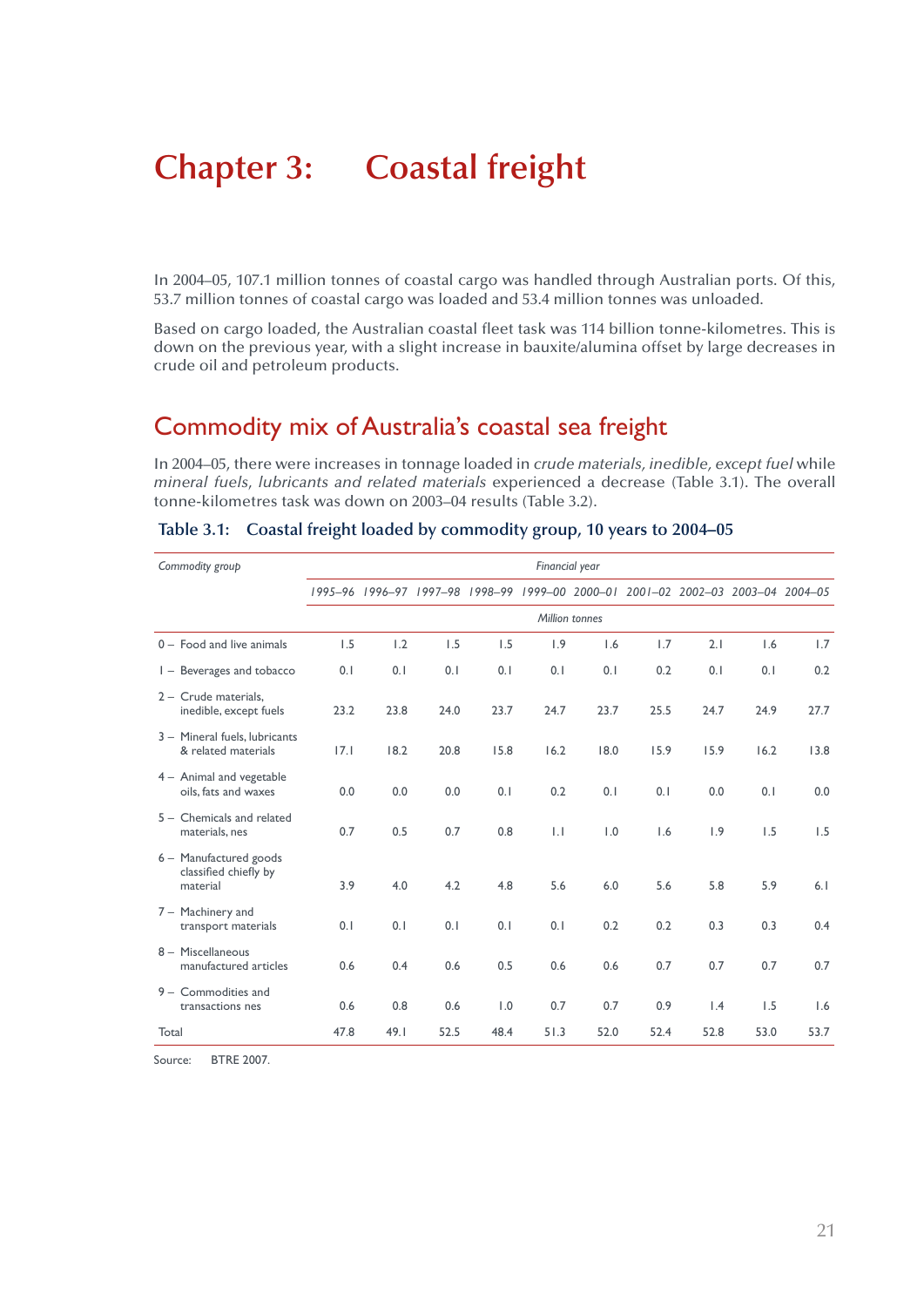| Commodity group                                             | Financial year |       |                                                 |       |       |                                 |       |                                 |       |       |
|-------------------------------------------------------------|----------------|-------|-------------------------------------------------|-------|-------|---------------------------------|-------|---------------------------------|-------|-------|
|                                                             |                |       | 1995-96 1996-97 1997-98 1998-99 1999-00 2000-01 |       |       |                                 |       | 2001-02 2002-03 2003-04 2004-05 |       |       |
|                                                             |                |       |                                                 |       |       | <b>Billion tonne-kilometres</b> |       |                                 |       |       |
| $0 -$ Food & live animals                                   | 2.2            | 2.1   | 2.2                                             | 2.2   | 2.8   | 2.4                             | 2.7   | 4.1                             | 2.8   | 2.4   |
| I - Beverages & tobacco                                     | 0.1            | 0.1   | 0.1                                             | 0.1   | 0.2   | 0.2                             | 0.3   | 0.3                             | 0.3   | 0.2   |
| 2 - Crude materials,<br>inedible, except fuels              | 67.9           | 68.2  | 71.5                                            | 70.5  | 65.9  | 61.8                            | 62.1  | 63.4                            | 64.8  | 69.7  |
| 3 - Mineral fuels, lubricants<br>& related materials        | 29.2           | 35.9  | 36.1                                            | 28.6  | 30.2  | 30.0                            | 33.6  | 34.5                            | 37.4  | 30.5  |
| 4 - Animal & vegetable oils,<br>fats & waxes                | 0.0            | 0.1   | 0.1                                             | 0.1   | 0.4   | 0.1                             | 0.1   | 0.0                             | 0.1   | 0.1   |
| 5 - Chemicals & related<br>materials, nes                   | 0.9            | 0.7   | .                                               | 1.0   | 1.7   | 2.0                             | 3.1   | 4.0                             | 3.1   | 3.1   |
| 6 - Manufactured goods<br>classified chiefly by<br>material | 4.6            | 4.8   | 4.9                                             | 5.1   | 6.7   | 6.8                             | 6.4   | 6.6                             | 6.6   | 6.1   |
| 7 - Machinery & transport<br>materials                      | 0.1            | 0.1   | 0.1                                             | 0.1   | 0.1   | 0.2                             | 0.2   | 0.3                             | 0.3   | 0.4   |
| 8 - Miscellaneous<br>manufactured articles                  | 0.3            | 0.2   | 0.3                                             | 0.3   | 0.4   | 0.5                             | 0.5   | 0.5                             | 0.6   | 0.5   |
| 9 - Commodities &<br>transactions nes                       | 0.7            | 0.5   | 0.5                                             | 0.7   | 0.5   | 0.6                             | 1.5   | 1.0                             | 0.9   | 0.9   |
| Total                                                       | 106.1          | 112.6 | 116.9                                           | 108.8 | 108.9 | 104.5                           | 110.4 | 114.8                           | 117.0 | 114.0 |

#### **Table 3.2: Coastal freight task by commodity group, 10 years to 2004–05**

Source: BTRE 2007.

In 2004–05, total tonnages for all commodity classifications, as a whole, changed only slightly over 2003–04 figures (Table 3.3). One of the most significant changes was in the commodity group *crude materials inedible except fuels*, which increased markedly due to the Queensland intrastate bauxite movements. At the same time, total *mineral fuels, lubricants and related materials* were down on previous years due to the lower levels of crude oil movements, particularly around Western Australia. However, most categories showed very little change from their 2003–04 level.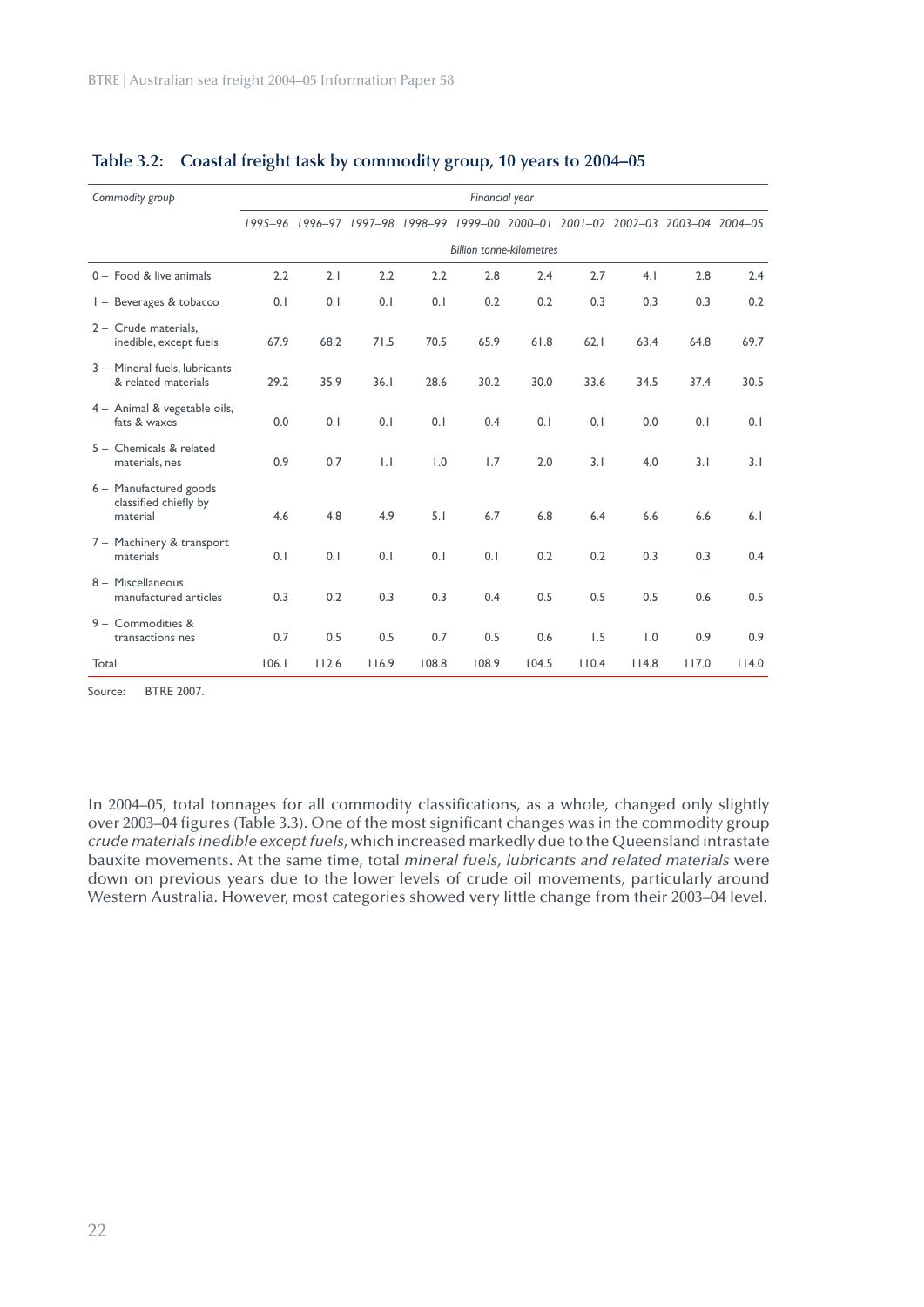| State/territory                                   |                     |              |                     | State/territory of destination |                     |                |                     |                     |
|---------------------------------------------------|---------------------|--------------|---------------------|--------------------------------|---------------------|----------------|---------------------|---------------------|
| of origin                                         | <b>NSW</b>          | VIC          | <b>QLD</b>          | SA                             | <b>WA</b>           | TAS            | NT                  | Total               |
|                                                   |                     |              |                     | Thousand tonnes                |                     |                |                     |                     |
| 0 - Food & live animals                           |                     |              |                     |                                |                     |                |                     |                     |
| <b>NSW</b>                                        | $\mathbf 0$         | 21           | 27                  | 49                             | 25                  | 5              | $\mathbf{I}$        | 129                 |
| <b>VIC</b>                                        | $\overline{4}$      | 0            | 42                  | $\overline{7}$                 | 50                  | 360            | 0                   | 463                 |
| <b>QLD</b>                                        | 184                 | 320          | 24                  | 0                              | 40                  | 0              | 0                   | 569                 |
| SA                                                | $\mathbf 0$         | 22           | 0                   | $\mathsf{O}\xspace$            | $\mathsf{O}\xspace$ | $\overline{7}$ | $\mathsf{0}$        | 29                  |
| <b>WA</b>                                         | $\overline{2}$      | 17           | 5                   | 5                              | 13                  | 0              | T                   | 44                  |
| <b>TAS</b>                                        | 60                  | 353          | 3                   | 0                              | 6                   | $\overline{4}$ | 0                   | 425                 |
| <b>NT</b>                                         | $\mathbf 0$         | $\mathbf 0$  | 0                   | $\pmb{0}$                      | $\pmb{0}$           | 0              | $\mathsf{0}$        | $\mathsf{0}$        |
| Sub total                                         | 250                 | 732          | 0                   | 61                             | 135                 | 377            | 3                   | 1659                |
| I - Beverages & tobacco                           |                     |              |                     |                                |                     |                |                     |                     |
| <b>NSW</b>                                        | 0                   | $\mathbf{I}$ | 5                   | T                              | 16                  | 0              | 0                   | 24                  |
| <b>VIC</b>                                        | $\overline{2}$      | 0            | 6                   | $\mathbf{I}$                   | 5                   | 64             | $\mathsf{0}$        | 77                  |
| QLD                                               | $\pmb{0}$           | 0            | 0                   | $\pmb{0}$                      | $\overline{2}$      | 0              | 23                  | 25                  |
| SA                                                | $\mathbf 0$         | 0            | 0                   | 0                              | $\pmb{0}$           | 0              | $\mathbf 0$         | $\mathsf{0}$        |
| <b>WA</b>                                         | 0                   | 0            | 0                   | 0                              | 0                   | 0              | 0                   | $\mathsf{0}$        |
| <b>TAS</b>                                        | 8                   | 8            | 0                   | $\pmb{0}$                      | 0                   | 0              | $\mathsf{0}$        | 26                  |
| NT                                                | $\mathbf 0$         | 0            | 0                   | 0                              | 0                   | 0              | $\mathbf 0$         | $\mathsf{O}\xspace$ |
| Sub total                                         | $\overline{10}$     | 9            | $\mathbf{H}$        | $\overline{2}$                 | 23                  | 64             | 23                  | 152                 |
| 2 - Crude materials inedible except fuels         |                     |              |                     |                                |                     |                |                     |                     |
| <b>NSW</b>                                        | $\mathsf 0$         | 138          | $\overline{7}$      | 17                             | $\mathbf{H}$        | 70             | 0                   | 242                 |
| <b>VIC</b>                                        | 4                   | 0            | 8                   | 15                             | 31                  | 7              | 0                   | 239                 |
| <b>QLD</b>                                        | 1329                | 309          | 11 138              | 104                            | $\mathbf{H}$        | 448            | $\mathbf{I}$        | 13 340              |
| SA                                                | 2 0 6 5             | 479          | 229                 | 2 2 2 3                        | $\mathbf 0$         | 196            | $\mathsf{0}$        | 5 191               |
| <b>WA</b>                                         | 4 3 5 5             | 088          | 63                  | $\pmb{0}$                      | 53                  | 6              | 3                   | 5 5 6 8             |
| TAS                                               | 386                 | 353          | 40                  | 201                            | 0                   | 164            | $\mathbf 0$         | $2144$              |
| $\sf{NT}$                                         | 92                  | 0            | $\mathsf{O}\xspace$ | $\mathsf{O}\xspace$            | $\mathsf{O}\xspace$ | 626            | 286                 | 1004                |
| Sub total                                         | 9231                | 2 3 6 7      | 494                 | 2 5 6 0                        | 106                 | 681            | 289                 | 27 728              |
| 3 - Mineral fuels, lubricants & related materials |                     |              |                     |                                |                     |                |                     |                     |
| <b>NSW</b>                                        | 74                  | 97           | 300                 | 1070                           | 5                   | $8\,$ l        | $\pmb{0}$           | 1628                |
| VIC                                               | $2214$              | 46           | $312$               | 68                             | 248                 | 737            | $\mathsf{O}\xspace$ | 3 6 2 3             |
| QLD                                               | 542                 | 32           | 1537                | 0                              | 138                 | $\mathbf 0$    | 0                   | 2 2 4 9             |
| SA                                                | 147                 | 298          | $\pmb{0}$           | 0                              | 56                  | 43             | 4                   | 547                 |
| <b>WA</b>                                         | $ $ $ $ $ $ $ $ $ $ | 743          | 719                 | 763                            | 2 3 7 4             | 0              | 29                  | 5741                |
| <b>TAS</b>                                        | 0                   | T            | 0                   | 0                              | 0                   | 0              | $\pmb{0}$           | $\mathbf{I}$        |
| $\sf{NT}$                                         | 0                   | 0            | 0                   | 0                              | 0                   | 0              | 26                  | 26                  |
| Sub total                                         | 4 0 8 9             | 218          | 2 8 6 8             | 90                             | $2821$              | 861            | 59                  | 13816               |

## **Table 3.3: Coastal freight by Australian state and territory of loading and unloading and commodity group, 2004–05**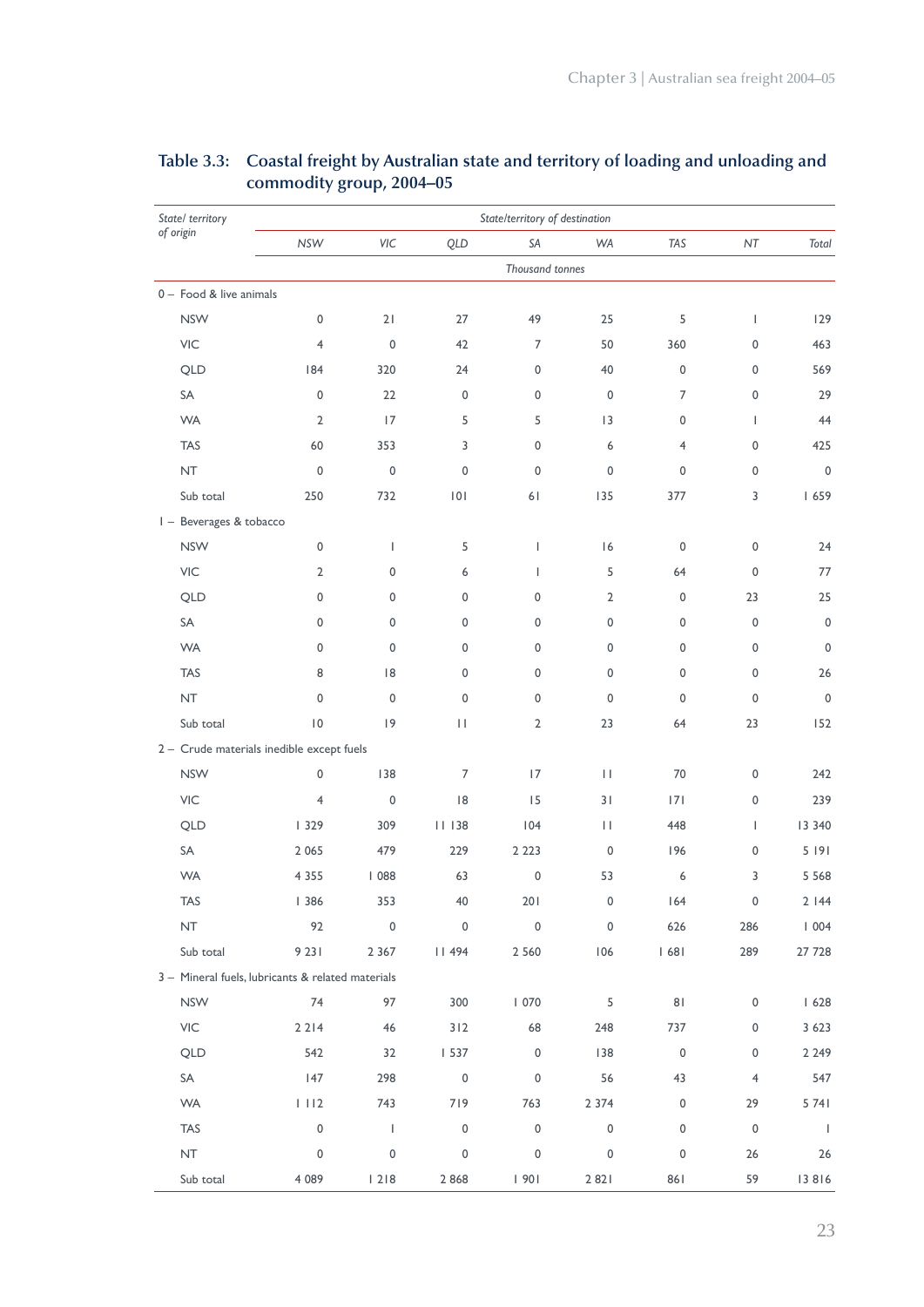| State/territory of destination<br>State/ territory              |                     |                     |                                                                  |                     |                 |                     |              |                    |
|-----------------------------------------------------------------|---------------------|---------------------|------------------------------------------------------------------|---------------------|-----------------|---------------------|--------------|--------------------|
| of origin                                                       | <b>NSW</b>          | VIC                 | <b>QLD</b>                                                       | SA                  | <b>WA</b>       | TAS                 | NT           | Total              |
|                                                                 |                     |                     |                                                                  | Thousand tonnes     |                 |                     |              |                    |
| 4 - Animal & vegetable oils, fats & waxes                       |                     |                     |                                                                  |                     |                 |                     |              |                    |
| <b>NSW</b>                                                      | $\pmb{0}$           | 0                   | 3                                                                | $\mathbf 2$         | 0               | 0                   | 0            | 5                  |
| <b>VIC</b>                                                      | 0                   | $\overline{2}$      | 3                                                                | $\mathsf{O}\xspace$ | L               | 8                   | 0            | 4                  |
| <b>QLD</b>                                                      | 0                   | $\overline{2}$      | 2                                                                | 2                   | L               | 5                   | 0            | 2                  |
| SA                                                              | 0                   | $\mathsf{O}\xspace$ | 0                                                                | 0                   | 0               | 0                   | 0            | $\mathsf{0}$       |
| <b>WA</b>                                                       | 0                   | $\mathbf{I}$        | T                                                                | 0                   | 0               | 0                   | 0            | L                  |
| <b>TAS</b>                                                      | 0                   | $\mathbf{I}$        | 0                                                                | 0                   | 0               | 0                   | 0            | L                  |
| NT                                                              | $\pmb{0}$           | $\mathsf{O}\xspace$ | 0                                                                | 0                   | 0               | $\pmb{0}$           | 0            | 0                  |
| Sub total                                                       | $\mathbf 0$         | 5                   | 9                                                                | 4                   | $\mathbf 2$     | 3                   | 0            | 34                 |
| 5 - Chemicals & related materials nes                           |                     |                     |                                                                  |                     |                 |                     |              |                    |
| <b>NSW</b>                                                      | 76                  | 3                   | 36                                                               | $\pmb{0}$           | 22              | 9                   | 0            | 146                |
| VIC                                                             | 8                   | T                   | 23                                                               | 30                  | 46              | 132                 | 0            | 239                |
| <b>QLD</b>                                                      | 65                  | 303                 | 55                                                               | 233                 | $\overline{2}$  | 33                  | 0            | 691                |
| SA                                                              | 21                  | $\pmb{0}$           | 0                                                                | $\overline{10}$     | 31              | $\pmb{0}$           | 0            | 61                 |
| <b>WA</b>                                                       | $\overline{4}$      | 6                   | $\pmb{0}$                                                        | $\pmb{0}$           | $\overline{10}$ | 0                   | T            | 22                 |
| <b>TAS</b>                                                      | 64                  | 221                 | 37                                                               | 38                  | 0               | 4                   | 0            | 374                |
| NT                                                              | $\mathbf 0$         | $\pmb{0}$           | $\pmb{0}$                                                        | $\mathsf{0}$        | $\mathsf{I}$    | $\pmb{0}$           | 7            | 8                  |
| Sub total                                                       | 238                 | 533                 | 150                                                              | 311                 | $\Box$          | 188                 | 8            | 1540               |
| 6 - Manufactured goods classified chiefly by material           |                     |                     |                                                                  |                     |                 |                     |              |                    |
| <b>NSW</b>                                                      | 5                   | 959                 | 153                                                              | 22                  | 99              | 20                  | 4            | 1262               |
| VIC                                                             | $\overline{4}$      | $\pmb{0}$           | 85                                                               | 9                   | 107             | 261                 | 0            | 466                |
| <b>QLD</b>                                                      | 119                 | $\mathsf{O}\xspace$ | 1244                                                             | 0                   | $\overline{4}$  | 24                  | 2            | 1393               |
| SA                                                              | $\mathbf 0$         | 449                 | 276                                                              | 0                   | $\mathbf{I}$    | $\mathsf{O}\xspace$ | 0            | 725                |
| <b>WA</b>                                                       | $\overline{10}$     | 15                  | $\pmb{0}$                                                        | 9                   | 16              | 0                   | T            | 53                 |
| TAS                                                             | 748                 | 299                 | $\mathsf{H}% _{T}=\mathsf{H}_{T}\left( \mathcal{M}_{T}\right) ,$ | 6                   | 6               | 0                   | 12           | 2 0 8 3            |
| $\sf{NT}$                                                       | $\mathsf{O}\xspace$ | $\pmb{0}$           | 0                                                                | 0                   | 23              | $\pmb{0}$           | 79           | 102                |
| Sub total                                                       | 887                 | 2723                | 769                                                              | 46                  | 256             | 305                 | 99           | 6 0 8 4            |
| 7 - Machinery & transport materials                             |                     |                     |                                                                  |                     |                 |                     |              |                    |
| <b>NSW</b>                                                      | $\mathbf{I}$        | $\boldsymbol{6}$    | $13$                                                             | $\mathsf{O}\xspace$ | 12              | $\mathsf 3$         | $\mathbf 2$  | 38                 |
| $\ensuremath{\mathsf{V}}\xspace\ensuremath{\mathsf{IC}}\xspace$ | 3                   | $\vert$ 3           | 4                                                                | $\,$ l $\,$ 0 $\,$  | $26\,$          | 86                  | 0            | 151                |
| QLD                                                             | T                   | $\pmb{0}$           | 0                                                                | $\mathsf{O}\xspace$ | 15              | 0                   | L            | $\sqrt{7}$         |
| SA                                                              | $\mathsf{O}\xspace$ | 6                   | 0                                                                | $\mathsf{O}\xspace$ | 0               | 0                   | 0            | $\boldsymbol{6}$   |
| <b>WA</b>                                                       | $\mathbf{I}$        | T                   | L                                                                | 0                   | $\overline{4}$  | $\mathsf{O}\xspace$ | $\mathbf{2}$ | $\,$ l $\,$ 0 $\,$ |
| <b>TAS</b>                                                      | 16                  | 128                 | 0                                                                | 0                   | 0               | 0                   | 0            | 44                 |
| NT                                                              | $\pmb{0}$           | $\pmb{0}$           | 0                                                                | $\pmb{0}$           | I               | $\mathsf{O}\xspace$ | 0            | $\mathbf{I}$       |
| Sub total                                                       | 22                  | 154                 | 29                                                               | $\,$ l $\,$ 0       | 58              | 89                  | 5            | 367                |

## **Table 3.3: Coastal freight by Australian state and territory of loading and unloading and commodity group, 2004–05 (continued)**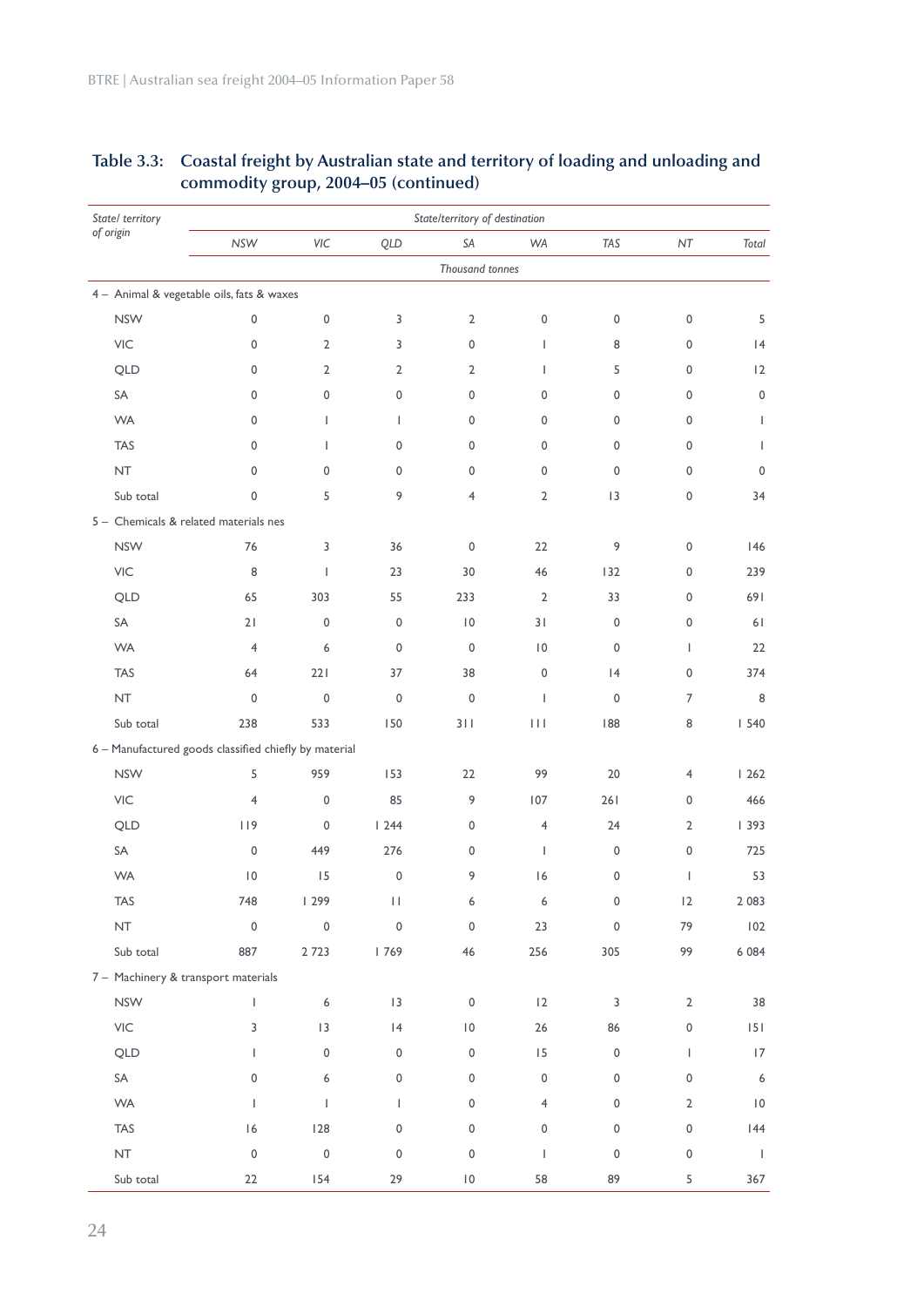| State/ territory                        |                |                |              | State/territory of destination |                |                     |                |           |
|-----------------------------------------|----------------|----------------|--------------|--------------------------------|----------------|---------------------|----------------|-----------|
| of origin                               | <b>NSW</b>     | VIC            | <b>QLD</b>   | SA                             | <b>WA</b>      | TAS                 | NT             | Total     |
|                                         |                |                |              | Thousand tonnes                |                |                     |                |           |
| 8 - Miscellaneous manufactured articles |                |                |              |                                |                |                     |                |           |
| <b>NSW</b>                              | T              | 6              | $\mathbf{H}$ | $\mathsf{O}\xspace$            | 5              | $\overline{2}$      | 0              | 25        |
| <b>VIC</b>                              | 3              | 0              | $\mathbf{1}$ | 6                              | 32             | 634                 | 0              | 686       |
| <b>QLD</b>                              | 0              | 0              | 0            | $\mathbf 0$                    | 4              | 0                   | L              | 5         |
| <b>SA</b>                               | $\mathbf 0$    | 0              | 0            | 0                              | $\pmb{0}$      | $\mathbf 0$         | 0              | 0         |
| <b>WA</b>                               | 3              | 5              | 0            | 0                              | L              | 0                   | 0              | 9         |
| <b>TAS</b>                              | $\mathbf 0$    | 5              | 0            | $\mathbf 0$                    | 0              | 0                   | 0              | 5         |
| NT                                      | $\mathbf 0$    | 0              | 0            | $\mathsf{O}\xspace$            | $\pmb{0}$      | 0                   | 0              | $\pmb{0}$ |
| Sub total                               | 8              | 6              | 22           | 6                              | 4 <sub>1</sub> | 635                 | $\overline{2}$ | 732       |
| 9 - Commodities & transactions nes      |                |                |              |                                |                |                     |                |           |
| <b>NSW</b>                              | $\mathsf 0$    | $\overline{2}$ | 12           | $\pmb{0}$                      | $\overline{2}$ | I.                  | T              | 20        |
| <b>VIC</b>                              | 3              | 0              | 22           | 20                             | 20             | 157                 | 0              | 221       |
| <b>QLD</b>                              | 0              | 0              | 42           | 0                              | $\overline{2}$ | 0                   | $\overline{2}$ | 47        |
| SA                                      | $\mathbf 0$    | 0              | 0            | $\mathsf{O}\xspace$            | 9              | $\mathsf{O}\xspace$ | $\mathbf 0$    | 9         |
| <b>WA</b>                               | $\overline{2}$ | $\overline{2}$ | 0            | $\overline{2}$                 | 4              | 7                   | L              | 8         |
| <b>TAS</b>                              | 22             | $ $ 149        | 0            | 4                              | $\pmb{0}$      | 8                   | $\mathbf 0$    | 1183      |
| NT                                      | $\mathbf 0$    | 0              | 0            | 0                              | ı              | 0                   | 50             | 52        |
| Sub total                               | 27             | 1154           | 77           | 26                             | 49             | 173                 | 55             | 1561      |
| Total                                   | 14762          | 8 9 2 1        | 16 530       | 4 9 28                         | 3 6 0 3        | 4 3 8 4             | 543            | 53 672    |

## **Table 3.3: Coastal freight by Australian state and territory of loading and unloading and commodity group, 2004–05 (continued)**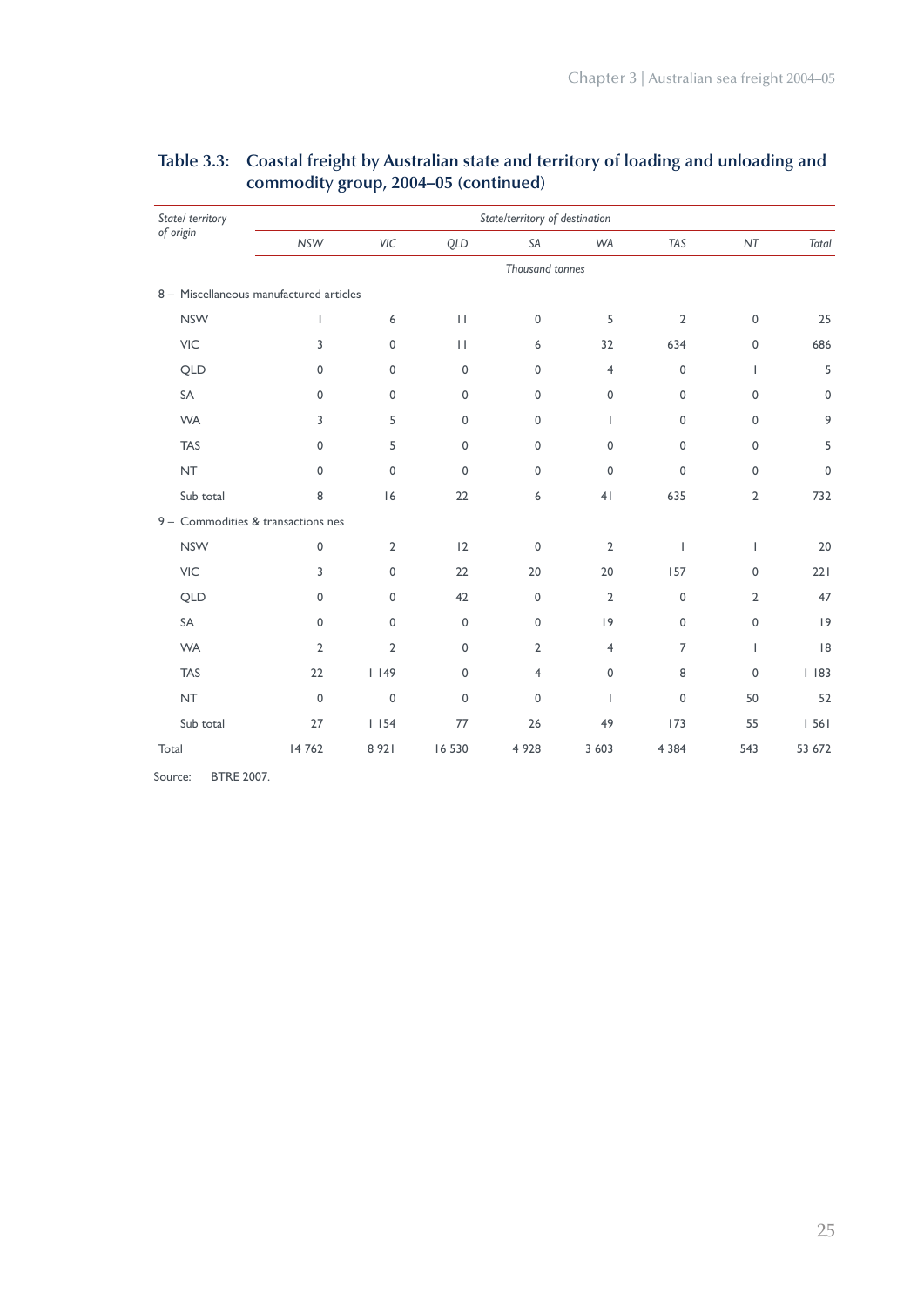## **Cargo flows**

Table 3.4 details coastal freight flows between the States by weight. Queensland and Western Australia are ranked first and second in terms of state of origin. Queensland and New South Wales are ranked first and second in terms of state of destination. This is the same as the previous two years. Queensland's top ranking as state of origin is due to the large tonnages of intrastate bauxite trade.

| State/ territory  |            |         |        |                 | State/territory of destination |         |                |               |                      |
|-------------------|------------|---------|--------|-----------------|--------------------------------|---------|----------------|---------------|----------------------|
| of origin         | <b>NSW</b> | VIC     | QLD    | SA              | <b>WA</b>                      | TAS     | NT             | <b>Total</b>  |                      |
|                   |            |         |        | Thousand tonnes |                                |         |                |               | Per cent of<br>total |
| <b>NSW</b>        | 158        | 1235    | 567    | 1162            | 196                            | 192     | 9              | 3 5 2 0       | 7                    |
| <b>VIC</b>        | 2 2 4 4    | 62      | 536    | 165             | 567                            | 2 607   | $\pmb{0}$      | 6 181         | 12                   |
| <b>QLD</b>        | 2 2 4 1    | 965     | 14 043 | 340             | 219                            | 511     | 31             | 18 3 50       | 34                   |
| <b>SA</b>         | 2 2 3 3    | 1253    | 504    | 2 2 3 2         | 107                            | 245     | $\overline{4}$ | 6 5 7 9       | 12                   |
| <b>WA</b>         | 5 4 9 0    | 879     | 789    | 780             | 2 4 7 5                        | 3       | 39             | <b>II 465</b> | 21                   |
| <b>TAS</b>        | 2 3 0 4    | 3 5 2 7 | 90     | 249             | 12                             | 190     | 2              | 6 3 8 5       | 12                   |
| <b>NT</b>         | 92         | 0       | 0      | 0               | 26                             | 626     | 448            | 1193          | $\overline{2}$       |
| Total             | 14762      | 8 9 2 1 | 16 530 | 4 9 28          | 3 603                          | 4 3 8 4 | 543            | 53 672        | 100                  |
| Per cent of total | 28         | 17      | 31     | 9               | 7                              | 8       | ı.             | 100           |                      |

#### Table 3.4: Total coastal freight flows, 2004-05

Source: BTRE 2007.

Shipping freight activity over the last 10 years by state and territory is shown in Figures 3.1 and 3.2. Changes since 2003–04 include:

- increasing tonnages loaded in all States and Territories, except Western Australia; and
- slight declines in tonnages unloaded in New South Wales, Victoria and Western Australia balanced by increases in Queensland, South Australia, Tasmania and the Northern Territory. •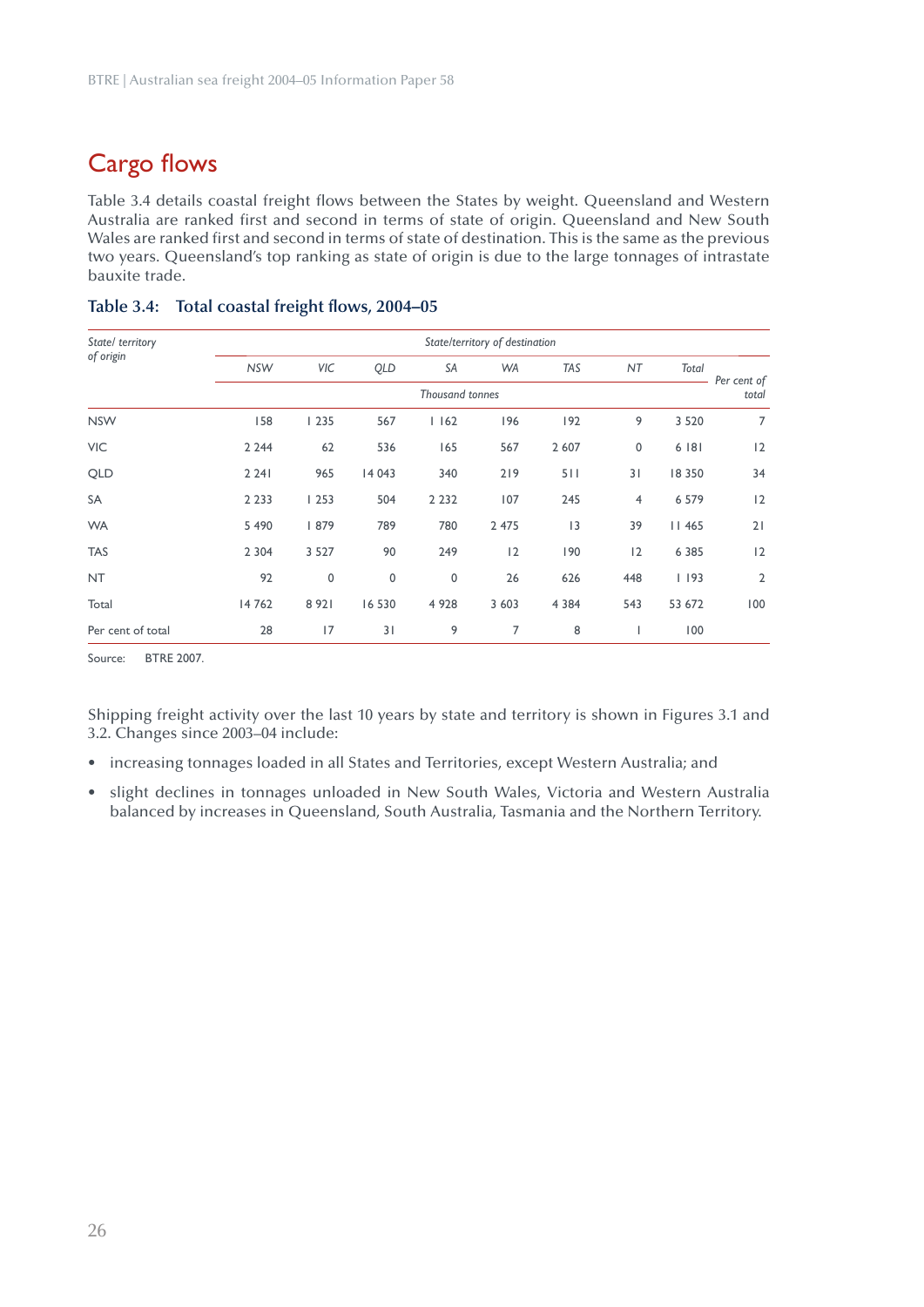

**Figure 3.1: Coastal freight loaded by Australian state and territory, 10 years to 2004–05**

Source: BTRE 2007.



**Figure 3.2: Coastal freight unloaded by Australian state and territory, 10 years to 2004–05**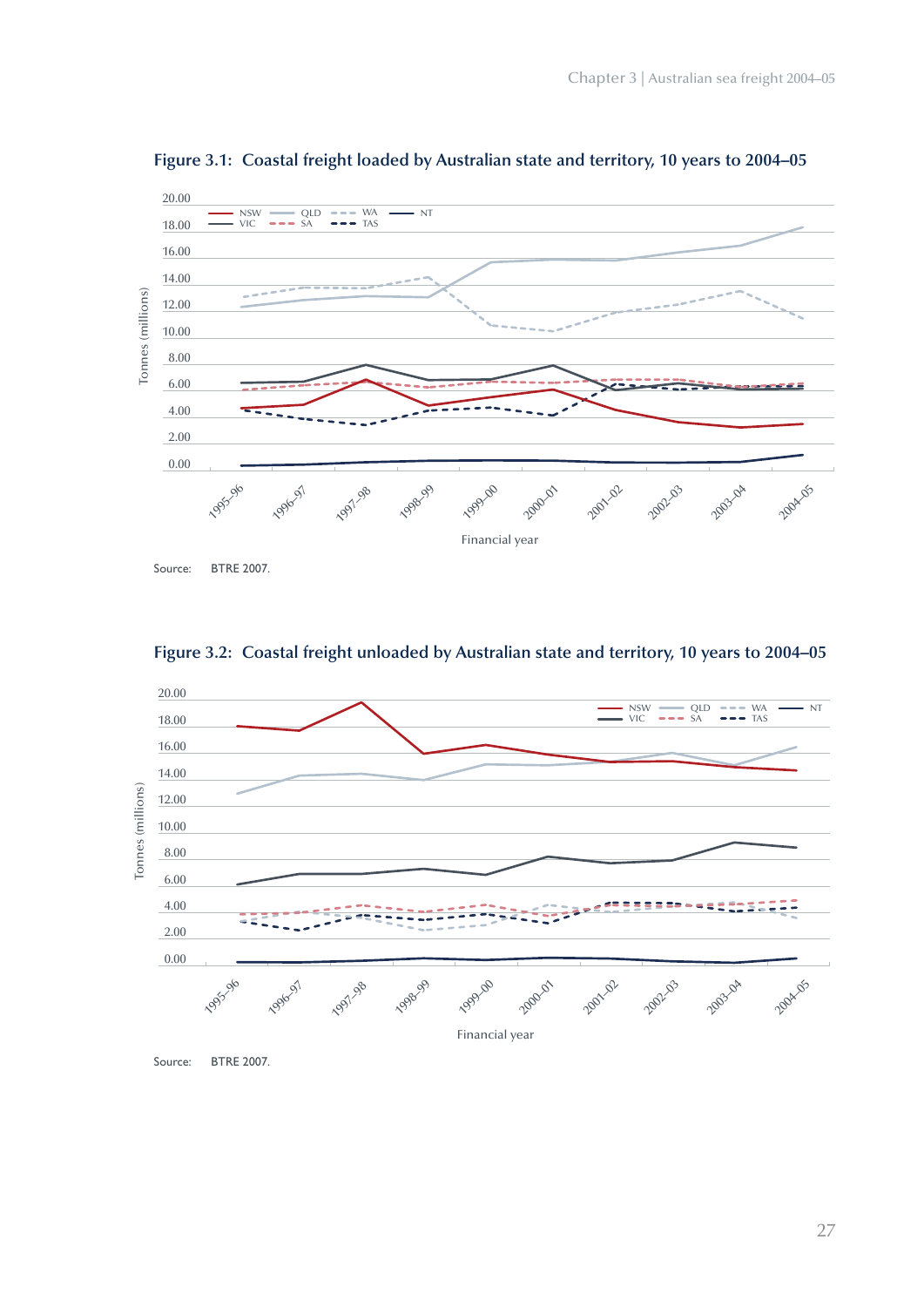28

| Table 3.5: Coastal freight flows between Austr |                |                       |                 |                     |                 | alian ports, 2004-05 |                         |                |                          |               |         |                 |                |                  |                   |
|------------------------------------------------|----------------|-----------------------|-----------------|---------------------|-----------------|----------------------|-------------------------|----------------|--------------------------|---------------|---------|-----------------|----------------|------------------|-------------------|
| Port of origin                                 |                |                       |                 |                     |                 |                      | Port of destination     |                |                          |               |         |                 |                |                  |                   |
|                                                | Sydney         | <b>NSW</b><br>Rest of | Melbourne       | Rest of<br>УIС      | <b>Brisbane</b> | Rest of<br>QLD       | <b>Adelaide</b>         | Rest of<br>SA  | Fremantle                | УÁ<br>Rest of | Hobart  | Rest of<br>TAS  | Darwin         | Rest of<br>NT    | Total             |
|                                                |                |                       |                 |                     |                 |                      | Thousand tonnes         |                |                          |               |         |                 |                |                  |                   |
| Sydney                                         | 0              | ᡐ                     | 32              | 55                  | 328             | 59                   | 4                       | $\circ$        | 190                      | 0             | $\circ$ | 42              |                | 0                | 756               |
| Rest of NSW                                    | $\tilde{ }$    | <b>135</b>            | $\frac{4}{3}$   | 974                 | $\overline{40}$ | 136                  | $\frac{\infty}{\infty}$ | 1140           | S                        |               | 47      | 103             | ◡              |                  | 2 764             |
| Melbourne                                      | $\overline{6}$ | 0                     | $\circ$         | 29                  | 224             |                      | $\overline{\infty}$     | 0              | 324                      | 0             |         | 902             | 0              | 0                | 627<br>$\sim$     |
| Rest of VIC                                    | 2179           |                       | 33              | $\circ$             | 241             | R                    | 76                      | $\overline{ }$ | 83                       | 160           | 460     | 245             | 0              |                  | 555<br>$\sim$     |
| <b>Brisbane</b>                                | 509            | ە                     | ጽ               | $\overline{\infty}$ | $\circ$         | 536                  | $\subseteq$             | 0              | 39                       | 23            | $\circ$ | S               | 25             | "                | 2 268             |
| Rest of QLD                                    | 184            | <b>1543</b>           | 627             | 229                 | 971             | II 535               | $\leq$                  | 213            | 58                       | $\circ$       | 154     | 351             |                | c                | 16 082            |
| Adelaide                                       | $\circ$        | 42                    | 460             | 99                  | 276             | $\circ$              | $\circ$                 | $\circ$        | 淸                        | $\circ$       | $\circ$ | $\circ$         | 0              | 0                | 895               |
| Rest of SA                                     | 485            | 1706                  | 666             | $\overline{\circ}$  | 229             | 0                    | 2049                    | 183            | 56                       | 0             | 122     | 123             |                |                  | 5684              |
| Fremantle                                      | 93             | $\circ$               | 220             | 614                 | 2               | 0                    | 760                     | $\overline{5}$ | $\subseteq$              | 768           | $\circ$ | $\infty$        | 36             |                  | 526<br>$\sim$     |
| Rest of WA                                     | 082            | 4315                  | \$              | 997                 | 755             | 33                   | $\circ$                 | S              | 697                      | 0             | LO      | 0               | $\sim$         | 0                | 939<br>$\infty$   |
| Hobart                                         | $\circ$        | \$                    | $\frac{4}{3}$   | 172                 | $\overline{37}$ | 0                    | 55                      | 57             | 0                        | 0             | 0       | 0               | 0              | 0                | 513               |
| Rest of TAS                                    | 802            | 1434                  | $\frac{311}{2}$ |                     | $\overline{4}$  | $\overline{P}$       | ᡋ                       | 47             | $\mathbf{\Omega}$        | 0             | 164     | 26              | $\overline{C}$ | 0                | 872<br>$\sqrt{2}$ |
| Darwin                                         | 0              | 0                     | 0               | 0                   | $\circ$         | 0                    | 0                       | 0              | $\overline{\phantom{0}}$ | $\tilde{=}$   | $\circ$ | 0               | 257            | $\overline{6}$   | 445               |
| Rest of NT                                     | 0              | 92                    | 0               | $\circ$             | $\circ$         | 0                    | 0                       | 0              | 0                        | 0             | 0       | 626             | 29             |                  | 748               |
| Total                                          | 5411           | 9350                  | 5 662           | 3 259               | 3116            | 415<br>$\tilde{=}$   | 3161                    | 1768           | 2630                     | 973           | 952     | 432<br>$\infty$ | 373            | $\overline{170}$ | 53 672            |
|                                                |                |                       |                 |                     |                 |                      |                         |                |                          |               |         |                 |                |                  |                   |

**BTRE 2007.** Source: BTRE 2007.Source: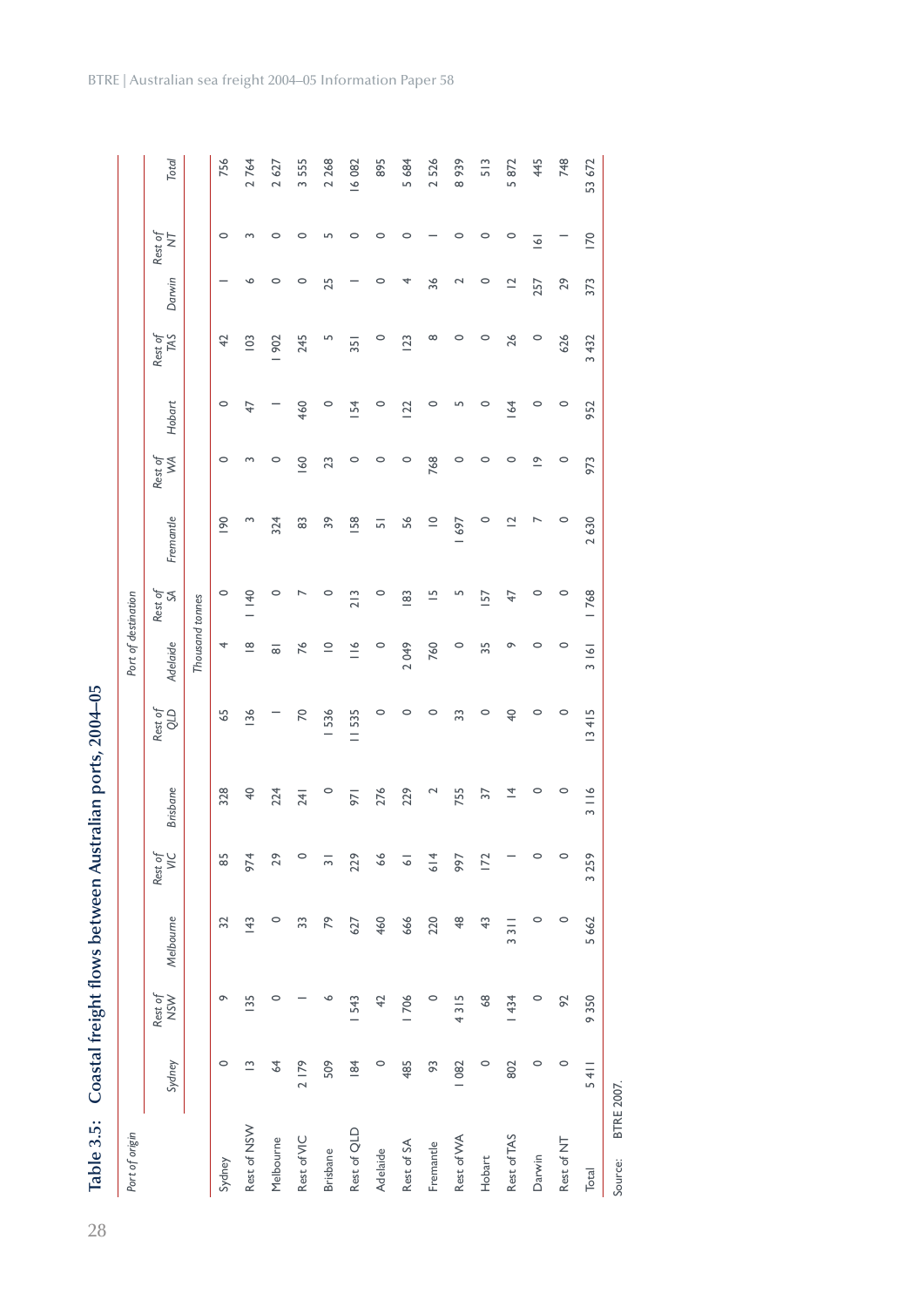Table 3.5 shows the changes in trading patterns in more detail, providing information on cargo flows between the various state capitals and rest of state regions. In comparing the tonnages moved in 2004–05 with 2003–04:

- past increases in tonnage movement from the rest of Western Australia to the rest of Victoria had slowed (7.3 per cent decline), partially due to the general downturn in crude oil movements; •
- there has been a marked increase in shipments between the rest of Tasmania and Melbourne (882,000 tonnes, or 36.3 per cent growth), with a corresponding decline between the rest of Tasmania and the rest of Victoria (787 000 tonnes or 100 per cent, although this may be simply due to volatility in the data); and
- there was a marked general decline in the trade from and to Fremantle (17.1 and 16.2 per cent respectively).

## Pack type

An analysis of pack type<sup>4</sup> shows that bulk cargo<sup>5</sup> (see Tables 3.6 and 3.7) continues to be the majority of coastal cargo, representing 86.0 per cent by weight of total coastal cargo, although this is slightly down from 2003-04. Liquid bulk cargo loaded in 2004-05 has decreased significantly to 12.6 million tonnes compared to levels in the previous year. Non-bulk cargo has nearly doubled since 1993–94 with 3.7 million tonnes loaded in 1993–94 to 7.7 million tonnes loaded in 2004–05. Most of this growth has been in containerised cargo.

Data in Table 3.8 illustrates the flow of cargo between the states by pack type. Of significance is the overall decrease in the 2004–05 levels of containerised cargo, offset by increases in non-bulk cargo, particularly between New South Wales and Victoria.

See explanatory notes for a definition of pack type

<sup>5</sup> See explanatory note for a definition of bulk cargo.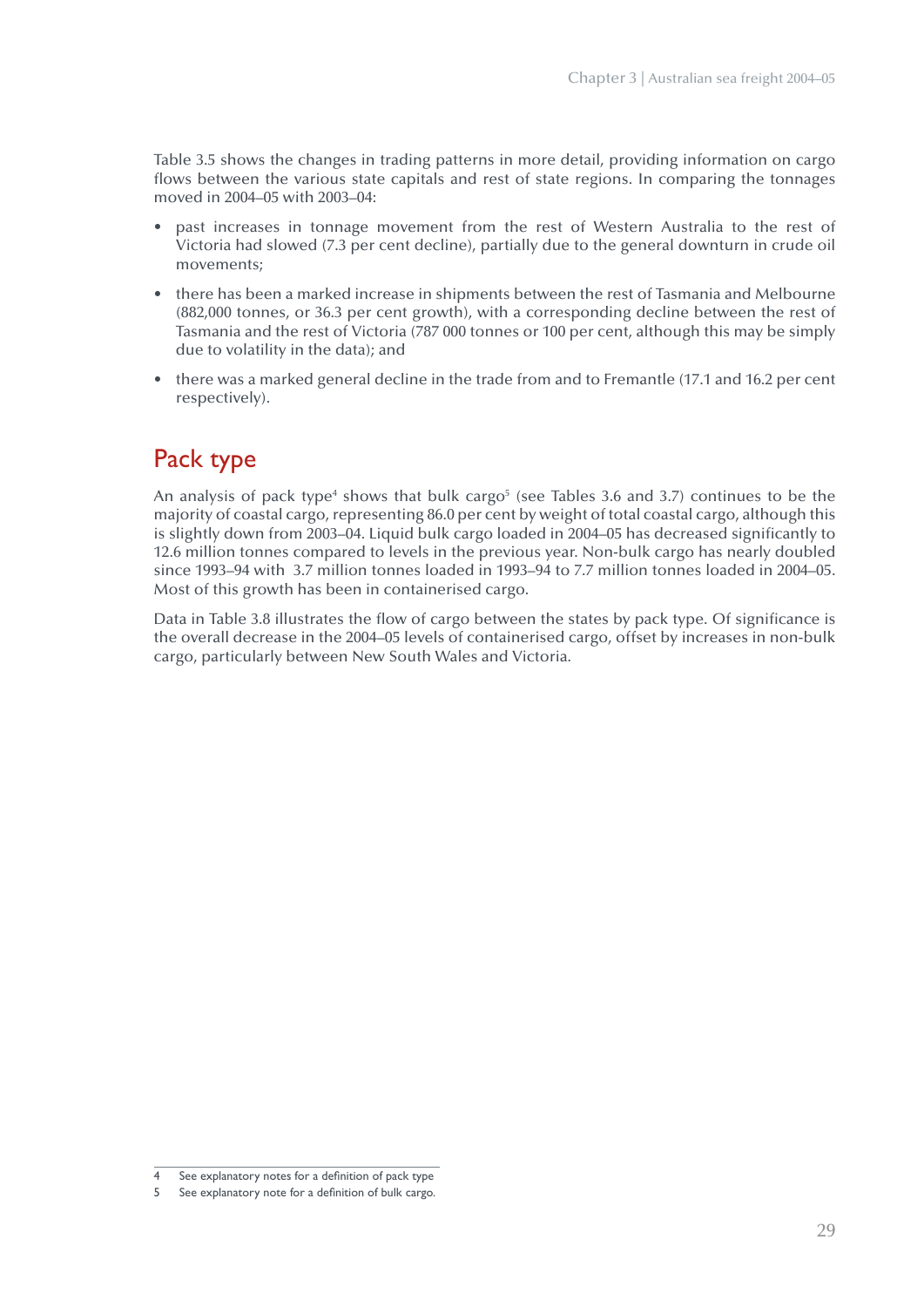| Port of loading    |             | Pack type      |                       |                |         |          |
|--------------------|-------------|----------------|-----------------------|----------------|---------|----------|
|                    | Dry bulk    | Liquid bulk    | Container<br>non bulk | Other non-bulk | Total   | Per cent |
|                    |             |                | Thousand tonnes       |                |         | of total |
| Sydney             | $\mathbf 0$ | 396            | 349                   | $\mathbf{H}$   | 756     | 1.4      |
| <b>Rest of NSW</b> | 1466        | 76             | 26                    | 1197           | 2764    | 5.1      |
| Melbourne          | 21          | 62             | 848                   | 696            | 2 6 2 7 | 4.9      |
| Rest of VIC        | 28          | 3 5 2 0        |                       | 5              | 3 5 5 5 | 6.6      |
| <b>Brisbane</b>    | 133         | 2 0 4 8        | 67                    | 20             | 2 2 6 8 | 4.2      |
| Rest of QLD        | 15 780      | 168            | 15                    | 119            | 16 082  | 30.0     |
| Adelaide           | 832         | 36             | 21                    | 6              | 895     | 1.7      |
| Rest of SA         | 5 2 1 0     | 474            | $\mathbf{0}$          | $\mathbf{0}$   | 5 6 8 4 | 10.6     |
| Fremantle          | 613         | 795            | 104                   | 3              | 2 5 2 6 | 4.7      |
| Rest of WA         | 4 9 6 0     | 3 9 6 1        | 3                     | 15             | 8939    | 16.7     |
| Hobart             | 509         | $\overline{4}$ | $\mathbf{0}$          | 0              | 513     | 1.0      |
| Rest of TAS        | 2790        |                | 2 1 3 2               | 949            | 5 872   | 10.9     |
| Darwin             | 285         | 23             | $\mathbf{H}$          | 126            | 445     | 0.8      |
| Rest of NT         | 742         | $\mathbf 0$    | $\mathbf 0$           | 6              | 748     | 1.4      |
| Total              | 33 368      | 12 5 63        | 4 5 7 8               | 3163           | 53 672  | 100.0    |
| Per cent of total  | 62.2        | 23.4           | 8.5                   | 5.9            | 100.0   |          |

## **Table 3.6: Coastal freight loaded by port and pack type, 2004–05**

Source: BTRE 2007.

## **Table 3.7: Coastal freight unloaded by port and pack type, 2004–05**

| Port of unloading  |               | Pack type   |                       |                |         |          |
|--------------------|---------------|-------------|-----------------------|----------------|---------|----------|
|                    | Dry bulk      | Liquid bulk | Container<br>non bulk | Other non-bulk | Total   | Per cent |
|                    |               |             | Thousand tonnes       |                |         | of total |
| Sydney             | 1474          | 3 901       | 58                    | $\overline{4}$ | 5 4 3 7 | 10.2     |
| <b>Rest of NSW</b> | 9 10 6        | 155         | 4                     | 99             | 9 3 7 4 | 17.6     |
| Melbourne          | 2011          | 798         | 594                   | 732            | 5135    | 9.6      |
| Rest of VIC        | 40            | 899         | 45                    | 953            | 3 2 9 8 | 6.2      |
| <b>Brisbane</b>    | 1478          | 311         | 209                   | 5              | 3 0 0 3 | 5.6      |
| Rest of QLD        | <b>II 503</b> | 2 0 4 9     | 28                    | 8              | 13 597  | 25.5     |
| Adelaide           | 2 2 0 6       | 872         | 45                    | 16             | 3 1 3 9 | 5.9      |
| Rest of SA         | 1826          | 32          | $\mathbf 0$           | $\mathbf 0$    | 858     | 3.5      |
| Fremantle          | 243           | 1749        | 718                   | 40             | 2750    | 5.2      |
| Rest of WA         | 3             | 453         | 31                    | 17             | 513     | 1.0      |
| Hobart             | 938           | I           | $\mathbf 0$           | $\mathbf 0$    | 938     | 1.8      |
| <b>Rest of TAS</b> | 1239          | 421         | 1904                  | 616            | 4   8   | 7.8      |
| Darwin             | 25            | 42          | 38                    | 59             | 164     | 0.3      |
| Total              | 33 464        | 12 681      | 4 6 8 3               | 2 5 5 9        | 53 386  | 100.0    |
| Per cent of total  | 62.7          | 23.8        | 8.8                   | 4.8            | 100.0   |          |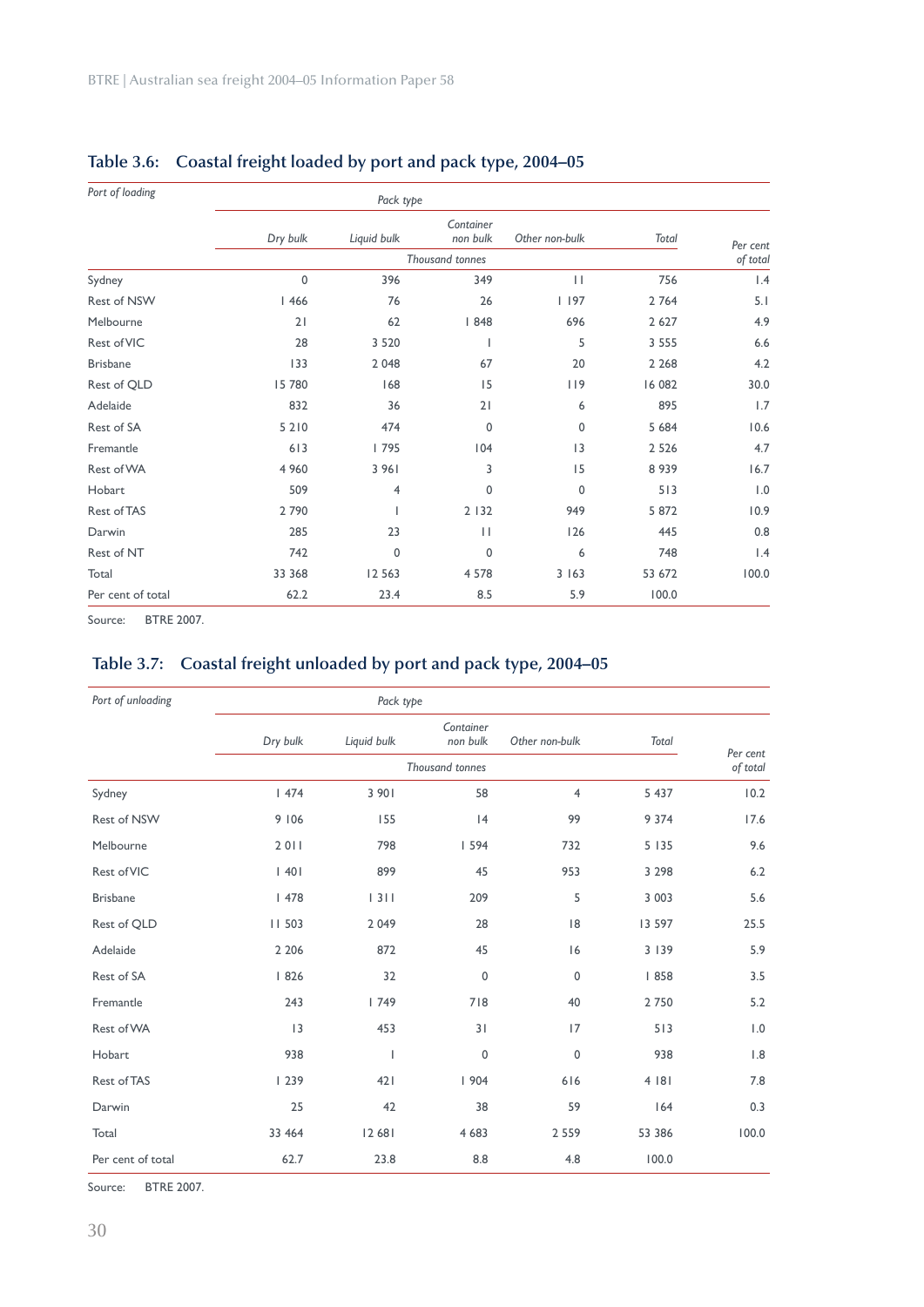| State/territory |                                                                  |              |                                                                  | State/territory of unloading |                                                                  |                     |                     |                       |
|-----------------|------------------------------------------------------------------|--------------|------------------------------------------------------------------|------------------------------|------------------------------------------------------------------|---------------------|---------------------|-----------------------|
| of loading      | <b>NSW</b>                                                       | VIC          | <b>QLD</b>                                                       | SA                           | <b>WA</b>                                                        | TAS                 | $\mathsf{NT}$       | Total                 |
|                 |                                                                  |              |                                                                  | Thousand tonnes              |                                                                  |                     |                     |                       |
| Dry Bulk        |                                                                  |              |                                                                  |                              |                                                                  |                     |                     |                       |
| <b>NSW</b>      | 3                                                                | 167          | 15                                                               | 1135                         | 0                                                                | 145                 | $\mathsf{0}$        | 1466                  |
| VIC             | I                                                                | $\mathbf 0$  | $\mathbf 0$                                                      | 27                           | 0                                                                | 21                  | $\mathsf{O}\xspace$ | 49                    |
| <b>QLD</b>      | 1674                                                             | 866          | 12 378                                                           | 336                          | 158                                                              | 500                 | $\mathsf{0}$        | 15912                 |
| SA              | 2 0 8 6                                                          | 949          | 504                                                              | 2 2 3 2                      | 26                                                               | 245                 | $\mathsf{0}$        | 6 0 4 2               |
| <b>WA</b>       | 4 3 4 5                                                          | 1103         | 67                                                               | 5                            | 48                                                               | 5                   | $\mathsf{0}$        | 5 5 7 4               |
| <b>TAS</b>      | 1927                                                             | 881          | 76                                                               | 240                          | $\mathsf{0}$                                                     | 175                 | $\mathsf{0}$        | 3 2 9 9               |
| NT              | 92                                                               | 0            | $\pmb{0}$                                                        | $\mathsf{O}\xspace$          | 20                                                               | 626                 | 288                 | 1026                  |
| Sub total       | 10127                                                            | 3 9 6 6      | 13 041                                                           | 3 976                        | 251                                                              | 1717                | 288                 | 33 368                |
| Liquid Bulk     |                                                                  |              |                                                                  |                              |                                                                  |                     |                     |                       |
| <b>NSW</b>      | 83                                                               | 86           | 296                                                              | $\pmb{0}$                    | 3                                                                | 5                   | $\mathsf{0}$        | 471                   |
| VIC             | 2214                                                             | 48           | 312                                                              | 68                           | 243                                                              | 698                 | $\mathsf{O}\xspace$ | 3 5 8 2               |
| <b>QLD</b>      | 506                                                              | 98           | 596                                                              | $\overline{2}$               | 9                                                                | 5                   | $\mathsf{0}$        | 2 2 1 6               |
| SA              | 147                                                              | 298          | $\mathbf 0$                                                      | $\mathsf 0$                  | 60                                                               | $\mathsf{O}\xspace$ | $\overline{4}$      | 509                   |
| <b>WA</b>       | $1$ $111$                                                        | 744          | 720                                                              | 763                          | 2 3 8 9                                                          | $\mathsf{O}\xspace$ | 29                  | 5756                  |
| <b>TAS</b>      | $\overline{4}$                                                   | $\mathbf{I}$ | $\mathbf 0$                                                      | $\mathsf{O}\xspace$          | $\mathsf{O}\xspace$                                              | $\mathsf{O}\xspace$ | $\mathsf 0$         | $\sqrt{5}$            |
| NT              | $\pmb{0}$                                                        | 0            | $\pmb{0}$                                                        | $\pmb{0}$                    | 0                                                                | $\pmb{0}$           | 23                  | 23                    |
| Sub total       | 4 0 6 5                                                          | 1273         | 2923                                                             | 833                          | 2 7 0 5                                                          | 708                 | 56                  | 12 5 63               |
| Container       |                                                                  |              |                                                                  |                              |                                                                  |                     |                     |                       |
| <b>NSW</b>      | $\overline{2}$                                                   | 30           | 112                                                              | 6                            | 183                                                              | 38                  | $\overline{4}$      | 375                   |
| VIC             | 28                                                               | 0            | 218                                                              | 48                           | 291                                                              | 1265                | $\mathsf{0}$        | 850                   |
| <b>QLD</b>      | $\mathbf{I}$                                                     | 0            | 15                                                               | J.                           | 38                                                               | $\mathsf{O}\xspace$ | 26                  | 82                    |
| SA              | $\mathsf{0}$                                                     | 0            | $\pmb{0}$                                                        | $\mathbf 0$                  | 21                                                               | $\mathsf{O}\xspace$ | $\mathsf{0}$        | 21                    |
| <b>WA</b>       | 23                                                               | 31           | T                                                                | $\vert \ \vert$              | 27                                                               | 8                   | 5                   | 107                   |
| <b>TAS</b>      | 304                                                              | 797          | 3                                                                | 3                            | 2                                                                | 4                   | $\mathbf 0$         | 2 1 3 2               |
| $\sf{NT}$       | $\mathsf{O}\xspace$                                              | 0            | $\mathbf 0$                                                      | $\mathsf{O}\xspace$          | $\mathbf{I}$                                                     | $\pmb{0}$           | $\vert 0$           | $\mathop{\mathsf{H}}$ |
| Sub total       | 358                                                              | 859          | 348                                                              | $70\,$                       | 573                                                              | 1325                | 44                  | 4 5 7 8               |
| Other           |                                                                  |              |                                                                  |                              |                                                                  |                     |                     |                       |
| <b>NSW</b>      | 70                                                               | 952          | 146                                                              | 21                           | $\vert 0$                                                        | $\overline{4}$      | 5                   | 1208                  |
| VIC             | $\sqrt{2}$                                                       | 4            | 6                                                                | $22\,$                       | 34                                                               | 623                 | 0                   | 701                   |
| <b>QLD</b>      | 60                                                               | $\mathbf 2$  | 53                                                               | $\mathsf{0}$                 | 4                                                                | 5                   | 5                   | 139                   |
| SA              | $\mathsf{O}\xspace$                                              | 6            | $\pmb{0}$                                                        | $\mathsf{O}\xspace$          | $\mathsf{O}\xspace$                                              | $\mathsf{0}$        | 0                   | $\sqrt{6}$            |
| <b>WA</b>       | $\mathsf{H}% _{T}=\mathsf{H}_{T}\left( \mathcal{M}_{T}\right) ,$ | 0            | J.                                                               | $\mathsf{O}\xspace$          | $\mathsf{H}% _{T}=\mathsf{H}_{T}\left( \mathcal{M}_{T}\right) ,$ | $\pmb{0}$           | 4                   | 28                    |
| <b>TAS</b>      | 69                                                               | 848          | $\mathsf{H}% _{T}=\mathsf{H}_{T}\left( \mathcal{M}_{T}\right) ,$ | 6                            | $\pmb{0}$                                                        | $\overline{2}$      | 12                  | 949                   |
| $\sf{NT}$       | $\mathbf 0$                                                      | 0            | $\mathsf 0$                                                      | $\mathbf 0$                  | 5                                                                | $\mathsf{O}\xspace$ | 127                 | 132                   |
| Sub total       | 211                                                              | 1823         | $218$                                                            | 49                           | 74                                                               | 634                 | 154                 | 3163                  |
| Total           | 14762                                                            | 8921         | 16 530                                                           | 4 9 28                       | 3 6 0 3                                                          | 4 3 8 4             | 543                 | 53 672                |

## **Table 3.8: Coastal freight by Australian state and territory of loading and unloading and pack type, 2004–05**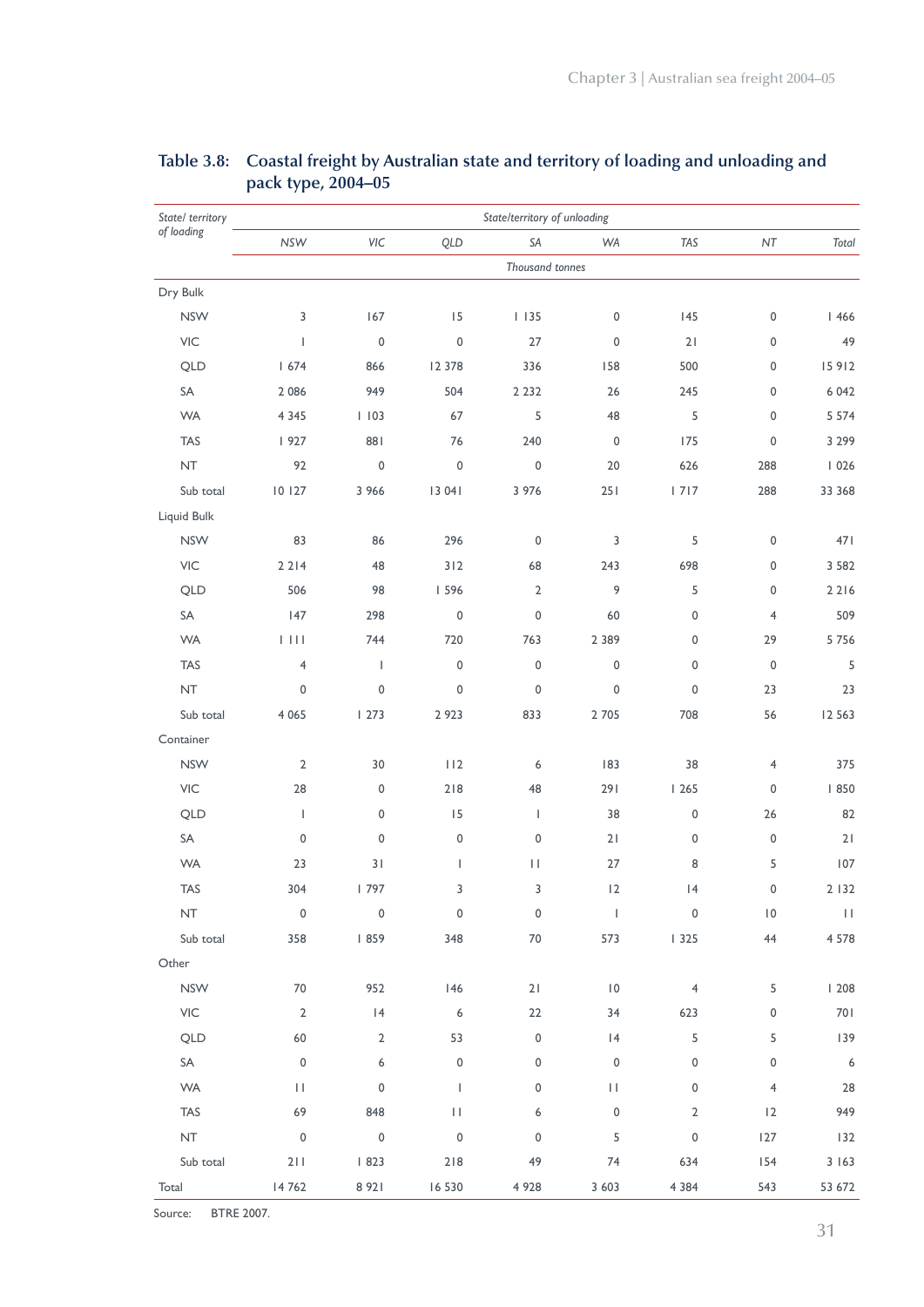## Tasmanian trade

The trade to and from Tasmania (Table 3.9) changed slightly in 2004–05 from 2003–04:

- by an increase of 0.5 per cent from 6.35 million tonnes to 6.38 million tonnes from Tasmania to the mainland;
- by a decrease of 0.4 per cent from 5.3 million tonnes to 5.1 million tonnes from the mainland to Tasmania.

There was a 15 per cent increase in the weight of *crude materials, inedible, except fuels* unloaded in Tasmania between 2003–04 and 2004–05 as well as a 53 per cent increase in *miscellaneous manufactured articles. Commodities and transactions nes* experienced a 30 per cent decrease between 2003–04 and 2004–05.

#### **Table 3.9: Tasmanian coastal freight by commodity group, 2003–04 and 2004–05**

| Commodity group                                          |            | Loaded                 | <b>Unloaded</b> |             |
|----------------------------------------------------------|------------|------------------------|-----------------|-------------|
|                                                          | 2003-04    | $2004 - 05$            | $2003 - 04$     | $2004 - 05$ |
|                                                          |            | <b>Thousand tonnes</b> |                 |             |
| $0 -$ Food and live animals                              | 431.2      | 425.1                  | 267.7           | 240.6       |
| I - Beverages and tobacco                                | 19.8       | 26.3                   | 91.1            | 93.9        |
| 2 - Crude materials, inedible, except fuels              | 2 0 6 0.7  | 2143.5                 | 1467.8          | 1687.4      |
| 3 - Mineral fuels, lubricants and<br>related materials   | 3.3        | 0.9                    | 896.9           | 975.3       |
| 4 - Animal and vegetable oils, fats and waxes            | 0.7        | 0.7                    | 2.8             | 0.0         |
| 5 - Chemicals and related materials, nes                 | 373.5      | 374.3                  | 160.4           | 143.8       |
| 6 - Manufactured goods classified chiefly<br>by material | 2116.7     | 2 082.5                | 392.8           | 432.3       |
| 7 - Machinery and transport materials                    | 152.3      | 143.5                  | 203.5           | 206.4       |
| 8 - Miscellaneous manufactured articles                  | 6.0        | 5.2                    | 42.9            | 65.4        |
| 9 - Commodities and transactions nes                     | 1187.6     | 1182.7                 | 1821.0          | 1274.0      |
| Total                                                    | 6 3 5 1 .9 | 6 3 8 4 .7             | 5 3 4 6 .8      | 5119.1      |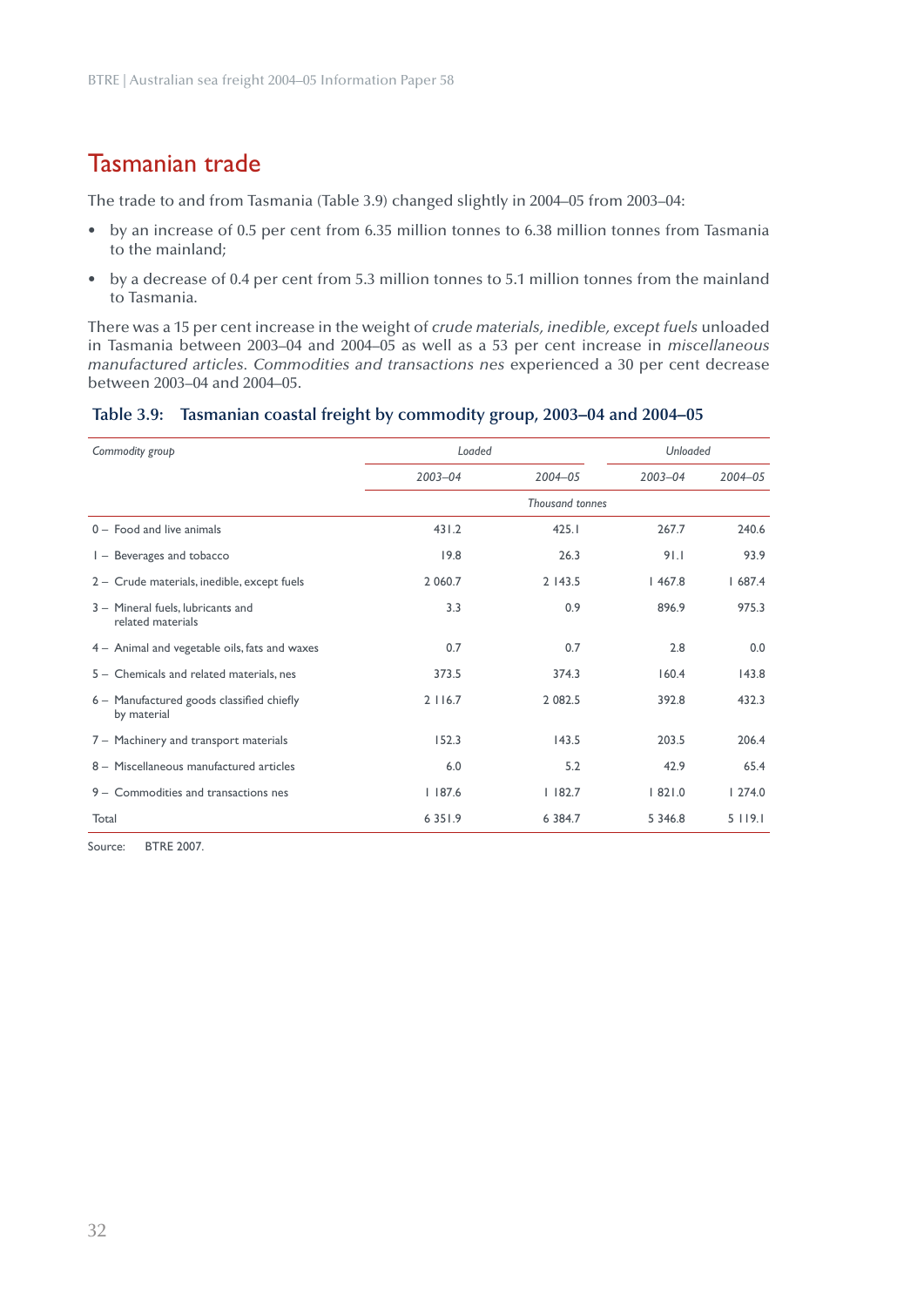# **Chapter 4: Coastal voyage permits**

In 2004–05, 1 869 voyages were undertaken by foreign-flagged ships using voyage permits<sup>6</sup> to move cargo around the Australian coast. Of these, 892 voyages used SVPs and 977 voyages used CVPs (Table 4.1). Total tonnes carried using SVPs and CVPs increased by 7.1 per cent from the previous year.

#### **Table 4.1: Number of voyages, tonnes and TEUs carried under coastal voyage permits, 2004–05**

| Permit type              | Voyages       | Freight carried | <b>TEUs carried</b> |
|--------------------------|---------------|-----------------|---------------------|
|                          | <b>Number</b> | <b>Tonnes</b>   | <b>Number</b>       |
| Single voyage permit     | 892           | 11 030 905      | 5 8 5 5             |
| Continuing voyage permit | 977           | 2015719         | 56 938              |
| Total                    | 869           | 13 046 624      | 62 793              |

Source: DOTARS 2007.

Compared to 2003–04, the use of single voyage permits to transport bauxite and alumina continued to increase with a 123 per cent increase in total tonnes. There was also a large increase in the number of CVPs used to transport containers (TEUs) of petroleum products. The number of permits used to transport crude oil and iron ore decreased by 41 per cent, compared with 2003–04.

The proportion of total coastal freight, by weight, moved using voyage permits increased slightly from 22.9 per cent in 2003–04 to 24.3 per cent in 2004–05. The tonne-kilometres task under coastal permits, as a per cent of total coastal tonne-kilometres, decreased from 31.0 per cent in 2003–04 to 26.8 per cent in 2004–05 (Table 4.2). In theory, the use of voyage permits is more economical on longer coastal routes than on the shorter routes where road and rail are more competitive.

In 2004–05, the use of voyage permits by the iron ore industry accounted for 31.5 per cent of both tonnes loaded and by tonne-kilometres. This was down significantly compared to 2003–04, in which voyage permits were used to carry 56.5 per cent by tonnes loaded and 53.1 per cent by tonne-kilometres. Voyage permits utilised by the bauxite/alumina industry, in comparison, accounted for only 6.5 per cent of total tonnes and total tonne-kilometres.

While previous editions of *Australian Sea Freight* contained information regarding voyage permits by pack type, this information is no longer available and the relevant table has been discontinued.

<sup>6</sup> Voyage permit information provided in this paper differs from that appearing in the BTRE's *Waterline* series. See Explanatory notes for further information.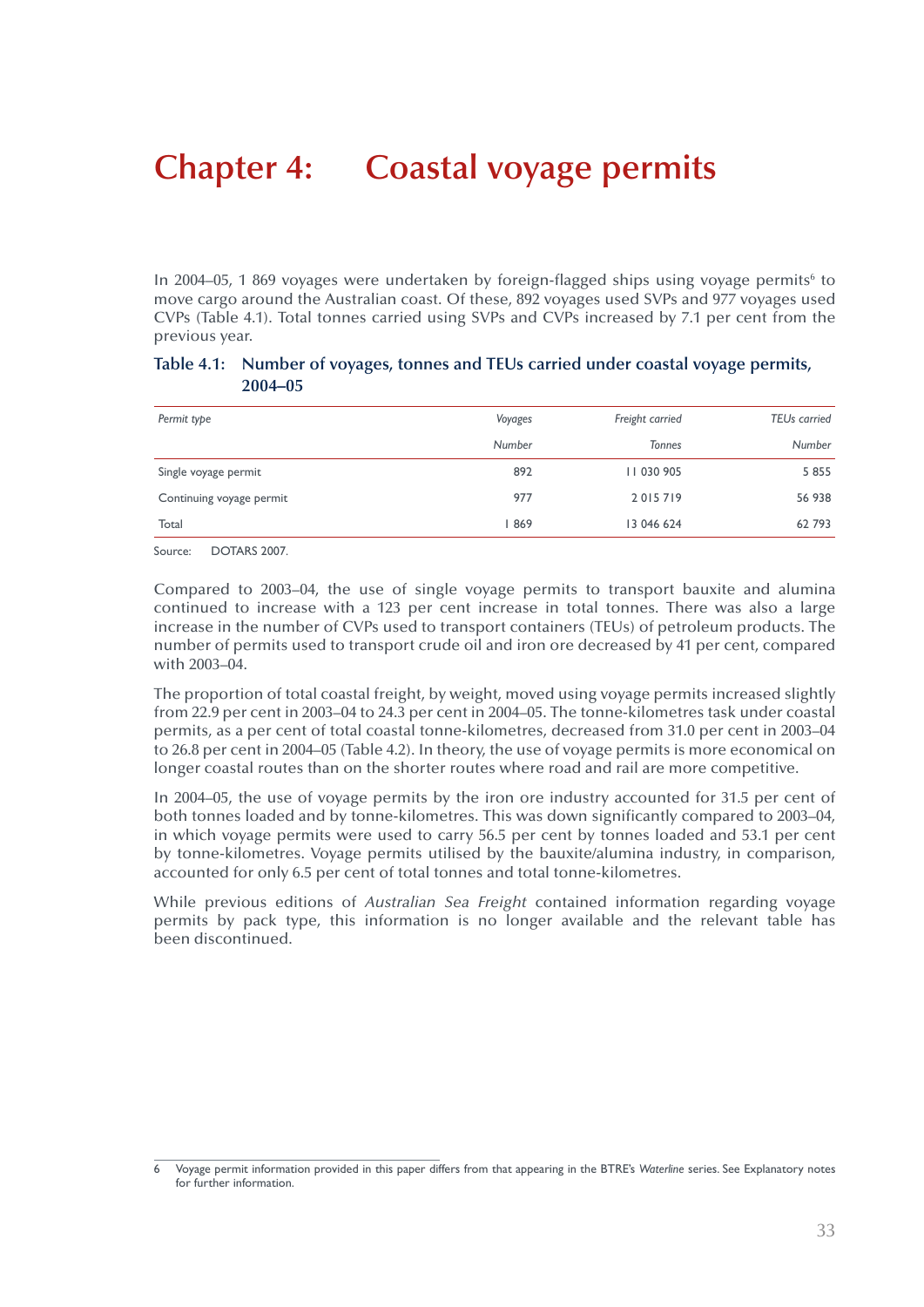| Cargo group            | Total coastal  | SVP and CVP | SVP and CVP<br>as per cent of<br>coastal tonnes | Total coastal                   | SVP and CVP<br>(estimate) | SVP and CVP<br>as per cent of<br>coastal tonne-<br>kilometres |
|------------------------|----------------|-------------|-------------------------------------------------|---------------------------------|---------------------------|---------------------------------------------------------------|
|                        | Million tonnes |             | Per cent                                        | <b>Billion tonne-kilometres</b> |                           | Per cent                                                      |
| Iron ore               | 6.9            | 2.2         | 31.5                                            | 27.8                            | 8.8                       | 31.5                                                          |
| <b>Bauxite Alumina</b> | 13.6           | 0.9         | 6.5                                             | 30                              | $\overline{2}$            | 6.5                                                           |
| Crude oil              | 6.4            | 1.9         | 29.1                                            | 9                               | 5.5                       | 29.1                                                          |
| Petroleum products     | 5.8            | 1.2         | 20.7                                            | 8.2                             | 1.7                       | 20.7                                                          |
| Other                  | 21             | 9.1         | 43.3                                            | 29                              | 12.6                      | 43.3                                                          |
| Total                  | 53.7           | 3           | 24.3                                            | $ $   4                         | 30.5                      | 26.8                                                          |

## **Table 4.2: Impact of voyage permits on coastal trade, 2004–05**

Source: DOTARS 2007.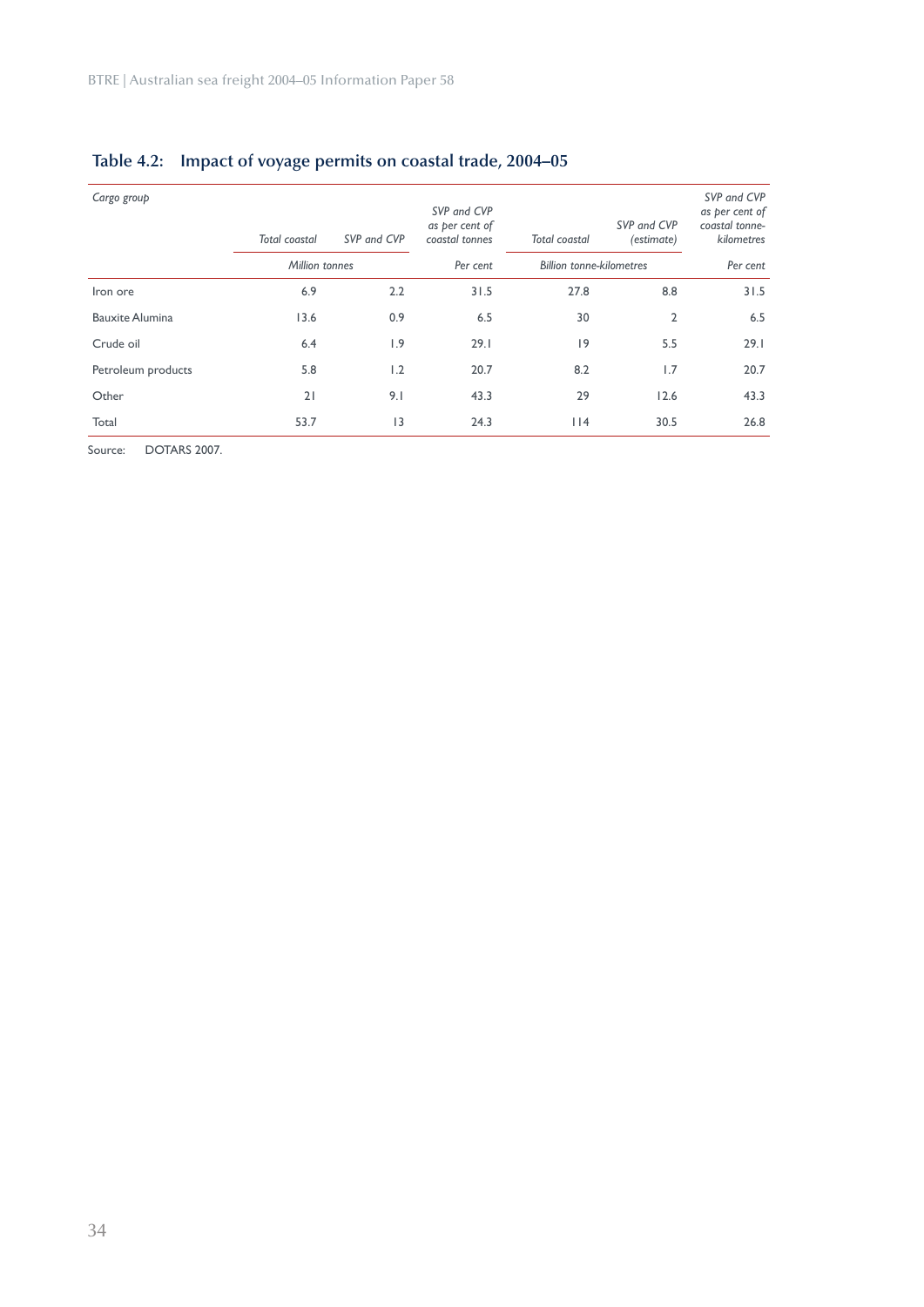# **Chapter 5: Australian port activity**

In 2004–05, there was an 8.3 per cent increase in the number of voyages into Australia from overseas ports while the total number of port calls increased by 8.2 per cent. The number of ships visiting Australian ports increased by 8.3 per cent compared to the previous year. Melbourne was the busiest port based on the number of ship visits (3 435 visits), while Brisbane was the busiest, based on a count of first port of call of international voyages (1 050 visits).

| State/territory | Australian port    | All ships involved in<br>international shipping | All ships involved<br>in coastal and | Voyages by all<br>ships involved in<br>international shipping international shipping | Port calls by all ships<br>involved in coastal<br>and international<br>shipping |
|-----------------|--------------------|-------------------------------------------------|--------------------------------------|--------------------------------------------------------------------------------------|---------------------------------------------------------------------------------|
|                 |                    |                                                 |                                      | Number                                                                               |                                                                                 |
| New South Wales | Eden               | 8                                               | $\mathbf{H}$                         | 12                                                                                   | 15                                                                              |
|                 | Newcastle          | 459                                             | 686                                  | 848                                                                                  | 577                                                                             |
|                 | Port Kembla        | 166                                             | 320                                  | 9                                                                                    | 676                                                                             |
|                 | Sydney             | 261                                             | 615                                  | 733                                                                                  | 2 4 8 0                                                                         |
|                 | Yamba              | $\overline{2}$                                  | $\overline{2}$                       | 6                                                                                    | 9                                                                               |
| Victoria        | Geelong            | 136                                             | 262                                  | 167                                                                                  | 499                                                                             |
|                 | <b>Hastings</b>    | 4                                               | 58                                   | 24                                                                                   | 219                                                                             |
|                 | Melbourne          | 241                                             | 664                                  | 662                                                                                  | 3 4 3 6                                                                         |
|                 | Point Wilson       |                                                 | I                                    |                                                                                      | $\mathbf{I}$                                                                    |
|                 | Portland           | 60                                              | 40                                   | 98                                                                                   | 271                                                                             |
| Queensland      | <b>Abbot Point</b> | 8                                               | 21                                   | 21                                                                                   | 24                                                                              |
|                 | <b>Brisbane</b>    | 463                                             | 748                                  | 1050                                                                                 | 2 2 4 0                                                                         |
|                 | <b>Bundaberg</b>   | $\overline{7}$                                  | 17                                   | 7                                                                                    | 23                                                                              |
|                 | Cairns             | 29                                              | 70                                   | 35                                                                                   | 176                                                                             |
|                 | Cape Flattery      | 9                                               | 9                                    | 15                                                                                   | 20                                                                              |
|                 | Gladstone          | 466                                             | 652                                  | 627                                                                                  | 1311                                                                            |
|                 | Hay Point          | 638                                             | 708                                  | 881                                                                                  | 1104                                                                            |
|                 | Hayman Island      |                                                 | $\mathbf{I}$                         |                                                                                      | $\mathbf{I}$                                                                    |
|                 | Karumba            | 17                                              | 23                                   | 9                                                                                    | 47                                                                              |
|                 | Lucinda            | 16                                              | 21                                   | 16                                                                                   | 23                                                                              |
|                 | Mackay             | 44                                              | 92                                   | 51                                                                                   | 151                                                                             |
|                 | Mourilyan          | 15                                              | 20                                   | 6                                                                                    | 24                                                                              |
|                 | Port Alma          | 17                                              | 30                                   | 21                                                                                   | 35                                                                              |
|                 | Port Douglas       |                                                 | I                                    |                                                                                      | $\overline{2}$                                                                  |
|                 | Thursday Island    | 8                                               | 9                                    | 9                                                                                    | 10                                                                              |
|                 | Townsville         | 200                                             | 286                                  | 323                                                                                  | 574                                                                             |
|                 | Weipa              | 89                                              | 102                                  | 92                                                                                   | 162                                                                             |
|                 | Whitsunday Island  |                                                 | 3                                    |                                                                                      | 3                                                                               |

#### **Table 5.1: Ship activity at Australian ports, 2004–05**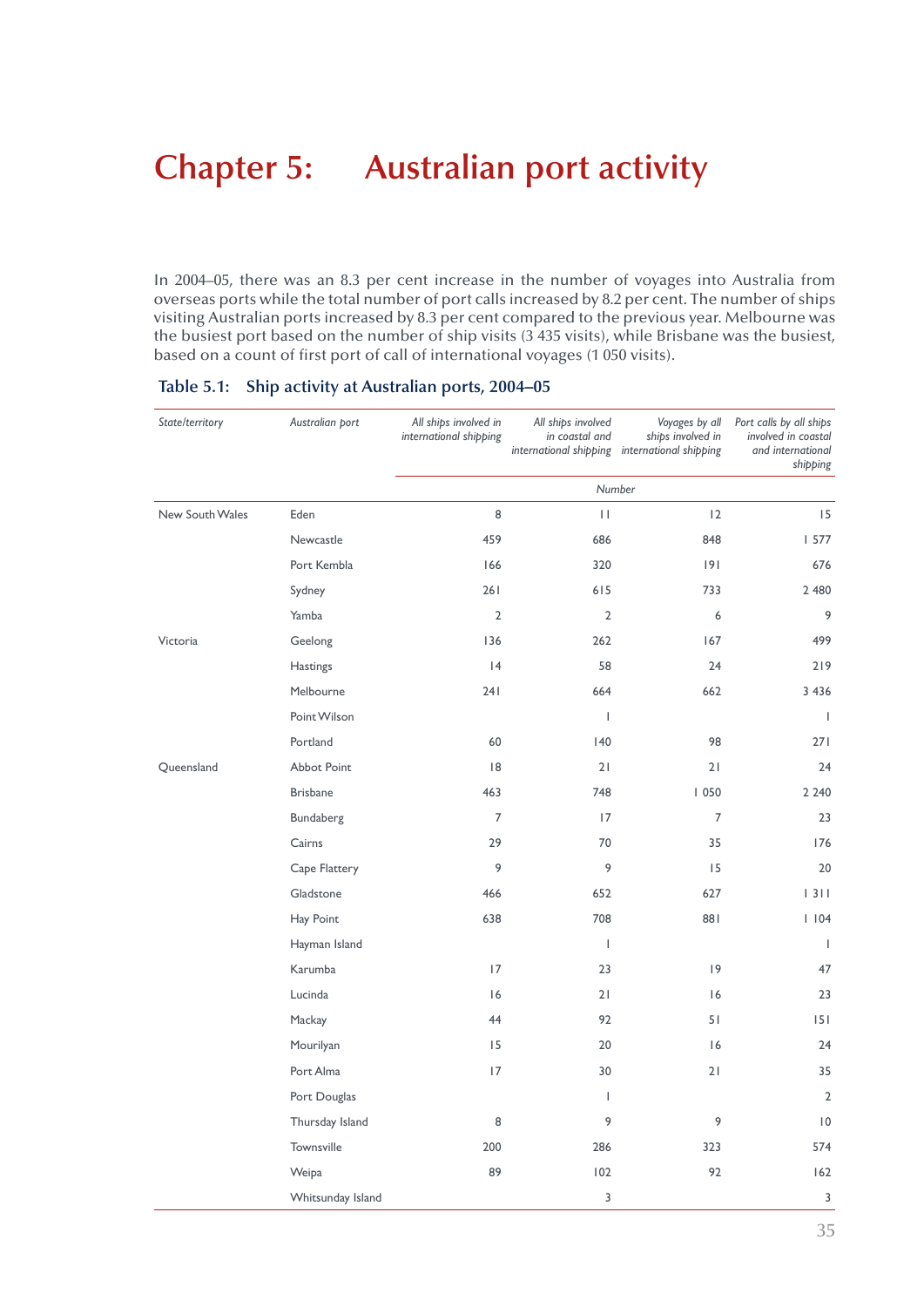| State/territory   | Australian port                        | All ships involved in<br>international shipping | All ships involved<br>in coastal and                             | Voyages by all<br>ships involved in<br>international shipping international shipping | Port calls by all ships<br>involved in coastal<br>and international<br>shipping |
|-------------------|----------------------------------------|-------------------------------------------------|------------------------------------------------------------------|--------------------------------------------------------------------------------------|---------------------------------------------------------------------------------|
|                   |                                        |                                                 |                                                                  | Number                                                                               |                                                                                 |
| South Australia   | Adelaide                               | 78                                              | 385                                                              | 84                                                                                   | 803                                                                             |
|                   | Ardrossan                              |                                                 | 16                                                               |                                                                                      | 20                                                                              |
|                   | Klein Point                            |                                                 | $\overline{1}$                                                   |                                                                                      | $\overline{2}$                                                                  |
|                   | Port Bonython                          | 8                                               | 22                                                               | 8                                                                                    | 26                                                                              |
|                   | Port Giles                             | 5                                               | 25                                                               | 5                                                                                    | 27                                                                              |
|                   | Port Lincoln                           | 17                                              | 84                                                               | 18                                                                                   | 100                                                                             |
|                   | Port Pirie                             | 5                                               | 38                                                               | 5                                                                                    | 68                                                                              |
|                   | Rapid Bay                              |                                                 | J.                                                               |                                                                                      | Τ.                                                                              |
|                   | Thevenard                              | 8                                               | 38                                                               | 8                                                                                    | 82                                                                              |
|                   | Wallaroo                               | 2                                               | 28                                                               | 12                                                                                   | 30                                                                              |
|                   | Whyalla                                | 23                                              | 49                                                               | 25                                                                                   | 92                                                                              |
|                   | Unidentified South<br>Australian ports | 2                                               | $\overline{2}$                                                   | $\overline{2}$                                                                       | $\overline{2}$                                                                  |
| Western Australia | Albany                                 | 51                                              | 67                                                               | 56                                                                                   | 77                                                                              |
|                   | <b>Barrow Island</b><br>Terminal       | 4                                               | 4                                                                | 4                                                                                    | 64                                                                              |
|                   | <b>Broome</b>                          | 8                                               | 8                                                                | $\vert 0$                                                                            | 27                                                                              |
|                   | <b>Buffalo Terminal</b>                |                                                 | -1                                                               |                                                                                      | т.                                                                              |
|                   | Bunbury                                | 182                                             | 258                                                              | 220                                                                                  | 334                                                                             |
|                   | Cape Cuvier                            | 3                                               | 3                                                                | 3                                                                                    | 3                                                                               |
|                   | Challis Terminal                       | 2                                               | 3                                                                | 2                                                                                    | 3                                                                               |
|                   | Cossack Pioneer<br>Terminal            | 5                                               | 23                                                               | 6                                                                                    | 70                                                                              |
|                   | Dampier                                | 421                                             | 537                                                              | 704                                                                                  | 830                                                                             |
|                   | Esperance                              | 85                                              | 135                                                              | 9 <sub>1</sub>                                                                       | 49                                                                              |
|                   | Exmouth                                |                                                 | 3                                                                |                                                                                      | 3                                                                               |
|                   | Fremantle                              | 542                                             | 764                                                              | 900                                                                                  | 1582                                                                            |
|                   | Geraldton                              | 116                                             | 193                                                              | 153                                                                                  | 266                                                                             |
|                   | <b>Griffin Terminal</b>                | 3                                               | 9                                                                | 3                                                                                    | 4                                                                               |
|                   | Jabiru Terminal                        | $\overline{2}$                                  | 4                                                                | $\overline{2}$                                                                       | $\overline{4}$                                                                  |
|                   | Legendre Terminal                      |                                                 | $\mathbf{L}$                                                     |                                                                                      | $\overline{2}$                                                                  |
|                   | Lowendal Island                        |                                                 | I.                                                               |                                                                                      | T                                                                               |
|                   | Onslow                                 | $\overline{4}$                                  | 4                                                                | 4                                                                                    | 4                                                                               |
|                   | Port Hedland                           | 425                                             | 459                                                              | 797                                                                                  | 983                                                                             |
|                   | Port Walcott                           | 195                                             | 202                                                              | 288                                                                                  | 306                                                                             |
|                   | Shark Bay                              | $\overline{2}$                                  | $\overline{2}$                                                   | 3                                                                                    | 3                                                                               |
|                   | Stag Terminal                          | $\overline{2}$                                  | $\mathsf{H}% _{T}=\mathsf{H}_{T}\left( \mathcal{M}_{T}\right) ,$ | 3                                                                                    | 45                                                                              |
|                   | Useless Loop                           | 5                                               | 5                                                                | 5                                                                                    | 5                                                                               |

## **Table 5.1: Ship activity at Australian ports, 2004–05 (continued)**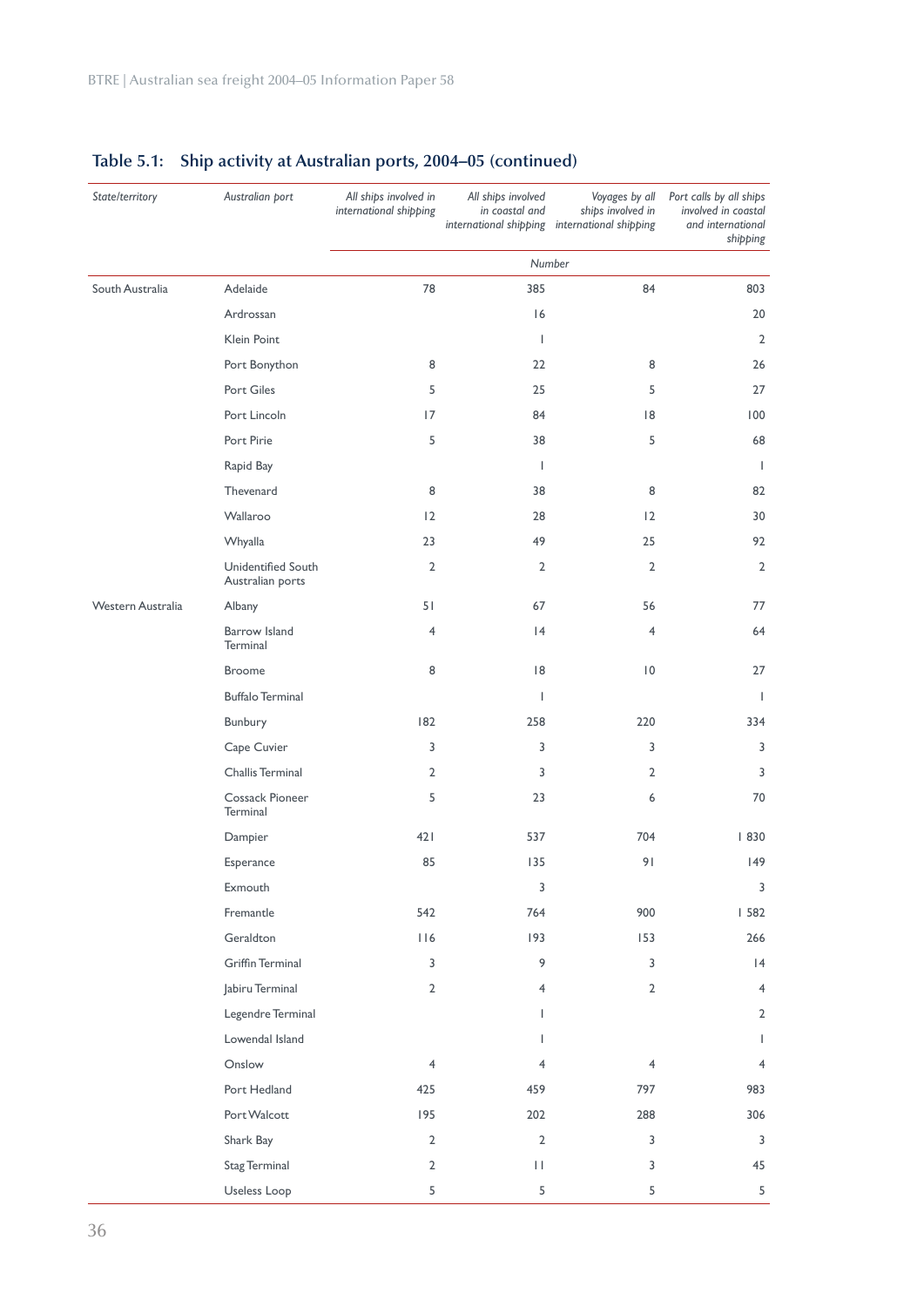| State/territory                          | Australian port                             | All ships involved in<br>international shipping | All ships involved<br>in coastal and | Voyages by all<br>ships involved in<br>international shipping international shipping | Port calls by all ships<br>involved in coastal<br>and international<br>shipping |
|------------------------------------------|---------------------------------------------|-------------------------------------------------|--------------------------------------|--------------------------------------------------------------------------------------|---------------------------------------------------------------------------------|
|                                          |                                             |                                                 |                                      | Number                                                                               |                                                                                 |
| Western Australia<br>(continued)         | Varanus Island<br>Terminal                  | T                                               | $\mathbf{H}$                         | T                                                                                    | 108                                                                             |
|                                          | <b>Wandoo Terminal</b>                      | Т                                               | 7                                    | $\mathbf{I}$                                                                         | 23                                                                              |
|                                          | Woollybutt<br>Terminal                      | 4                                               | 12                                   | $\overline{4}$                                                                       | 16                                                                              |
|                                          | Wyndham                                     | T                                               | 5                                    | $\mathbf{I}$                                                                         | 5                                                                               |
|                                          | Yampi Sound                                 | $\overline{2}$                                  | $\overline{2}$                       | $\overline{2}$                                                                       | $\overline{2}$                                                                  |
|                                          | Unidentified<br>Western Australian<br>ports |                                                 | T                                    |                                                                                      | T                                                                               |
| Tasmania                                 | <b>Burnie</b>                               | 20                                              | 68                                   | 21                                                                                   | 471                                                                             |
|                                          | Devonport                                   | $\overline{2}$                                  | 40                                   | $\overline{2}$                                                                       | 968                                                                             |
|                                          | Grassy                                      |                                                 | T                                    |                                                                                      | $\overline{2}$                                                                  |
|                                          | Hobart                                      | 4 <sub>1</sub>                                  | 110                                  | 53                                                                                   | 231                                                                             |
|                                          | Launceston                                  | 76                                              | 162                                  | $\mathbf{1}$                                                                         | 467                                                                             |
|                                          | Margate                                     |                                                 | T                                    |                                                                                      | $\mathbf{I}$                                                                    |
|                                          | Port Latta                                  | 12                                              | 37                                   | 12                                                                                   | 44                                                                              |
|                                          | Triabunna                                   | T                                               | $\mathbf{I}$                         | $\mathbf{I}$                                                                         | $\mathbf{I}$                                                                    |
| Northern Territory                       | Bayu-Undan Field                            | 9                                               | $\mathbf{H}$                         | 16                                                                                   | 8                                                                               |
|                                          | <b>Bing Bong</b>                            | 6                                               | $\perp$                              | 7                                                                                    | 13                                                                              |
|                                          | Darwin                                      | 97                                              | 150                                  | 250                                                                                  | 735                                                                             |
|                                          | Elang-Kakatua Field                         | $\overline{2}$                                  | 3                                    | $\overline{2}$                                                                       | 3                                                                               |
|                                          | Gove                                        | 93                                              | 119                                  | 106                                                                                  | 158                                                                             |
|                                          | Laminaria-Corallina<br>Terminal             | 3                                               | $\overline{0}$                       | 3                                                                                    | 3                                                                               |
|                                          | Milner Bay                                  | 64                                              | 70                                   | 74                                                                                   | 82                                                                              |
| Other ports $-$ not<br>clearly specified | Unidentified<br>Australian ports            | 20                                              | 25                                   | 21                                                                                   | 29                                                                              |
|                                          | Macquarie Island                            | J.                                              | J.                                   | T                                                                                    | $\overline{2}$                                                                  |
| Total                                    |                                             | 3 5 4 0                                         | 3 6 6 1                              | 10 034                                                                               | 25 5 35                                                                         |

#### **Table 5.1: Ship activity at Australian ports, 2004–05 (continued)**

Note: An update of this table is available on the BTRE website <http://www.btre.gov.au>.

Source: LMIU 2007.

In 2004–05, the busiest ports in terms of tonnes of cargo handled and their primary export commodities in order, were Port Hedland (iron ore); Dampier (iron ore); Hay Point (coal); Newcastle (coal); Gladstone (coal); Port Walcott (iron ore); Melbourne (miscellaneous manufactures); Fremantle (wheat); Brisbane (refined oil and gas); Sydney (miscellaneous manufactures); and Port Kembla (coal) (Table 5.2).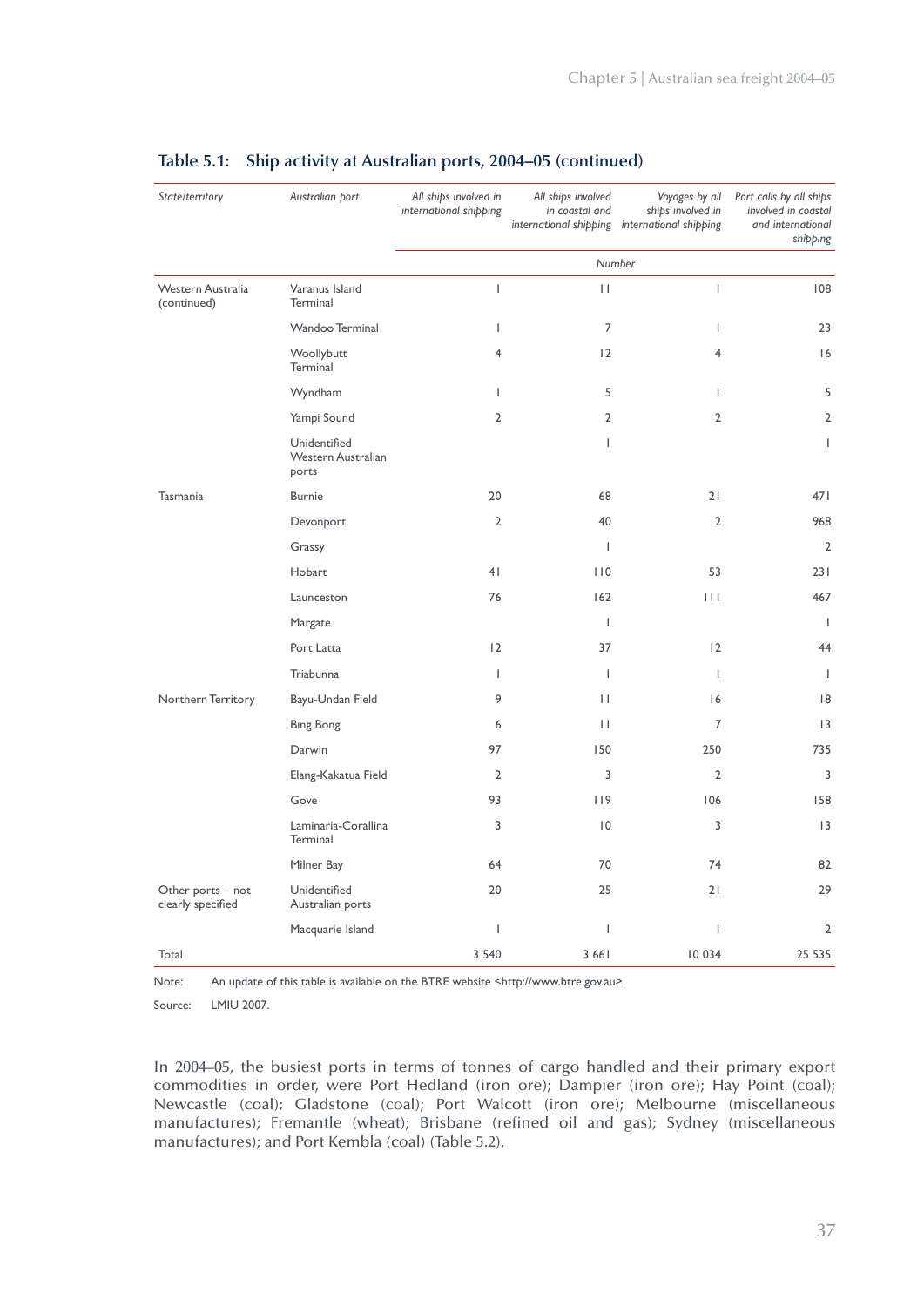| State/territory | Australian port    | Coastal     |                 | International |                | Total       | Rank            |
|-----------------|--------------------|-------------|-----------------|---------------|----------------|-------------|-----------------|
|                 |                    | Loaded      | <b>Unloaded</b> | Exports       | <i>Imports</i> |             |                 |
|                 |                    |             |                 | <b>Tonnes</b> |                |             |                 |
| New South Wales | Coffs Harbour      | $\mathbf 0$ | $\mathbf 0$     | 13            | 481            | 494         | 83              |
|                 | Eden               | 1081        | 192             |               |                | 1273        | 82              |
|                 | Lord Howe Island   | 85          | 3 1 5 4         |               |                | 3 2 3 9     | 77              |
|                 | Newcastle          | 282 787     | 1752611         | 80 791 051    | 192 136        | 84 018 585  | $\overline{4}$  |
|                 | Port Kembla        | 2 476 420   | 7 617 626       | 12 165 272    | 2 274 655      | 24 533 973  | $\perp$         |
|                 | Sydney             | 756 054     | 5 436 895       | 4 380 957     | 14 175 665     | 24 749 571  | $\overline{10}$ |
|                 | <b>Twofold Bay</b> |             |                 | 995 713       | 637            | 996 350     | 4 <sub>1</sub>  |
|                 | Yamba/Grafton      | 3 6 3 8     | 262             | 380           | T              | 5 2 8 1     | 75              |
|                 | Other ports        |             |                 | 4 4 6 9       | 232            | 4701        | 76              |
| Victoria        | Geelong            | 567 593     | 1497163         | 2 59 55 1     | 5 850 210      | 11 506 517  | 4               |
|                 | Melbourne          | 2 626 506   | 5 134 907       | 9 180 872     | 11 039 330     | 27 981 615  | $\overline{7}$  |
|                 | Port Welshpool     | 4 7 8 3     | 9953            |               |                | 14736       | 73              |
|                 | Portland           | 4 0 24      | 804 984         | 2 436 917     | 414 989        | 3 660 914   | 25              |
|                 | Westernport        | 978 214     | 985 540         | 475 046       | 37 073         | 3 475 873   | 26              |
|                 | Other ports        |             |                 | 114531        |                | 114531      | 63              |
| Queensland      | <b>Abbot Point</b> |             |                 | 12 28 1 859   |                | 12 28 1 859 | 13              |
|                 | <b>Brisbane</b>    | 2 2 68 144  | 3 003 198       | 9 2 3 1 1 4   | 10 911 307     | 25 415 763  | 9               |
|                 | <b>Bundaberg</b>   | 130 997     | 29 409          | 243 926       | 5716           | 410 048     | 55              |
|                 | Cairns             | 65 382      | 531 470         | 829 802       | 361 598        | 788 252     | 35              |
|                 | Gladstone          | 3 538 038   | II 689 176      | 46 203 889    | 639 205        | 63 070 308  | 5               |
|                 | Hay Point          |             |                 | 84 815 221    |                | 84 815 221  | 3               |
|                 | Innisfail          |             |                 | 622 986       |                | 622 986     | 50              |
|                 | Karumba            | 225 283     | 6 1 4 5         | 730 329       | $\mathbf{H}$   | 961768      | 42              |
|                 | Lucinda            |             |                 | 676 853       |                | 676 853     | 48              |
|                 | Mackay             | 322 072     | 487 905         | 2 681 805     | 239 171        | 3 730 953   | 24              |
|                 | Mourilyan          | 23 76 1     |                 |               |                | 23 76 1     | 71              |
|                 | Rockhampton        |             |                 | 7879          | 16             | 7895        | 74              |
|                 | Thursday Island    |             |                 | 2 0 6 2       | 965            | 3 0 2 7     | 78              |
|                 | Townsville         | 750 331     | 851 386         | 4 302 854     | 4 445 940      | 10 350 512  | 16              |
|                 | Weipa              | II 025 653  | 2 0 0 8         | 4 408 291     | 65 217         | 15 501 169  | 2               |
|                 | Other ports        |             |                 | 811721        |                | 811721      | 46              |
| South Australia | Adelaide           | 894 728     | 3 138 923       | 3 642 557     | 2 008 231      | 9 684 438   | 17              |
|                 | Ardrossan          | 545 136     |                 |               |                | 545 136     | 52              |
|                 | Klein Point        | 2 049 272   |                 |               |                | 2 049 272   | 32              |
|                 | Port Bonython      | 469 514     |                 | 533 616       |                | 003   30    | 40              |
|                 | Port Giles         |             |                 | 126 369       |                | 126 369     | 62              |
|                 | Port Lincoln       | 11124       | 99 236          | 439 657       | 166 340        | 1716356     | 36              |

## **Table 5.2: Cargo loaded and unloaded by Australian ports, 2004–05**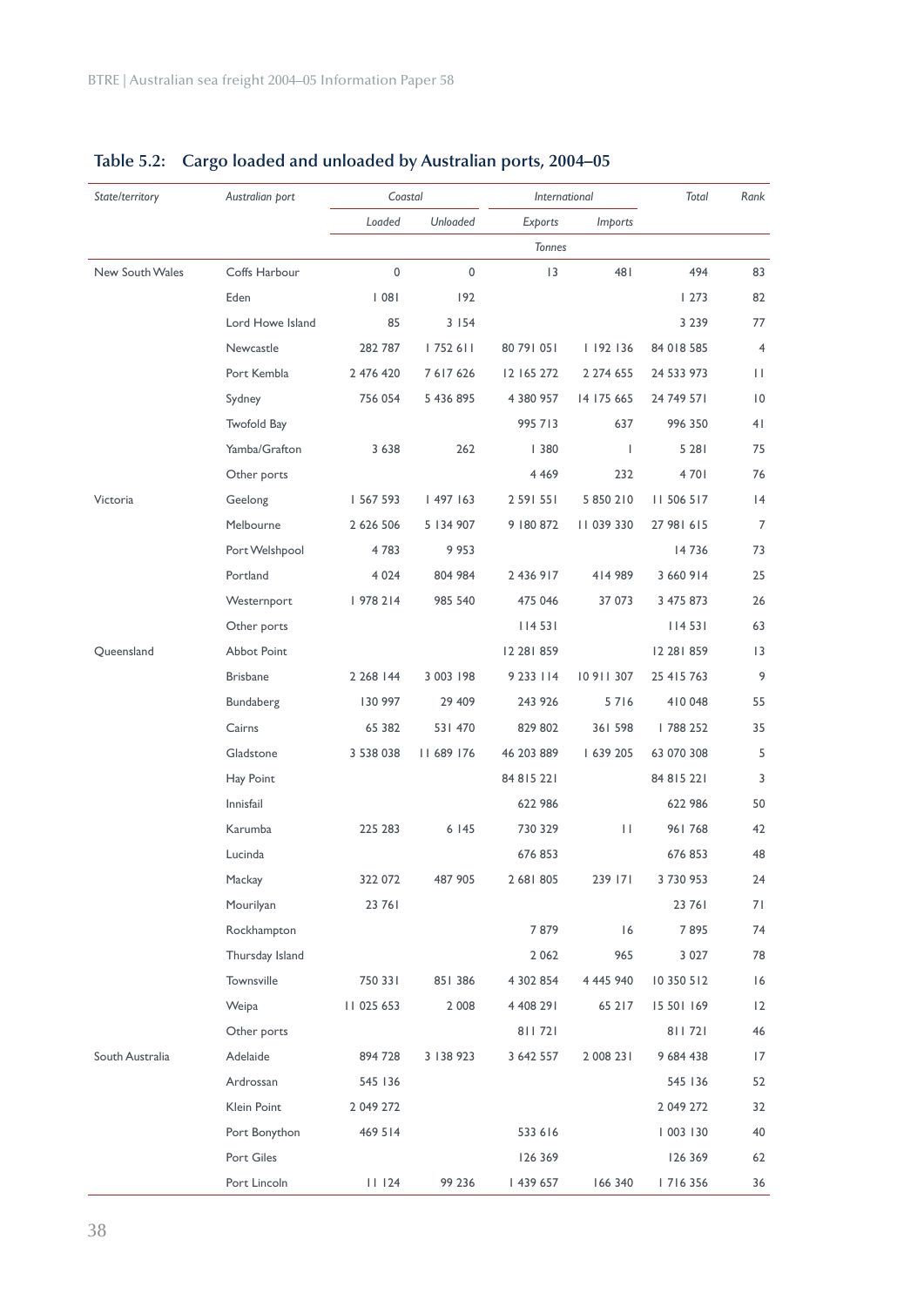| State/territory   | Australian port        | Coastal       |           | International |                | Total         | Rank             |
|-------------------|------------------------|---------------|-----------|---------------|----------------|---------------|------------------|
|                   |                        | Loaded        | Unloaded  | Exports       | <i>Imports</i> |               |                  |
|                   |                        |               |           | <b>Tonnes</b> |                |               |                  |
| South Australia   | Port Pirie             | 121772        | 445 211   | 306 170       | 12 0 26        | 885 179       | 44               |
| (continued)       | Thevenard              | 1141642       |           | 455 626       |                | 597 268       | 37               |
|                   | Wallaroo               | 9647          | 54 016    | 578 665       | 34 330         | 676 659       | 49               |
|                   | Whyalla                | 335 942       | 259 513   | 1049117       | 107213         | 3751785       | 23               |
|                   | Other ports            |               |           | 295 023       |                | 295 023       | 57               |
| Western Australia | Albany                 | 10 0 96       |           | 2 784 376     | 148 780        | 2 943 252     | 28               |
|                   | <b>Barrow Island</b>   | 386 991       |           |               |                | 386 991       | 56               |
|                   | <b>Broome</b>          | 509 578       | 5 180     | 49 182        | 7 2 2 1        | 571 161       | 51               |
|                   | Bunbury                | 400 437       |           | 9 192 138     | 153 728        | 10 746 303    | 15               |
|                   | Cape Cuvier            | 211 176       |           | 2 623 428     |                | 2 834 604     | 29               |
|                   | Carnarvon              |               |           | 286           | 28             | 314           | 84               |
|                   | <b>Challis Venture</b> | 27 580        |           |               |                | 27 580        | 70               |
|                   | Christmas Island       | 44 472        | 5933      |               |                | 50 405        | 67               |
|                   | Cocos Island           | 315           | 2415      |               |                | 2730          | 79               |
|                   | Cossack Pioneer        | 955 893       |           |               |                | 955 893       | 43               |
|                   | Dampier                | 785 692       |           | 103 244 592   | 522 975        | 104 553 259   | $\overline{2}$   |
|                   | Derby                  |               |           |               | 95             | 95            | 85               |
|                   | Esperance              | 15 649        | 206 862   | 7 381 189     | 191 500        | 7 795 200     | 8                |
|                   | Fremantle              | 2 5 2 5 8 4 6 | 2 749 870 | 11 689 319    | 9 200 396      | 26 165 430    | 8                |
|                   | Geraldton              | 2 0 8 9       | 196 131   | 5 223 603     | 156 805        | 5 578 628     | 21               |
|                   | <b>Griffin Venture</b> | 268 519       |           |               |                | 268 519       | 58               |
|                   | Jabiru Venture         | 79 865        |           |               |                | 79 865        | 64               |
|                   | Modec Venture          | 55 386        |           |               |                | 55 386        | 66               |
|                   | Northern<br>Endeavour  | 45 140        |           |               |                | 45   40       | 68               |
|                   | Onslow                 | 20 32 1       |           |               |                | 20 32 1       | 72               |
|                   | Port Hedland           | 4 292 838     | 80 971    | 103 570 688   | 449 006        | 108 393 503   | $\mathbf{I}$     |
|                   | Port Walcott           |               |           | 56 443 065    | 25 323         | 56 468 388    | $\boldsymbol{6}$ |
|                   | Thevenard Island       | 152 307       |           |               |                | 152 307       | 60               |
|                   | Useless Loop           |               |           | 813 055       |                | 813 055       | 45               |
|                   | Varanus Island         | 498 880       |           |               |                | 498 880       | 53               |
|                   | Withnall Bay           | 164 576       |           |               |                | 164 576       | 59               |
|                   | Wyndham                | <b>II 505</b> | 15 404    | 07  933       | 82 523         | 181 364       | 39               |
|                   | Yampi Sound            |               |           | 416738        |                | 416738        | 54               |
|                   | Other ports            |               |           | 2 2 0 3 6 7 5 |                | 2 2 0 3 6 7 5 | 30               |
| Tasmania          | <b>Burnie</b>          | 530 138       | 968 022   | 1411426       | 134 491        | 4 044 077     | 22               |
|                   | Devonport              | 868 838       | 270 60    | 5 2 2 9       | 50 212         | 3 194 880     | 27               |

## **Table 5.2: Cargo loaded and unloaded by Australian ports, 2004–05 (continued)**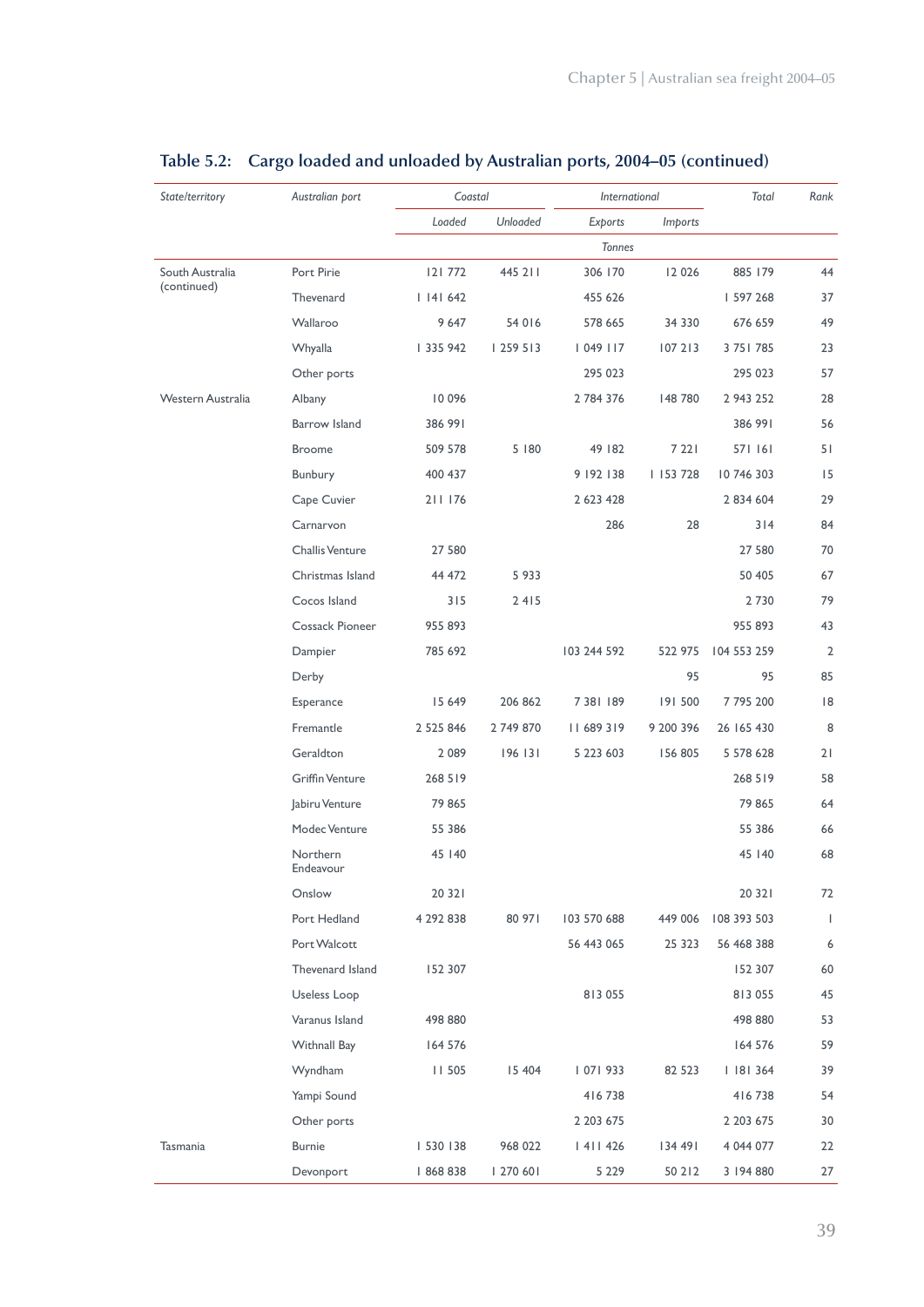| State/territiory               | Australian port<br>Coastal |            |                 | International |                 | Total         | Rank           |
|--------------------------------|----------------------------|------------|-----------------|---------------|-----------------|---------------|----------------|
|                                |                            | Loaded     | <b>Unloaded</b> | Exports       | <i>Imports</i>  |               |                |
|                                |                            |            |                 | <b>Tonnes</b> |                 |               |                |
| <b>Tasmania</b><br>(continued) | Hobart                     | 512863     | 938 493         | 486 820       | 170 005         | 2   08   8    | 31             |
|                                | King Island                | 26 480     | 34 897          |               |                 | 61 377        | 65             |
|                                | Launceston                 | 1121329    | 907 099         | 3 3 5 7 6 7   | 576 205         | 6 960 400     | 9              |
|                                | Port Latta                 | 325 000    |                 | 701 253       |                 | 2 0 2 6 2 5 3 | 33             |
|                                | Spring Bay                 |            |                 | 791 126       | $\mathbf{0}$    | 791 126       | 47             |
|                                | Stanley                    |            |                 | 138 533       |                 | 138 533       | 61             |
|                                | Other ports                |            |                 | 44 882        |                 | 44 882        | 69             |
| Northern Territory             | Communities                | 311        |                 |               |                 | 1311          | 8 <sub>1</sub> |
|                                | Confidential ports         |            |                 | 5 303 358     | 966 043         | 6 269 401     | 20             |
|                                | Darwin                     | 444 793    | 163 595         | 228 328       | 1113469         | 950   85      | 34             |
|                                | Gove                       | 2 2 5 9    |                 |               |                 | 2 2 5 9       | 80             |
|                                | Other ports <sup>a</sup>   | 744 183    |                 | 481883        |                 | 226 066       | 38             |
| Other ports                    |                            |            |                 | 566 963       | $ $ $ $ $ $ $ $ | 568 104       | n/a            |
| Total                          |                            | 53 671 970 | 53 386 354      | 610 639 998   | 69 932 641      | 787 630 962   |                |

### **Table 5.2: Cargo loaded and unloaded by Australian ports, 2004–05 (continued)**

a Other ports in NT consists of Bing Bong, remote communities, Groote Eylandt and rigs, which are not split up easily.

Note: ABS records offshore exports such as crude oil through the nearest mainland port, although the actual cargo does not pass through the actual port. For example, most of the 1.1 million tonnes of exports through Wyndham, in Western Australia, are actually exported from offshore crude oil terminals.

Sources: BTRE 2007, ABS 2007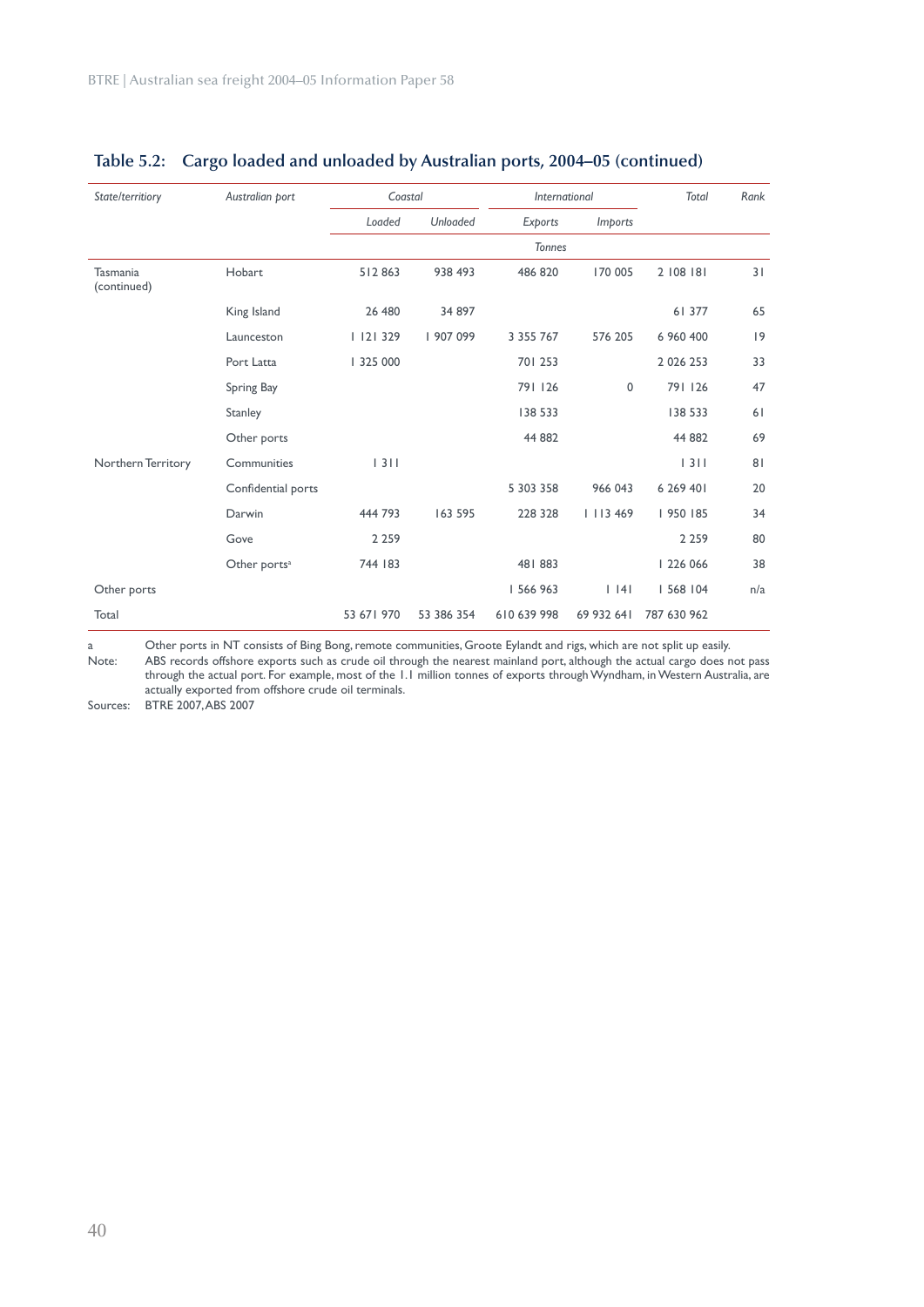## **Chapter 6:** Australian merchant fleet

In 2004–05, the Australian merchant fleet increased in terms of deadweight and gross tonnage, with the larger ships engaged primarily in the international trade, although overall, the fleet decreased from 82 ships in 2003–04 to 79 in 2004–05. Thirty-two vessels left the fleet, while 29 other ships joined during 2004–05 (Table 6.1).

The number of small ships (mostly general cargo carriers) declined from 30 to 2 in 2004–05. This decline was accompanied by a marked increase in larger ships (mostly bulk carriers) from 52 to 77. The expansion in the large bulk carrier fleet followed an increased demand in Australia for dry bulk tonnage, necessary to supply the increased export demand for minerals and energy commodities in 2004–05.

| Trade                              |                                                                            | Vessels        | Deadweight<br>tonnage | Gross registered<br>tonnage |
|------------------------------------|----------------------------------------------------------------------------|----------------|-----------------------|-----------------------------|
|                                    |                                                                            | Number         | <b>Tonnes</b>         | <b>Tonnes</b>               |
| Major Trading Fleet (>2000 dwt)    |                                                                            |                |                       |                             |
| Coastal                            | Australian registered                                                      | 33             | 977 458               | 739 409                     |
|                                    | Overseas registered                                                        | 4              | 483 887               | 311700                      |
|                                    | <b>Total</b> coastal                                                       | 47             | 46  345               | 05  109                     |
| Overseas                           | Australian registered                                                      | 7              | 573 308               | 597 036                     |
|                                    | Overseas registered                                                        | 23             | 766 025               | 463 044                     |
|                                    | Total overseas                                                             | 30             | 339 333               | 060 080                     |
| Total major trading fleet          |                                                                            | 77             | 2 800 678             | 2 111 189                   |
|                                    | Other trading ships (>150 Gross registered tonnage but less than 2000 dwt) |                |                       |                             |
|                                    | Australian registered                                                      | $\mathbf 0$    | 0                     | 0                           |
|                                    | Overseas registered                                                        | $\overline{2}$ | 2 156                 | 2 2 0 9                     |
| Total other trading ships          |                                                                            | $\overline{2}$ | 2 156                 | 2 2 0 9                     |
| <b>Total Australian registered</b> |                                                                            | 40             | 550 766               | 336 445                     |
| Total overseas registered          |                                                                            | 39             | 252 068               | 776 953                     |
| Total Australian trading fleet     |                                                                            | 79             | 2 802 834             | 2 113 398                   |

#### Table 6.1: Summary of the Australian trading fleet, 2004–05

Note: This table shows the number of ships operated by Australian companies for at least part of the financial year. In addition, to these, there were 18 ships managed by Australian-registered companies, which operated internationally without calling to Australian ports in 2004–05. Five of this group were registered in Australia. The majority of ships in this group (11 ships) were multipurpose and general cargo vessels.

Sources: DOTARS—personal communications; LMIU 2007; Fairplay 2005; AMSA 2005, Shipping, companies (various)—personal communications.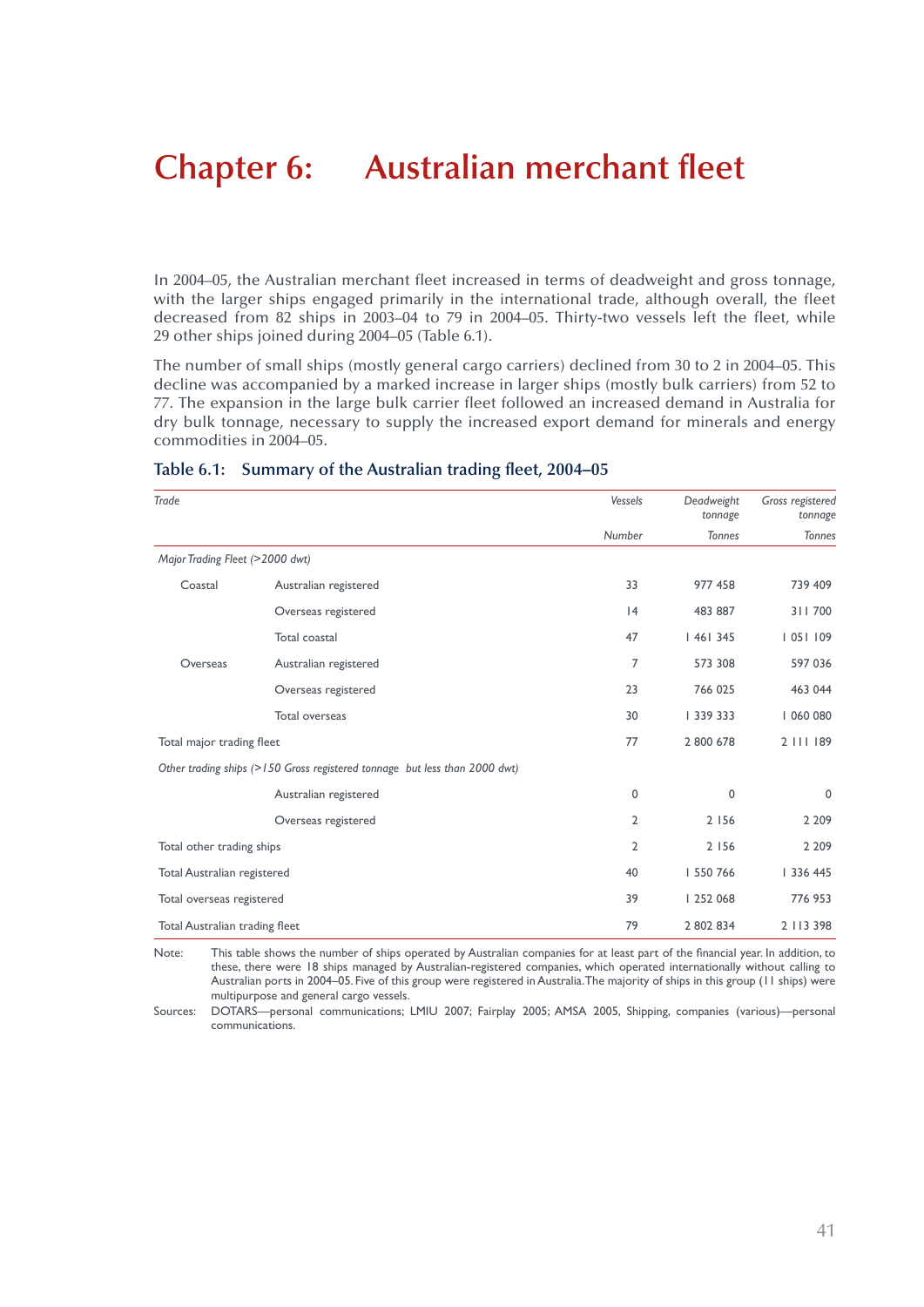The composition of the fleet, by ship type, is illustrated in Figure 6.1. Changes from 2003-04 to 2004–05 to note include:

- a doubling of the number of LPG and LNG tankers, from 4 to 8;
- an increase in the number of bulk carriers, from 22 to 30; and •
- a slight fall in the number of general cargo ships, from 18 to 16. •



#### **Figure 6.1: Number of ships by ship type, 2004–05**

Sources: DOTARS—personal communications; LMIU 2007; Fairplay 2005; AMSA 2005, Shipping, companies (various)—personal communications.

Tables 6.2 and 6.3 show the main trades and commodities in which the major trading vessels were engaged during 2004–05.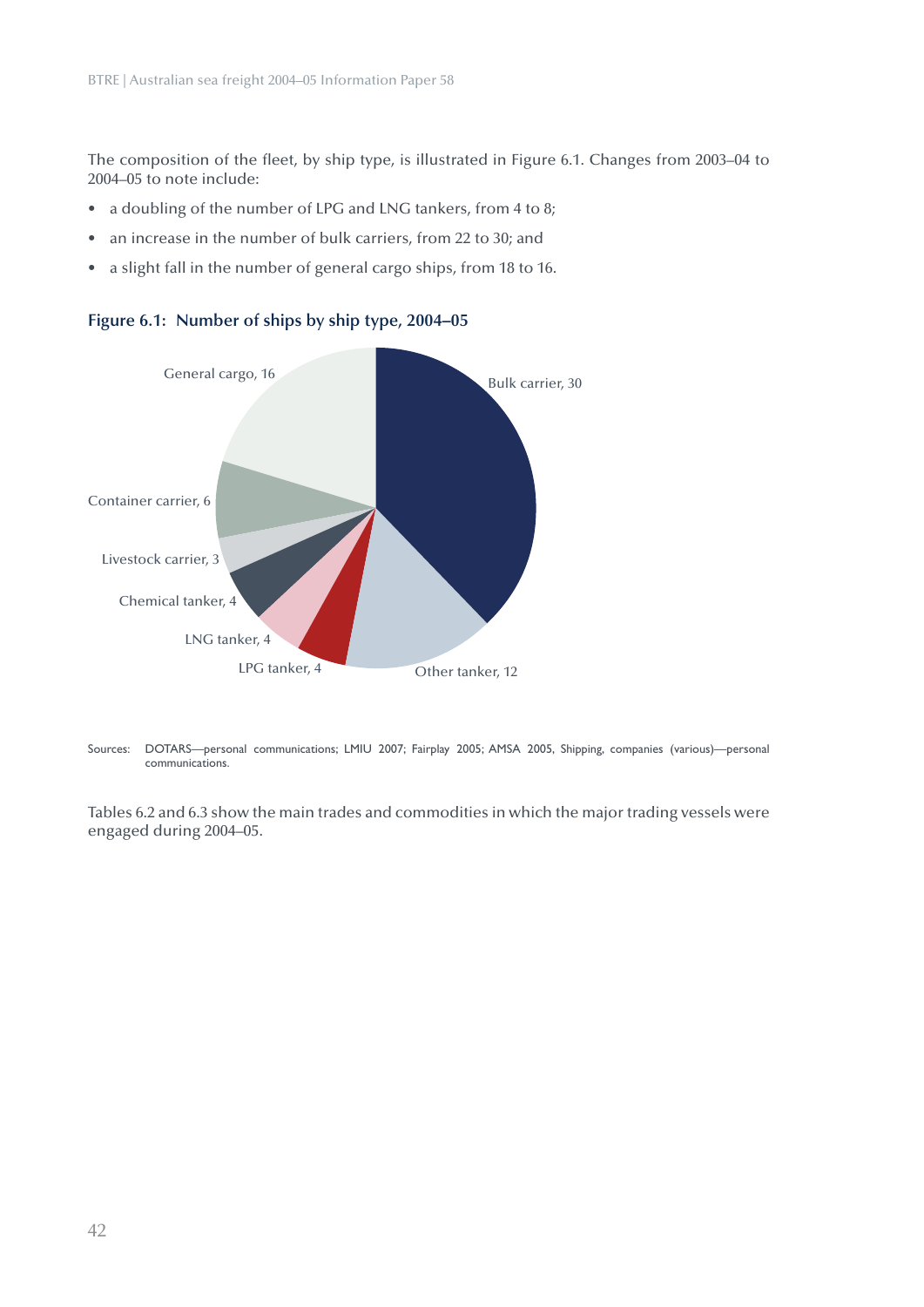| Name of vessel                |     | Trade Products           | Ports called at in Australia                                                     | Overseas countries visited                                                        |
|-------------------------------|-----|--------------------------|----------------------------------------------------------------------------------|-----------------------------------------------------------------------------------|
| <b>Bulk carriers</b>          |     |                          |                                                                                  |                                                                                   |
| Alltrans                      | (c) | Alumina                  | Gladstone, Launceston, Newcastle                                                 | New Zealand                                                                       |
| Endeavour                     |     | Dry cargo                | Gladstone, Botany Bay, Weipa,                                                    | Papua New Guinea, Singapore, People's Republic of<br>China, New Caledonia, Taiwan |
| Iron Kembla                   | (c) |                          | Iron ore, coal Port Kembla, Hay Point, Port Hedland Republic of Korea, Singapore |                                                                                   |
| Pacific Triangle              | (c) |                          | Iron ore, coal Port Kembla, Port Hedland, Newcastle Japan, Singapore             |                                                                                   |
| Saraji Trader                 |     | Coal, dry bulk Hay Point |                                                                                  | Japan, Egypt, Brazil, Gibraltar, Italy,<br>Philippines, Singapore                 |
| Western Star                  |     | Dry bulk                 | Townsville                                                                       | Papua New Guinea                                                                  |
| Western Triumph               |     | Dry bulk                 |                                                                                  | Papua New Guinea                                                                  |
| Western Zenith                |     | Dry bulk                 | Townsville                                                                       | Papua New Guinea                                                                  |
| <b>CSL Pacific</b>            | (c) | Dry bulk                 | Adelaide, Brisbane, Geelong,<br>Gladstone, Melbourne, Thevenard                  | People's Republic of China, New Caledonia                                         |
| Chemical tankers              |     |                          |                                                                                  |                                                                                   |
| <b>Botany Tradewind</b>       |     | Chemicals                | Adelaide, Brisbane, Fremantle, Sydney                                            | Argentina, Brazil, New Zealand, Malaysia, Singapore                               |
| Juniper                       |     | Chemicals                | Fremantle, Adelaide, Esperance, Port<br>Lincoln, Melbourne                       | New Zealand, Singapore, Taiwan                                                    |
| Petro Navigator               |     | Chemicals                | Cairns                                                                           | Papua New Guinea, Solomon Islands                                                 |
| Container carriers            |     |                          |                                                                                  |                                                                                   |
| <b>ANL Progress</b>           | (c) | General                  | Botany Bay, Melbourne, Sydney                                                    | New Zealand, Seychelles, Sri Lanka, Tanzania, Kenya                               |
| Farid F.                      | (c) | General                  | Fremantle, Portland                                                              | Indonesia, Malaysia, People's Republic of China,<br>Philippines, Singapore        |
| General cargo ships           |     |                          |                                                                                  |                                                                                   |
| <b>Bosavi</b>                 |     | General                  | Townsville                                                                       | Papua New Guinea                                                                  |
| Norfolk Guardian              | (c) | General                  | Brisbane, Yamba, Sydney                                                          | New Zealand, Norfolk Island, New Caledonia                                        |
| NT Express                    |     | General                  | Darwin, Karumba                                                                  | Indonesia, Papua New Guinea Philippines, Brunei                                   |
| <b>Western Flyer</b>          |     | General                  | Brisbane, Newcastle, Townsville,<br>Thursday Is.                                 | Papua New Guinea, Philippines,                                                    |
| Livestock carriers            |     |                          |                                                                                  |                                                                                   |
| Danny F.II                    |     | Livestock                | Fremantle                                                                        | United Arab Emirates, Jordan, Singapore, Yemeni<br>Republic                       |
| Molunat                       |     | Livestock                | Darwin, Karumba                                                                  | Indonesia, Papua New Guinea, Philippines, Brunei                                  |
| Rodolfo Mata                  |     | Livestock                | Fremantle                                                                        | Indonesia, Jordan, Malaysia                                                       |
| <b>LNG Tankers</b>            |     |                          |                                                                                  |                                                                                   |
| Northwest<br>Sanderling       |     | <b>LNG</b>               | Dampier                                                                          | Japan                                                                             |
| <b>Northwest</b><br>Sandpiper |     | <b>LNG</b>               | Dampier                                                                          | Japan, Singapore                                                                  |
| Northwest Snipe               |     | <b>LNG</b>               | Dampier                                                                          | Japan                                                                             |
| Northwest<br>Stormpetrel      |     | <b>LNG</b>               | Dampier                                                                          | Japan, Singapore                                                                  |

## Table 6.2: Ships in the major overseas trading fleet, 2004–05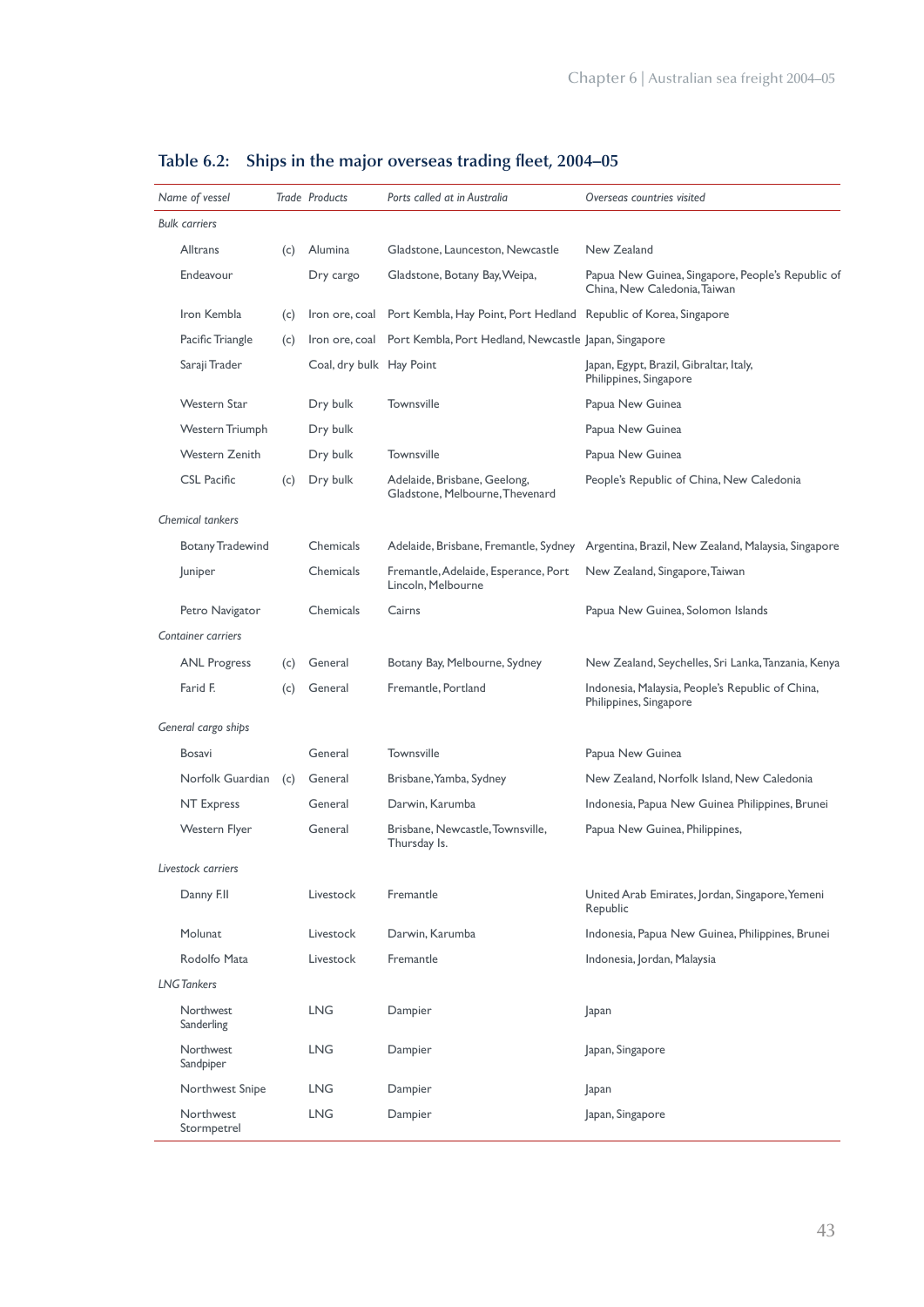| Name of vessel     |     | Trade Products | Ports called at in Australia   | Overseas countries visited                                                              |
|--------------------|-----|----------------|--------------------------------|-----------------------------------------------------------------------------------------|
| <b>LPG Tankers</b> |     |                |                                |                                                                                         |
| <b>Boral Gas</b>   | (c) | <b>LPG</b>     | Hastings, Brisbane, Devonport  | New Zealand, Papua New Guinea, Tonga, Vanuatu,<br>Western Samoa                         |
| Hebe               |     | <b>LPG</b>     | Hastings, Botany Bay           | New Zealand, French Polynesia, Tonga,<br>Cook Islands                                   |
| Pacific Gas        |     | <b>LPG</b>     | Cairns                         | New Zealand, Papua New Guinea, Tonga,<br>Solomon Islands, Vanuatu, Western Samoa, Chile |
| <b>Tankers</b>     |     |                |                                |                                                                                         |
| <b>Jacaranda</b>   |     | Crude oil      | Newcastle                      | Canada, Japan, United States of America,<br>France, Indonesia, Panama                   |
| <b>Nivosa</b>      | (c) | Crude oil      | Sydney, Geelong                | Singapore, Malaysia, Vietnam, Saudi Arabia,<br>Mozambique                               |
| Pacific Venture    |     | Crude oil      | Melhourne                      | Japan, People's Republic of China, Singapore, Sudan,<br>Thailand, Vietnam               |
| Samar Spirit       | (c) | Crude oil      | Botany Bay, Hastings, Brisbane | Papua New Guinea, Philippines                                                           |

Table 6.2: Ships in the major overseas trading fleet, 2004–05 (continued)

Note: (c) denotes that the vessel occasionally transports coastal freight.

Source: LMIU 2007; Shipping companies (various)—personal communications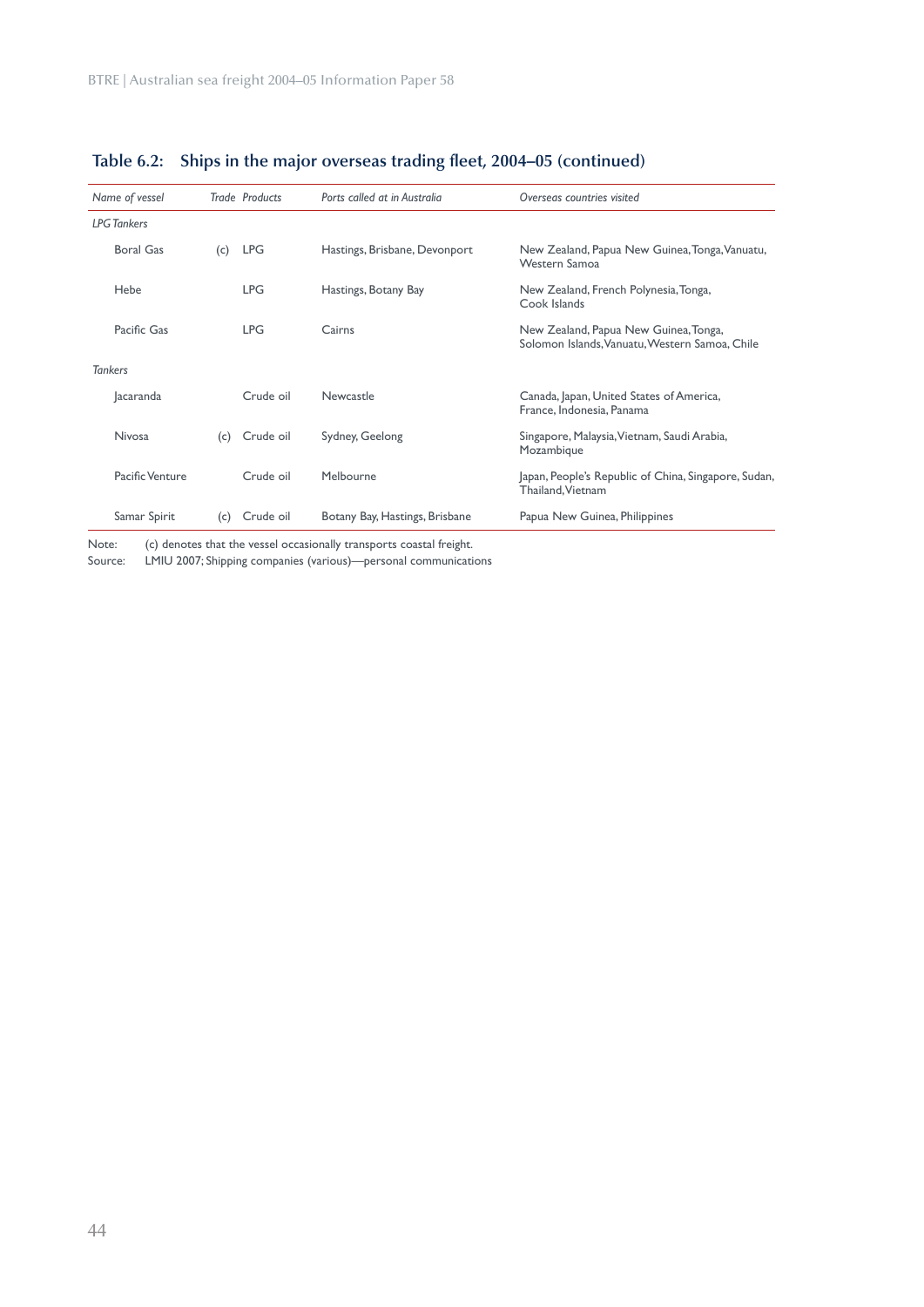| Name of vessel                      | Trade | Products                                             | Ports called at in Australia                                             | Overseas countries visited                                        |
|-------------------------------------|-------|------------------------------------------------------|--------------------------------------------------------------------------|-------------------------------------------------------------------|
| <b>Bulk carriers</b>                |       |                                                      |                                                                          |                                                                   |
| Aburri                              |       | Metal concentrates                                   | <b>Bing Bong</b>                                                         |                                                                   |
| Accolade II                         |       | Limestone                                            | Adelaide, Klein Port                                                     |                                                                   |
| Cementco                            | (o)   | Cement, lead<br>concentrates                         | Gladstone, Melbourne, Brisbane, Port Kembla,<br><b>Townsville</b>        |                                                                   |
| <b>Endeavour River</b>              |       | Bauxite, alumina                                     | Gladstone, Weipa, Thursday Island, Newcastle                             |                                                                   |
| Enterprise                          |       | <b>Bulk carrier</b>                                  | Hobart, Geelong, Melbourne, Portland,<br>Thevenard, Port Pirie, Brisbane | Panama                                                            |
| <b>Fitzroy River</b>                |       | Bauxite, alumina                                     | Gladstone, Thursday Island, Weipa, Sydney,<br>Newcastle                  |                                                                   |
| Goliath                             |       | Cement                                               | Devonport, Melbourne, Sydney, Newcastle                                  |                                                                   |
| Goonyella Trader                    |       | Coal, dry cargo                                      | Hay Point                                                                | Japan, Egypt, Brazil, Gibraltar,<br>Italy, Philippines, Singapore |
| Hakula                              | (o)   | Coal, dry bulk                                       | Newcastle, Launceston, Adelaide, Sydney,<br>Hobart, Port Kembla          | New Zealand                                                       |
| <b>Ikuna</b>                        | (o)   | Coal, dry bulk                                       | Port Kembla, Sydney, Adelaide, Newcastle                                 | New Zealand                                                       |
| <b>Iron Sturt</b>                   |       | Cement, metal<br>concentrates,<br>alumina, zinc      | Burnie, Hobart, Geelong, Port Pirie, Portland,<br>Adelaide, Melbourne    |                                                                   |
| Iron Yandi                          | (o)   | Iron ore, coal                                       | Port Hedland, Port Kembla, Newcastle                                     | Japan, Republic of Korea, Taiwan,<br>Singapore                    |
| Kowulka                             |       | Gypsum, salt, sugar,<br>alumina, chemicals           | Sydney, Thevenard, Melbourne, Brisbane                                   | New Zealand                                                       |
| Lindesay Clark                      |       | Alumina, dolomite,<br>fertilizers, steel<br>products | Geelong, Fremantle, Bunbury, Ardrossan,<br>Whyalla                       | Singapore                                                         |
| Ormiston                            |       | Gypsum, salt, sugar                                  | Melbourne, Thevenard, Ardrossan, Bundaberg,<br>Mackay, Whyalla           |                                                                   |
| Pioneer                             | (o)   | Sugar                                                | Mackay, Sydney                                                           | Gibraltar, Singapore, Republic of<br>Korea, Egypt,                |
| Portland                            |       | Alumina, steel<br>products                           | Portland, Fremantle, Bunbury, Geelong                                    |                                                                   |
| <b>River Boyne</b>                  |       | Bauxite,                                             | Gladstone, Weipa, Thursday Island                                        |                                                                   |
| <b>River Embley</b>                 |       | Bauxite,                                             | Gladstone, Weipa, Thursday Island                                        |                                                                   |
| Stadacona                           |       | Coal, dry bulk                                       | Adelaide, Melbourne, Thevenard, Port Kembla,<br>Brisbane                 |                                                                   |
| Wunma                               |       | Dry bulk                                             | Karumba                                                                  | Singapore                                                         |
| Chemical tankers<br>Stolt Australia | (o)   | Chemicals                                            | Melbourne, Hobart, Townsville, Botany Bay,<br>Gladstone                  |                                                                   |
| Container carriers                  |       |                                                      |                                                                          |                                                                   |
| <b>ANL Australia</b>                | (o)   | General                                              | Botany Bay, Brisbane, Melbourne, Sydney,                                 | Japan, People's Republic of<br>China, Republic of Korea, Taiwan   |
| <b>ANL Bass Trader</b>              |       | General                                              | Melbourne, Launceston, Burnie, Hobart                                    |                                                                   |
| <b>ANL Emblem</b>                   | (o)   | General                                              | Botany Bay, Brisbane, Melbourne, Fremantle                               | Singapore                                                         |
| <b>ANL Explorer</b>                 | (o)   | General                                              | Botany Bay, Brisbane, Melbourne, Sydney,                                 | Japan, People's Republic of China,<br>Republic of Korea, Taiwan   |

## Table 6.3: Ships in the major coastal trading fleet, 2004–05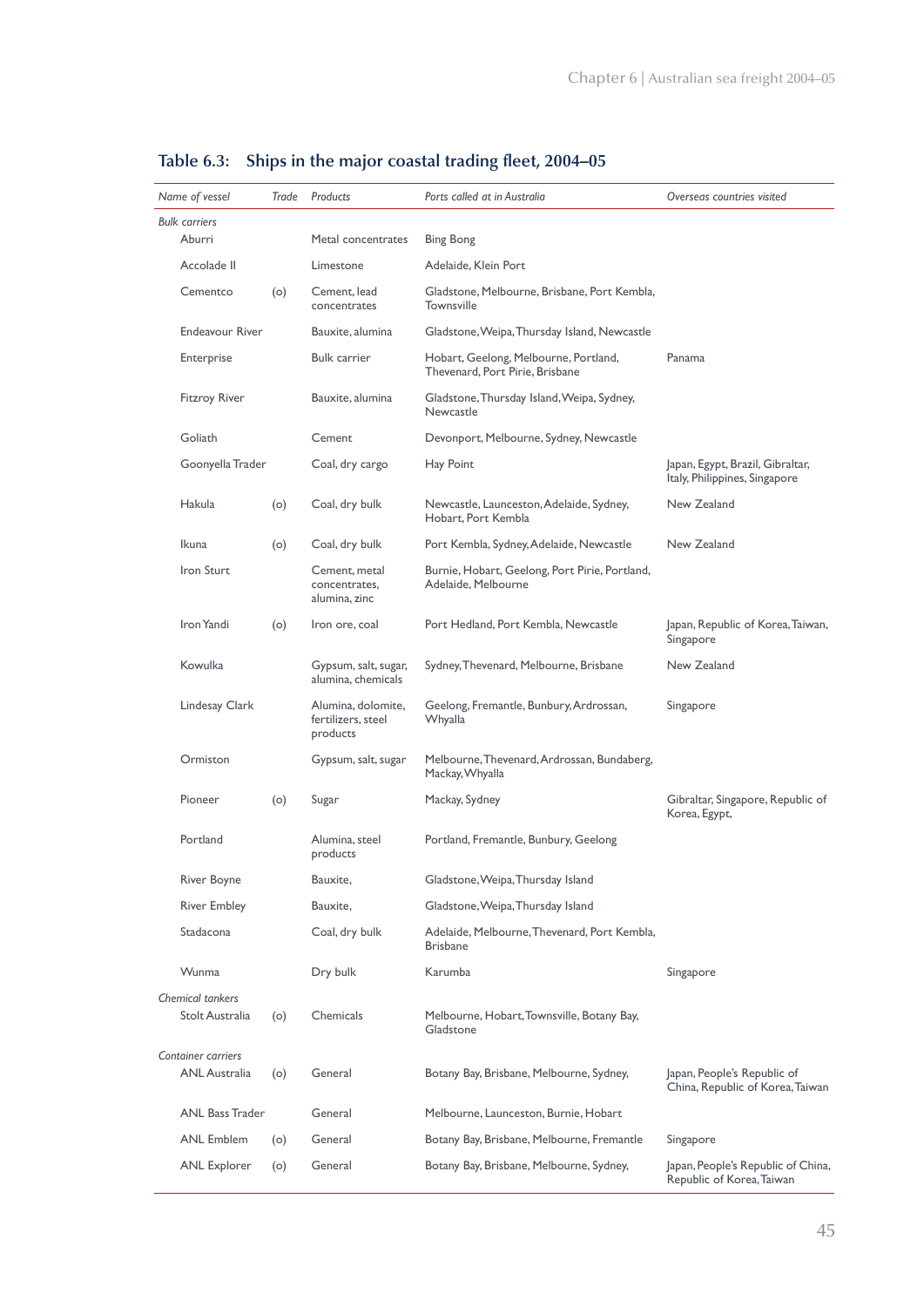| Name of vessel            | Trade | Products                                        | Ports called at in Australia                                   | Overseas countries visited                |
|---------------------------|-------|-------------------------------------------------|----------------------------------------------------------------|-------------------------------------------|
| General cargo ships       |       |                                                 |                                                                |                                           |
| Claudia                   |       | <b>Blue metal</b>                               | Sydney                                                         | Japan, Peru                               |
| Cotswold<br>Prince        |       | General cargo                                   | Albany                                                         |                                           |
| Iron Monarch              |       | Steel products                                  | Hastings, Port Kembla                                          |                                           |
| Newcastle Bay             |       | General cargo                                   | Cairns, Weipa                                                  |                                           |
| Searoad Mersey            |       | General cargo                                   | Devonport, Melbourne, Sydney, Newcastle                        |                                           |
| Searoad Tamar             |       | General cargo                                   | Devonport, Melbourne                                           |                                           |
| Spirit of<br>Tasmania I   |       | General cargo,<br>passengers                    | Devonport, Melbourne, Sydney, Hastings                         |                                           |
| Spirit of<br>Tasmania II  |       | General cargo,<br>passengers                    | Devonport, Melbourne, Sydney, Hastings                         |                                           |
| Spirit of<br>Tasmania III |       | General cargo,<br>passengers                    | Devonport, Melbourne, Sydney, Hastings                         |                                           |
| Tasmanian<br>Achiever     |       | General cargo                                   | Burnie, Melbourne, Launceston, Hastings                        |                                           |
| <b>Trinity Bay</b>        |       | General cargo,<br>passengers                    | Cairns                                                         |                                           |
| Victorian<br>Reliance     |       | General cargo                                   | Melbourne, Burnie, Sydney                                      |                                           |
| <b>LPG</b> tankers        |       |                                                 |                                                                |                                           |
| Helen                     |       | <b>LPG</b>                                      | Botany Bay, Brisbane, Hastings                                 | Tonga, New Zealand                        |
| <b>Tankers</b>            |       |                                                 |                                                                |                                           |
| Barrington                | (o)   | Petroleum products                              | Botany Bay, Cairns, Gladstone, Mackay,<br>Brisbane, Townsville | Singapore                                 |
| <b>Broadwater</b>         | (0)   | Crude oil                                       | Botany Bay, Hastings, Port Bonython,<br>Brisbane.              | Indonesia, Papua New Guinea,<br>Singapore |
| Helix                     | (o)   | Petroleum products                              | Geelong, Devonport, Hobart, Sydney,<br>Launceston              | Singapore                                 |
| Japonica                  | (o)   | Petroleum products                              | Fremantle, Broome, Esperance                                   | Singapore, New Zealand                    |
| Palmerston                | (o)   | Petroleum products                              | Mackay, Gladstone, Townsville, Brisbane,                       | Singapore                                 |
| Scottish Bard             |       | Petroleum products                              | Adelaide, Botany Bay, Fremantle, Melbourne                     | Singapore, People's Republic of<br>China  |
| Scottish Wizard           | (o)   | Petroleum products                              | Adelaide, Fremantle                                            | Singapore, Papua New Guinea               |
| Seakap                    | (o)   | Bitumen &<br>bituminous<br>materials, chemicals | Newcastle, Port Kembla, Portland,<br>Whyalla, Gladstone        | Taiwan                                    |

Table 6.3: Ships in the major coastal trading fleet, 2004–05 (continued)

Note: (o) denotes that the vessel occasionally enters the overseas trade market.

Sources: LMIU 2007; Shipping companies (various)—personal communications.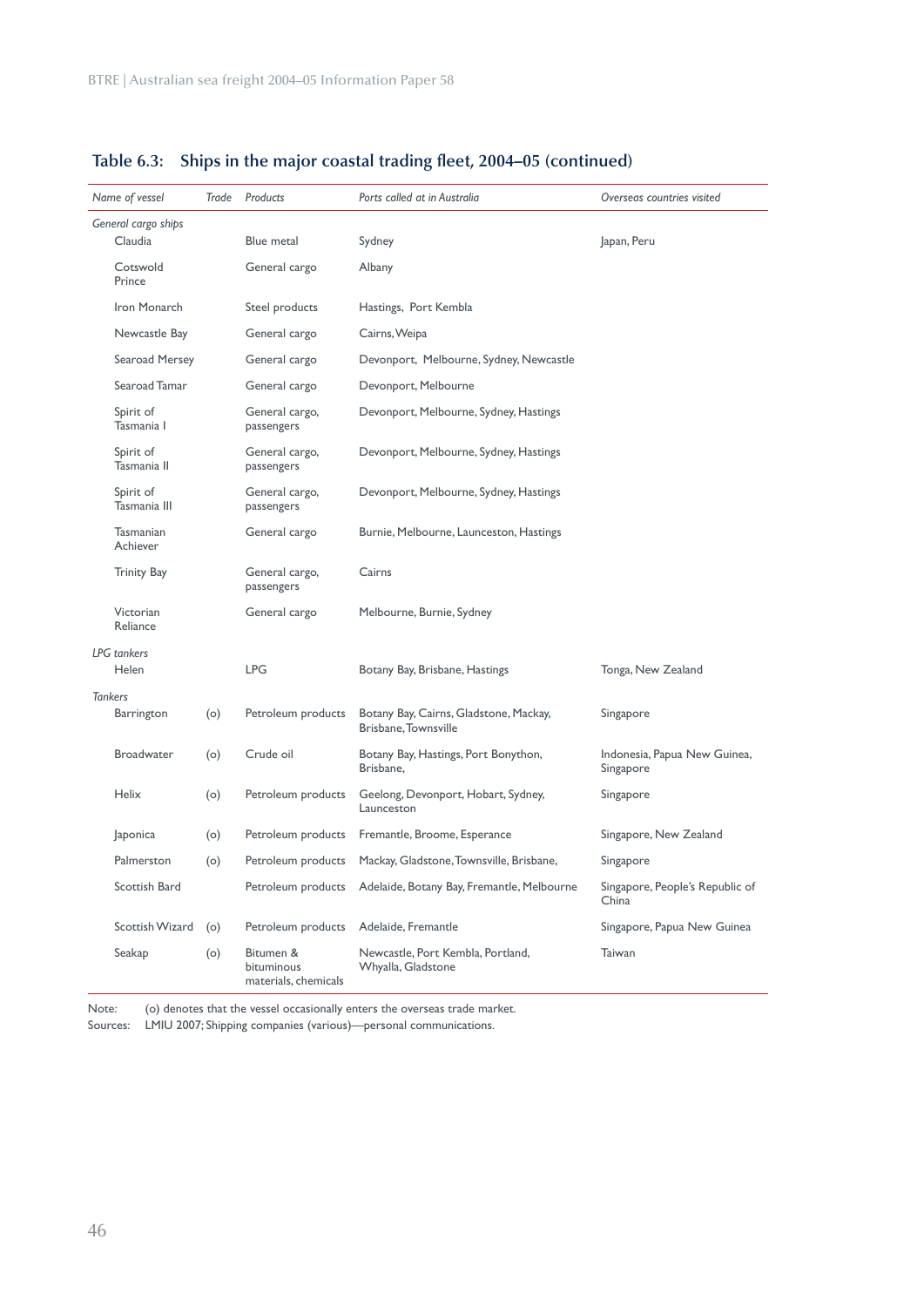## **Explanatory notes**

## **Permits**

Part VI of the Navigation Act 1912 requires vessels trading interstate on the Australian coast to be licensed or have a permit. Some trades have an exemption under the Navigation Act, mostly concerning the external territories, but there is also an exemption for cruise liners to carry passengers, except between Victoria and Tasmania.

An unlicensed ship may be granted a permit to trade on the Australian coast in the carriage of either cargo or passengers, where:

- there is no suitable licensed ship available for the shipping task; or
- the service carried out by licensed ships is inadequate; and
- it is considered to be desirable in the public interest that an unlicensed ship be allowed to undertake that shipping task.

Two kinds of permits are issued:

- a single voyage permit (SVP) is issued for a single voyage between designated ports for the carriage of a specified cargo or passengers; and
- a continuing voyage permit (CVP) is issued for a period of up to three months (up to December 2002 a CVP could be issued up to six months) and enables a vessel to carry specified cargo between nominated ports for that period.

The information provided in this paper on voyage permits differs from that appearing in the BTRE's *Waterline* series. Figures in *Waterline* report tonnes as specified on the permits when issued, while in this paper the figures reported are in actual tonnes and TEUs, as notified by the permit holders after they have used the permit. In addition, *Waterline* reports on numbers of permits issued within a given period, whereas this paper reports on cargo carried subject to the actual CVP or SVP sail date where it falls within that period.

## Sources

Coastal tonnage figures and pack details have been derived from data supplied by port authorities.

To obtain tonne-kilometre figures, a port-to-port distance figure (including pilotage) was applied to individual port tonnages. Where optional routes within Australia could reasonably be used, the shorter distance has been used. The main reference for distances was *The Ports of Australia*  (Australian Chamber of Shipping 1993).

The vessel movement details for the Australian trading fleet have been obtained from Lloyd's Marine Information Unit, *Lloyd's Ship Movements*, unpublished, and, from data supplied by shipping companies and from BTRE's knowledge of the shipping industry.

International sea cargo data was obtained from ABS, *International Cargo Statistics*, unpublished.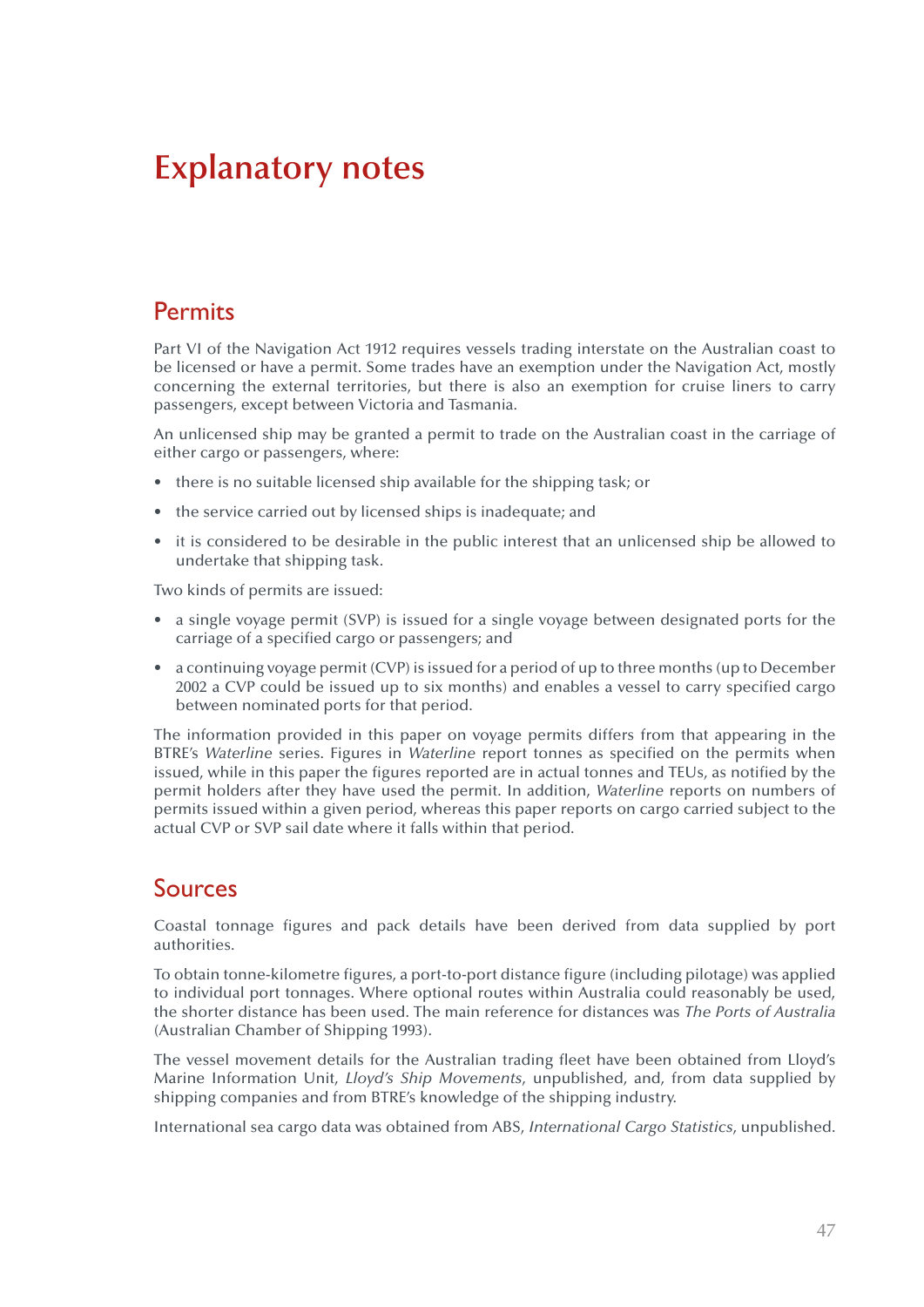## **Glossary**

| ABS:                                                                     | Australian Bureau of Statistics.                                                                                                                                                                                                                                                                                                                                                                                                                                                                             |
|--------------------------------------------------------------------------|--------------------------------------------------------------------------------------------------------------------------------------------------------------------------------------------------------------------------------------------------------------------------------------------------------------------------------------------------------------------------------------------------------------------------------------------------------------------------------------------------------------|
|                                                                          | Australian trading fleet: Cargo vessels operated by Australian companies to and from Australia,<br>with Australian crews and/or vessels licensed to operate on the<br>Australian coast (meaning they can trade between states and the<br>Northern Territory), and vessels operating intrastate. The fleet includes<br>vessels that carry cargo and passengers, but does not include vessels<br>that carry passengers only.                                                                                   |
| ATFCC:                                                                   | See Australian Transport Freight Commodity Code Classification.                                                                                                                                                                                                                                                                                                                                                                                                                                              |
| Australian Transport<br><b>Freight Commodity</b><br>Code Classification: | A systematic classification of commodities transported by sea, air, road,<br>rail and pipeline, developed jointly by precursors of the Department of<br>Transport and Regional Services and the Australian Bureau of Statistics.<br>It has been designed to facilitate standardised classification of goods<br>carried by these modes to, from and within Australia. The ATFCC is<br>aligned with the Standard International Trade Classification (SITC) at<br>divisional (2-digit) level of classification. |
| <b>BTRE:</b>                                                             | Bureau of Transport and Regional Economics.                                                                                                                                                                                                                                                                                                                                                                                                                                                                  |
| Bulk cargo:                                                              | The best description of bulk cargo is cargo that can be poured or<br>dropped, as a liquid or solid, into a ship's hold. Non-bulk is effectively<br>those types of cargo that would be damaged if dropped or poured. For<br>example:                                                                                                                                                                                                                                                                          |
|                                                                          | wheat as a bulk cargo is loaded as loose grain, via a conveyor<br>belt to a spout, where it is poured into a hold;                                                                                                                                                                                                                                                                                                                                                                                           |
|                                                                          | wheat as a non bulk cargo is bagged or in containers. In either<br>of these forms, it has to be lifted into the ship's hold. If it was<br>poured into the hold, as in the bulk case, the bags or containers<br>would break.                                                                                                                                                                                                                                                                                  |
| Continuing voyage<br>permit:                                             | Allows international foreign flag vessels to trade on the Australian<br>coast, in the coasting trade over predetermined set route for a set<br>period for a predetermined amount of cargo. This may include several<br>coastal voyages. CVP's are used in the general cargo (containerised or<br>not) and bulk trades.                                                                                                                                                                                       |
| CVP:                                                                     | See continuing voyage permit.                                                                                                                                                                                                                                                                                                                                                                                                                                                                                |
| <b>DOTARS:</b>                                                           | Department of Transport and Regional Services.                                                                                                                                                                                                                                                                                                                                                                                                                                                               |
| Deadweight tonnage:                                                      | The measure of weight that a vessel can carry, including cargo,<br>bunkers, water and stores. Expressed in tonnes, it is the difference<br>between the displacement of the vessel loaded to its summer loadline<br>and the light ship displacement, or the total weight of the vessel.                                                                                                                                                                                                                       |
| DWT:                                                                     | See deadweight tonnage.                                                                                                                                                                                                                                                                                                                                                                                                                                                                                      |
| Freight:                                                                 | Includes all cargo lifted, including empty containers, but excludes ship<br>stores and bunkers.                                                                                                                                                                                                                                                                                                                                                                                                              |
| Gross registered<br>tonnage:                                             | The measure of the internal capacity of a ship that is available within<br>the hull and enclosed spaces above deck, for cargo, stores, passengers<br>and crew (with certain exceptions). GRT is expressed as a volume, in<br>cubic metres divided by 2.83.                                                                                                                                                                                                                                                   |
| GRT:                                                                     | See gross registered tonnage.                                                                                                                                                                                                                                                                                                                                                                                                                                                                                |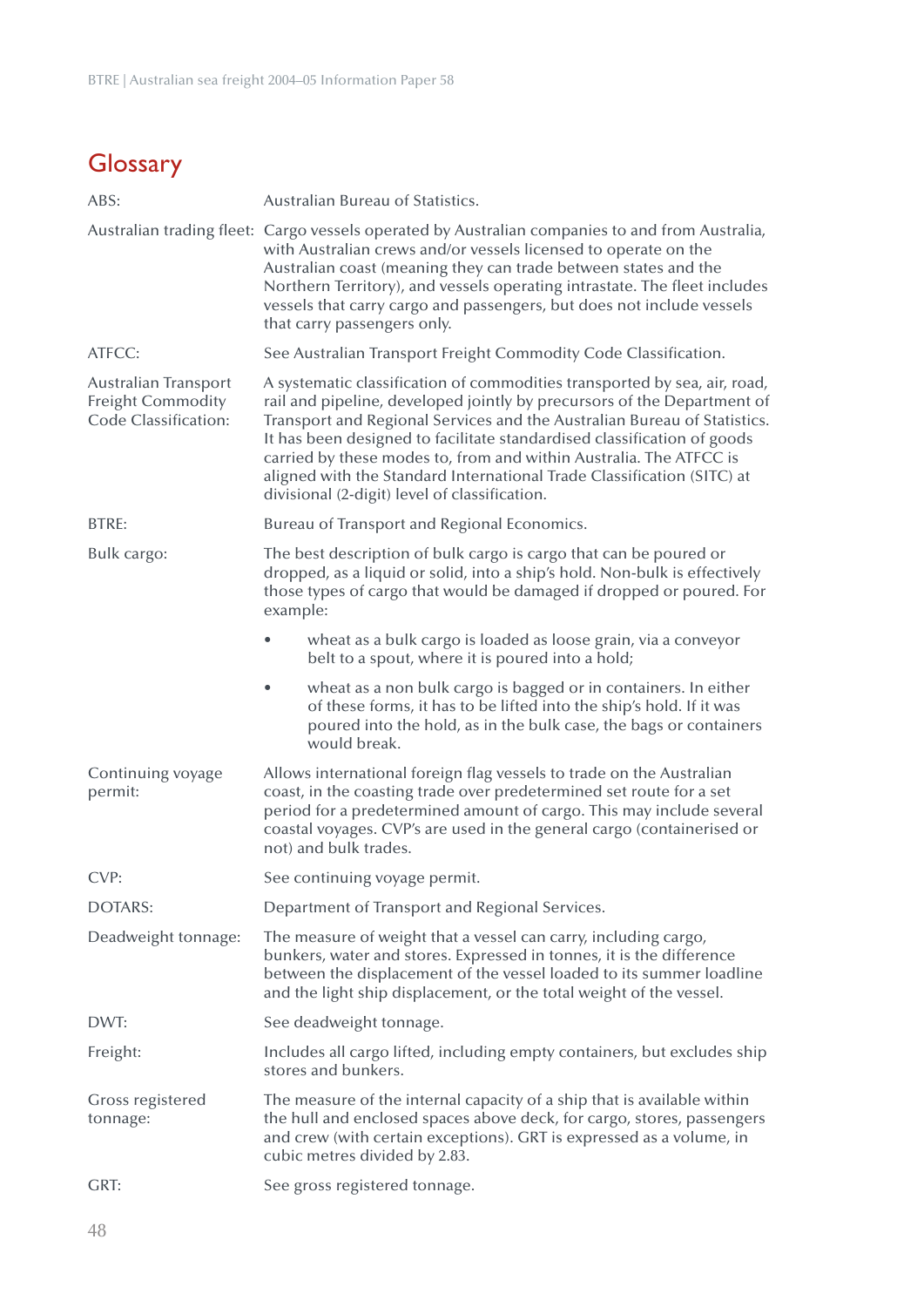| Liner:                | A liner service is a fleet of ships, with a common ownership or<br>management, which provide a fixed service, at regular intervals,<br>between named ports, and offer transport to any goods in the<br>catchment area served by those ports and ready for transit by their<br>sailing dates. A fixed itinerary, inclusion of regular service, and<br>obligation to accept cargo from all comes and to sail, whether filled or<br>not, on the date fixed by a published schedule is what distinguishes<br>the liner trade from the tramp trade. It includes most containerised,<br>ro-ro and general cargo freight shipping services. |
|-----------------------|--------------------------------------------------------------------------------------------------------------------------------------------------------------------------------------------------------------------------------------------------------------------------------------------------------------------------------------------------------------------------------------------------------------------------------------------------------------------------------------------------------------------------------------------------------------------------------------------------------------------------------------|
| LMIU:                 | Lloyd's Marine Information Unit.                                                                                                                                                                                                                                                                                                                                                                                                                                                                                                                                                                                                     |
| Major trading fleet:  | Vessels of 2000 DWT or more.                                                                                                                                                                                                                                                                                                                                                                                                                                                                                                                                                                                                         |
| Minor trading fleet:  | Vessels of 150 GRT or more but less than 2000 DWT.                                                                                                                                                                                                                                                                                                                                                                                                                                                                                                                                                                                   |
| NES:                  | Not elsewhere stated.                                                                                                                                                                                                                                                                                                                                                                                                                                                                                                                                                                                                                |
| Non-liner:            | Non-liner cargo consists of all dry and liquid bulk cargo, but also<br>comprises cargo not shipped on regular liner services such as charters,<br>dedicated car carriers and passenger ships.                                                                                                                                                                                                                                                                                                                                                                                                                                        |
| NZ:                   | New Zealand.                                                                                                                                                                                                                                                                                                                                                                                                                                                                                                                                                                                                                         |
| Pack type:            | Pack type is a description of the way cargo is packaged and moved.<br>Pack type is primarily split between bulk and non-bulk. Bulk cargo<br>is further subdivided, between liquid and dry bulk, which is a<br>characteristic of the cargo. Gas is considered as liquid bulk cargo<br>for the purposes of this report since it is pumped on board like<br>most liquid bulk cargoes. Non-bulk cargo is similarly split between<br>containerised, and other not classified and/or non-containerised<br>cargo.                                                                                                                           |
| PNG:                  | Papua New Guinea.                                                                                                                                                                                                                                                                                                                                                                                                                                                                                                                                                                                                                    |
| SE:                   | South East.                                                                                                                                                                                                                                                                                                                                                                                                                                                                                                                                                                                                                          |
| Single voyage permit: | Allows international foreign flag vessels to trade on the Australian<br>coast in the coasting trade over a set route (once only per permit) for a<br>predetermined amount of cargo.                                                                                                                                                                                                                                                                                                                                                                                                                                                  |
| SVP:                  | See single voyage permit.                                                                                                                                                                                                                                                                                                                                                                                                                                                                                                                                                                                                            |
| TEU:                  | See twenty foot equivalent unit.                                                                                                                                                                                                                                                                                                                                                                                                                                                                                                                                                                                                     |
| Tonne:                | All figures are measured in mass tonnes (1000 kilograms) unless<br>otherwise stated.                                                                                                                                                                                                                                                                                                                                                                                                                                                                                                                                                 |
| Tonne-kilometres:     | The product of tonnes of freight carried between two ports and the<br>sea route distance in kilometres, including pilotage, between the<br>two ports.                                                                                                                                                                                                                                                                                                                                                                                                                                                                                |
| Tramp:                | A ship, which will call at any port to carry whatever cargoes are<br>available, normally based on a charter or part charter (Brodie, 1997).                                                                                                                                                                                                                                                                                                                                                                                                                                                                                          |
| Transhipped cargo:    | Recorded for both inbound and outbound to the port of transhipment<br>and assigned to Australian Transport Freight Commodity Code<br>Classification (ATFCC), Division 93.                                                                                                                                                                                                                                                                                                                                                                                                                                                            |
|                       | Twenty foot equivalent: measure used to count containers. A 40 foot container<br>unit counts as 2 TEUs.                                                                                                                                                                                                                                                                                                                                                                                                                                                                                                                              |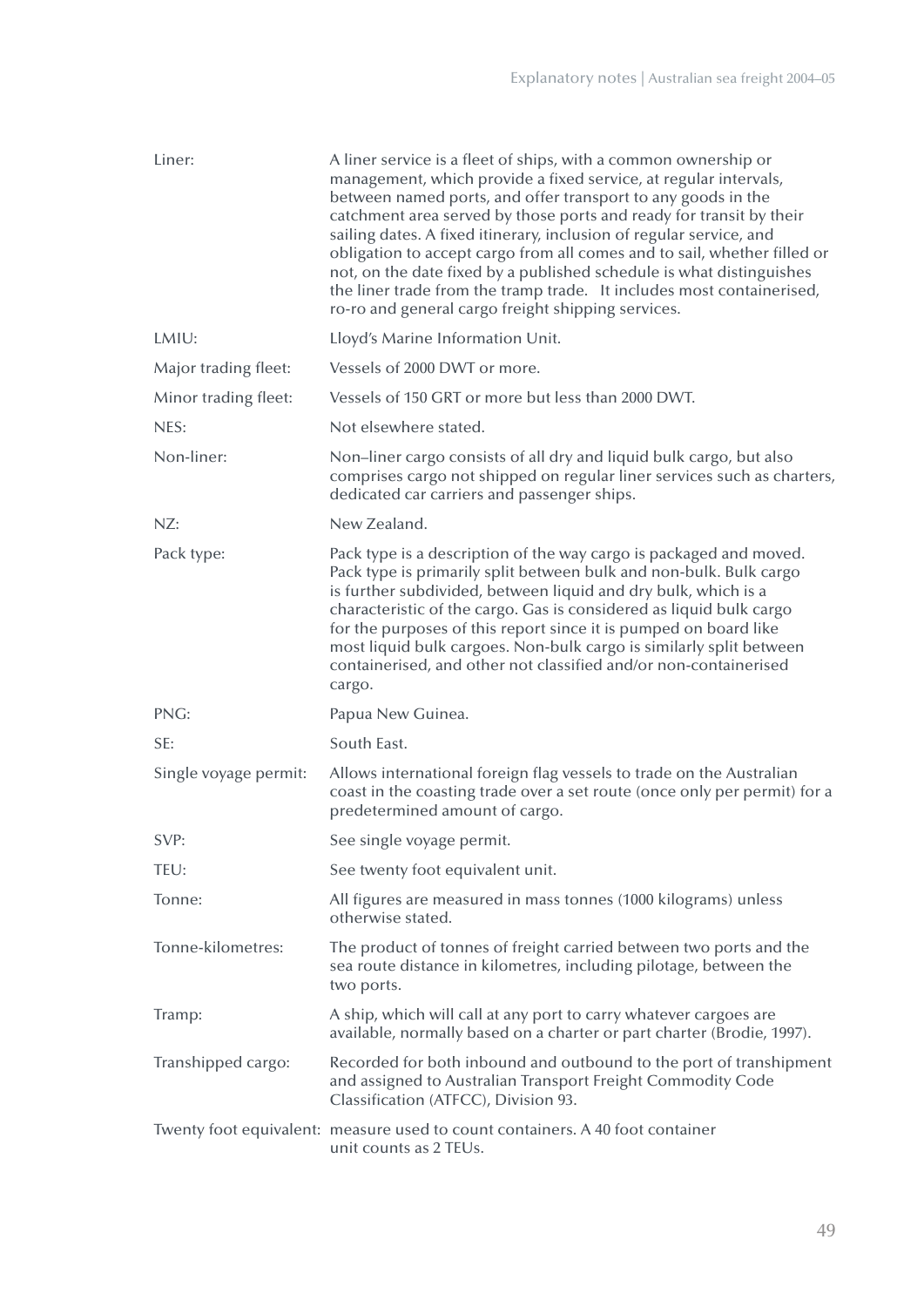## Statistical issues

Coastal statistics provided by port authorities on tonnages loaded and unloaded do not always balance. The most common reasons for this lack of consistency are:

- Port authorities record cargo as having been unloaded during the month the vessel arrives in port, and, cargo loaded against the month of the vessel's departure. Consequently, variations in the loaded and unloaded cargo totals will occur due to cargo being in transit during the financial year cut off period.
- A port authority's record of cargo loaded and unloaded is based on information provided by the ship's agents. This information could be incorrect because the agent may provide only summary statistics for different types of cargo. The agent may also not know the true origin or destination of particular consignments, and may therefore record the last or next port of call respectively. This particularly applies to liquid and dry bulk commodities, where the cargo originates from or is destined for, several ports.
- The commodity recorded by the agent may not be classified in the same way at the ports of loading and unloading. For example, gypsum loaded in South Australia is classified as fertiliser at NSW ports, and petroleum products are classified as kerosene in Cairns.

The BTRE has endeavoured to reconcile some of the above data problems as far as possible. It takes no responsibility for correctness or accuracy. Reconciliation was not attempted for many of the smaller shipments.

Figures in tables may not add to totals due to rounding.